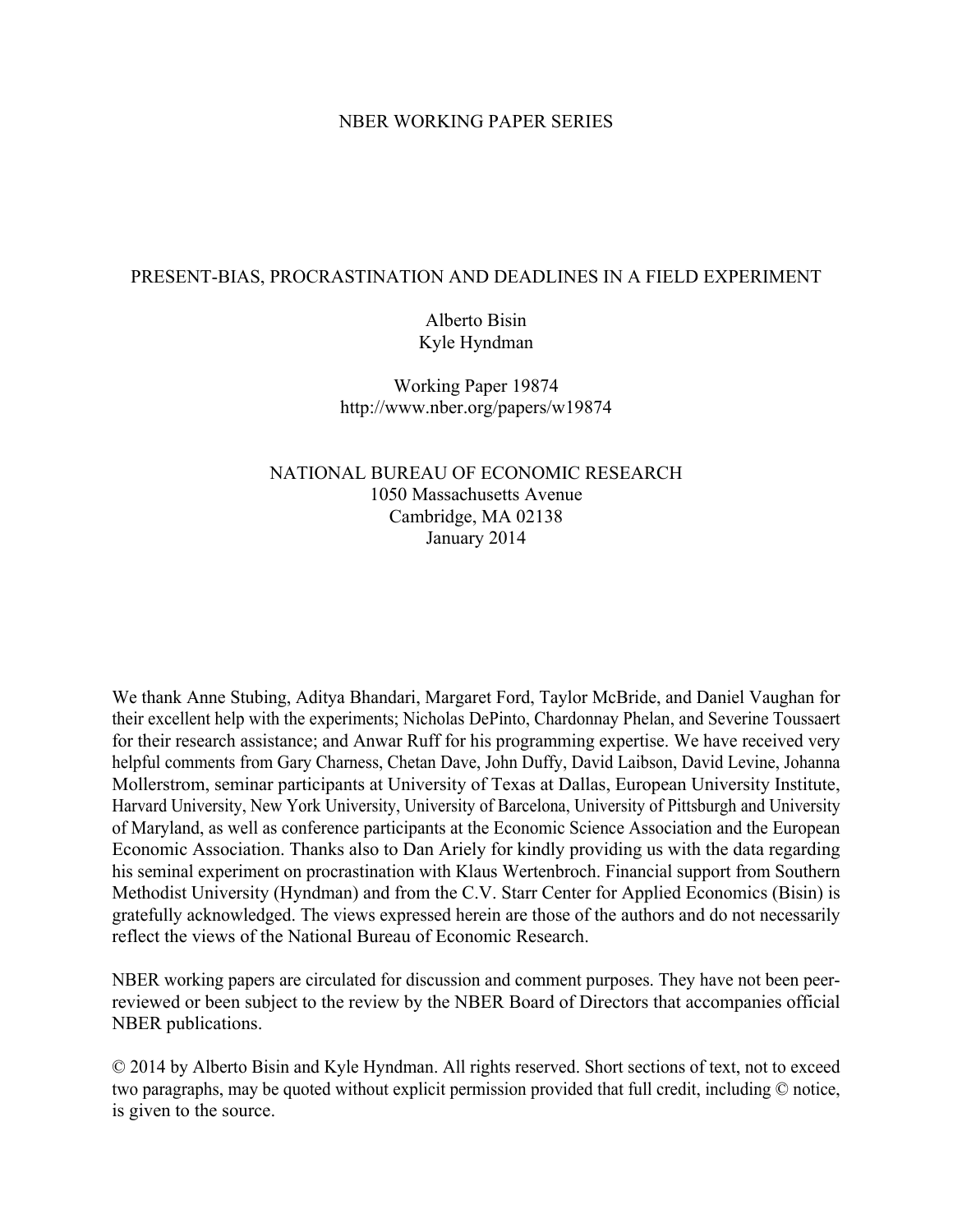Present-Bias, Procrastination and Deadlines in a Field Experiment Alberto Bisin and Kyle Hyndman NBER Working Paper No. 19874 January 2014 JEL No. D03

### **ABSTRACT**

We study procrastination in the context of a field experiment involving students who must exert costly effort to complete certain tasks by a fixed deadline. Students display a strong demand for commitment in the form of self-imposed deadlines. However, deadlines appear not to increase task completion rates. Students who report themselves as being more disorganized delay task completion significantly more. We estimate that the fraction of students displaying present bias in our sample is over 40%. Furthermore, we structurally estimate present bias and other possible behavioral aspects of students' decision making by fitting the experimental data on both completion rates and failed attempts through a stylized stopping time choice model. The point estimate of present bias is 30% in our preferred specification. Present-bias appears, however, not to significantly affect behavior in the context of repeated similar tasks. This suggests various frame effects whereby repeated similar task activate internal self-control. Beyond present bias, our results indicate that other behavioral characteristics play an important role in inducing procrastination.

Alberto Bisin Department of Economics New York University 19 West 4th Street, 5th Floor New York, NY 10012 and NBER alberto.bisin@nyu.edu

Kyle Hyndman Jindal School of Management University of Texas at Dallas 800 W. Campbell Rd. (SM31) Richardson, TX 75080 KyleB.Hyndman@utdallas.edu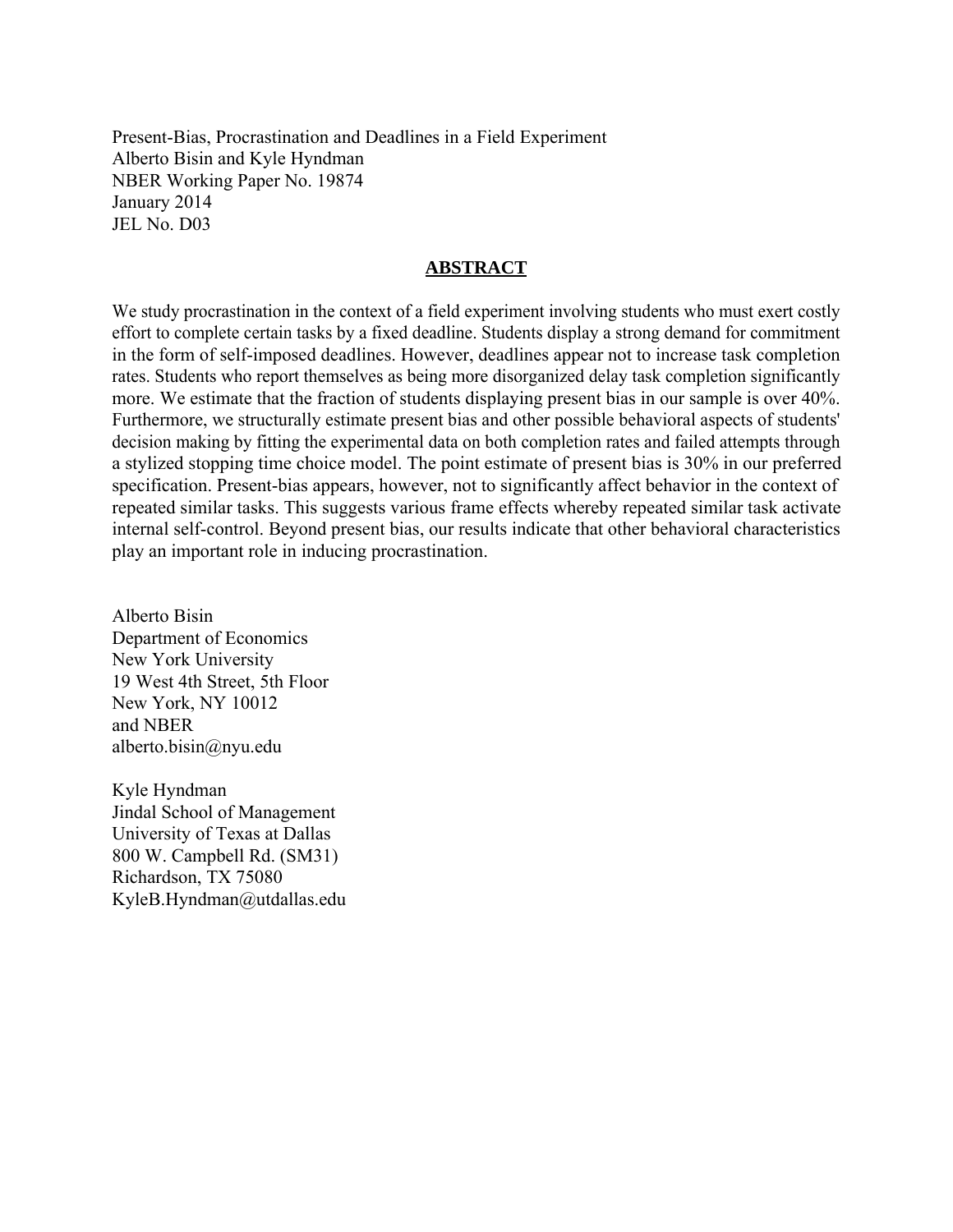# 1 Introduction

Procrastination is generally defined in the psychological literature as the the practice of putting off impending tasks to a later time even when such practice results in "counterproductive and needless delay;" see e.g., [Schraw, Wadkins, and Olafson](#page-48-0) [\(2007\)](#page-48-0). The qualification that delay be counterproductive and needless is important. Delay may in fact represent an optimal strategy in an environment in which the cost of effort evolves over time, when waiting for the best moment to complete a task. Procrastination is then typically construed in psychology and economics as the result of a present-bias in preferences, on account of which agents delay doing unpleasant tasks that they themselves wish they would do sooner [\(O'Donoghue and Rabin, 1999a\)](#page-48-1).

In this paper we experimentally study procrastination in students' academic work – a context procrastination appears widespread in. [Solomon and Rothblum](#page-48-2) [\(1984\)](#page-48-2) finds that at least 46% of college students consider themselves serious procrastinators; [Steel](#page-48-3) [\(2007\)](#page-48-3) finds that between 80% and 95% of college students regularly procrastinate when performing academic tasks.<sup>[1](#page-2-0)</sup> Indeed several recent field experiments on procrastination have focused on students' homework activity (e.g., [Ariely and Wertenbroch](#page-44-0) [\(2002\)](#page-44-0), [Burger, Charness, and](#page-45-0) [Lynham](#page-45-0)  $(2011)$ ). We design a specific experimental context in the field:<sup>[2](#page-2-1)</sup> a student must exert costly effort to perform a certain number of tasks by a fixed deadline for a monetary payment after completion of each task. Each student in the experiment chooses when to ultimately complete the task if ever, in his/her own private residence over the course of his/her normal daily activities. Each student trades then off the requirement of the experimental tasks with the various demands on his/her time, in terms of academic work, leisure, and employment activities, which we conceptualize as an effort cost associated to each task.

In a dynamic choice context like the one we study, students with a present-bias might adopt various internal (psychological) and/or external self-control mechanisms to avoid procrastinating on the task(s). Internal mechanisms include mental deadlines, cues, and anticipatory planning; while external mechanisms include binding self-imposed deadlines and voluntary exposure to social pressure. We shall study explicitly the role of binding deadlines in affecting procrastination.[3](#page-2-2) Furthermore, by comparing students' behavior when faced with a single task versus multiple repeated tasks, we are able to indirectly observe the operation of internal self-control mechanisms. Multiple repeated tasks have, in fact, been shown to

<span id="page-2-0"></span><sup>1</sup>[Novarese and Giovinazzo](#page-47-0) [\(2013\)](#page-47-0) also studies university administration data concluding that lack of student promptness in enrollment is negatively correlated with academic achievement, a finding which could be interpreted as due to procrastination.

<span id="page-2-2"></span><span id="page-2-1"></span><sup>2</sup>More precisely, ours is a "framed field experiment" in the taxonomy of [Harrison and List](#page-46-0) [\(2004\)](#page-46-0).

<sup>3</sup>Though not strictly speaking a commitment device, we also briefly discuss reminders in the context of our experiment in Section [7.2.](#page-40-0)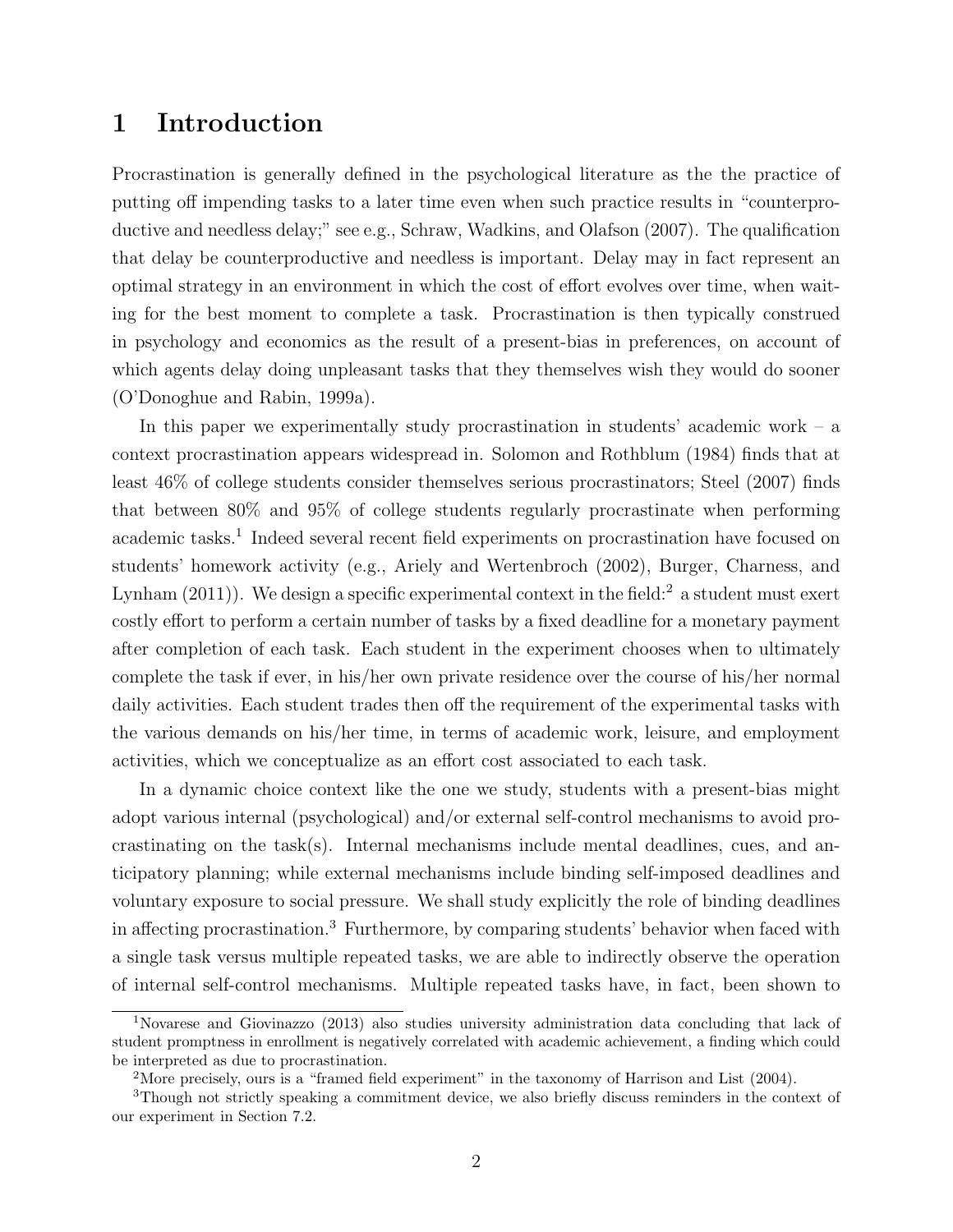induce self-regulatory behavior; see e.g., [Baumeister, Heatherton, and Tice](#page-44-1) [\(1994\)](#page-44-1), [Kuhl and](#page-47-1) [Beckmann](#page-47-1) [\(1985\)](#page-47-1) and [Gollwitzer and Bargh](#page-46-1) [\(1996\)](#page-46-1) for extensive surveys.

One of our primary goals is to identify and estimate the deep preference parameters at the root of the behavior of students, notably, their present-bias and other possible behavioral aspects of their decision making. Each student's behavior will, in general, depend on his/her discounting preferences, e.g., how patient he/she is and whether he/she is subject to a present-bias. Since delay might be an optimal response to the evolution of effort costs, we shall have to separately identify students' preference parameters from the properties of the costs they face. To this end we fit a stylized model of a decision maker's choice regarding when to complete a task in an environment in which effort is costly and evolves according to a finite state Markov process; that is, an optimal stopping time problem. We analyze and characterize the solution to this problem depending on whether the agent's preferences are either exponential or hyperbolic ( $\beta - \delta$ , to be precide, as first studied in [Phelps and Pollak](#page-48-4) [\(1968\)](#page-48-4), [Laibson](#page-47-2) [\(1994,](#page-47-2) [1997\)](#page-47-3), [O'Donoghue and Rabin](#page-48-1) [\(1999a,](#page-48-1)[b\)](#page-48-5)), which display present-bias and time-inconsistency.[4](#page-3-0)

For the these types of decision makers, we first characterize their optimal decision rule when faced with a given deadline,  $T$ . We show that decision makers, independently of their discounting preferences, adopt a threshold rule whereby they complete the task at any given moment if their cost is below a threshold, and that present-biased decision makers have a threshold which is strictly below that of an exponential decision maker. Therefore, all else equal, the distribution of task completions will be stochastically later in time for presentbiased decision makers than for exponential decision makers. Combined with a classification of subjects as either exponential or hyperbolic, we can use the task completion distributions to identify both cost and preference parameters of our subjects.

Our experiment provides us with several interesting descriptive findings. First, students who report having more unanticipated events over the course of the experiment are less likely to complete tasks. Rather than procrastination, this is consistent with optimizing behavior on their part when faced with unanticipated events with higher rewards than the earnings associated with completing our tasks. Nonetheless, we document a fairly robust demand for commitment in the multiple task treatments. When given the opportunity, a substantial number of students self-impose binding deadlines (this is not the case in the single task treatment). Furthermore, those students who do self-impose deadlines report themselves as being less conscientious than those who do not self-impose deadlines. These

<span id="page-3-0"></span><sup>4</sup>We concentrate on "sophisticated" agents who are aware of their present-bias, according to the classification proposed by [O'Donoghue and Rabin](#page-48-5) [\(1999b\)](#page-48-5) but our theoretical analysis is easily extended to the opposite case in which they are na¨ıve about their present-bias.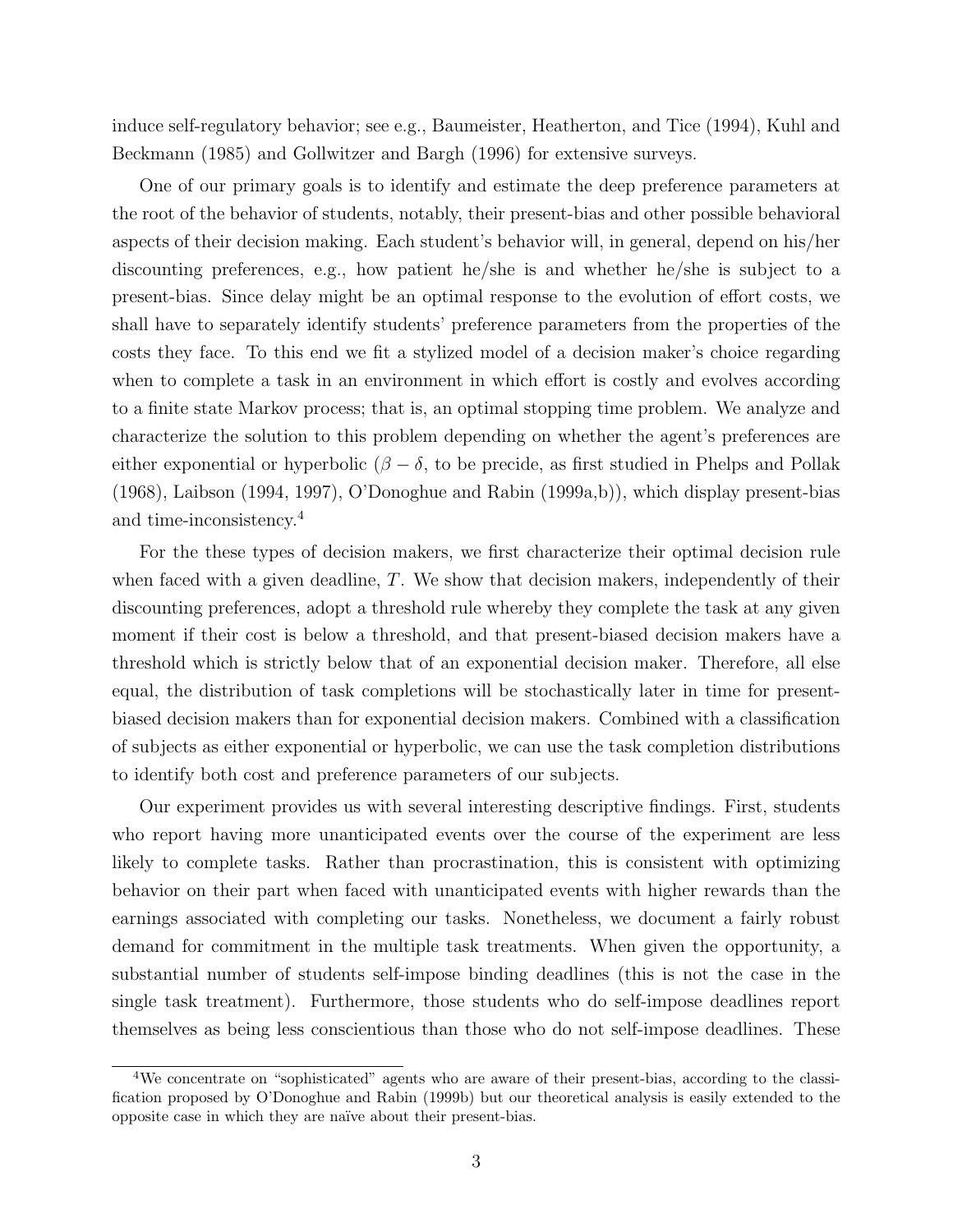results, when taken together, appear to provide compelling evidence for the presence of sophisticated students with present-bias (at least as long as we think of conscientiousness as related to present-bias).<sup>[5](#page-4-0)</sup>

Our experimental data also provide descriptive evidence that, unlike [Ariely and Werten](#page-44-0)[broch](#page-44-0) [\(2002\)](#page-44-0) but consistent with [Burger, Charness, and Lynham](#page-45-0) [\(2011\)](#page-45-0), the presence of deadlines does not increase task completion rates. Subjects in our Endogenous deadlines treatments, in which they are given the opportunity to self-impose binding deadlines, have the lowest task completion rate, significantly lower than the completion rate when all deadlines are at the end of the experiment. Furthermore, if we focus only on students who are given the opportunity to self-impose binding deadlines, we do not see any significant differences in the number of tasks completed between those who do and those who do not. Amongst those students who successfully complete a task, the average time (from the final deadline) is never significantly different between those students who do and do not self-impose a deadline. We also support these conclusions more formally by estimating a duration model for the determinants of delay on our data.

We identify students with present bias by estimating a logit model of the determinants of self-imposed deadlines based on students' self-reported characteristics obtained from a pre-experiment survey. According to this procedure, we classify about 42% of the students in our experiment as hyperbolic discounters. Using this classification procedure, combined with data on the timing of task completions, we then estimate present-bias and the cost structure for exponential and hyperbolic students. In our one-task treatments, even though the fraction of tasks completed by exponential and hyperbolic students by the natural end-ofexperiment deadline is virtually identical, those students classified as hyperbolic have later completion times than exponential students  $-$  a clear indication of present-bias. These results are confirmed in the point estimates: present bias, as measured by  $1 - \beta$  in the one-task treatments, is over 50%.

Contrary to what we observe in the one-task treatments, in the multiple-task treatments there is virtually no difference in the distribution for completion times between exponential and hyperbolic students. Indeed, if anything, those students that we classify as exponential appear to delay slightly more. This result in confirmed by our point estimates, where present-bias, as measured by  $1 - \beta$ , is estimated equal to 0. We interpret these results as strong evidence that present-bias, while present and large, appears not to significantly affect behavior in the context of repeated similar tasks. The natural presumption, in accord with independent evidence on the determinants of self-regulation mechanisms, is that repeated similar tasks activate internal self-control through various framing effects, as suggested by

<span id="page-4-0"></span> $5$ We find little evidence of naïve students in our data. We discuss this issue in Section [7.2.](#page-40-0)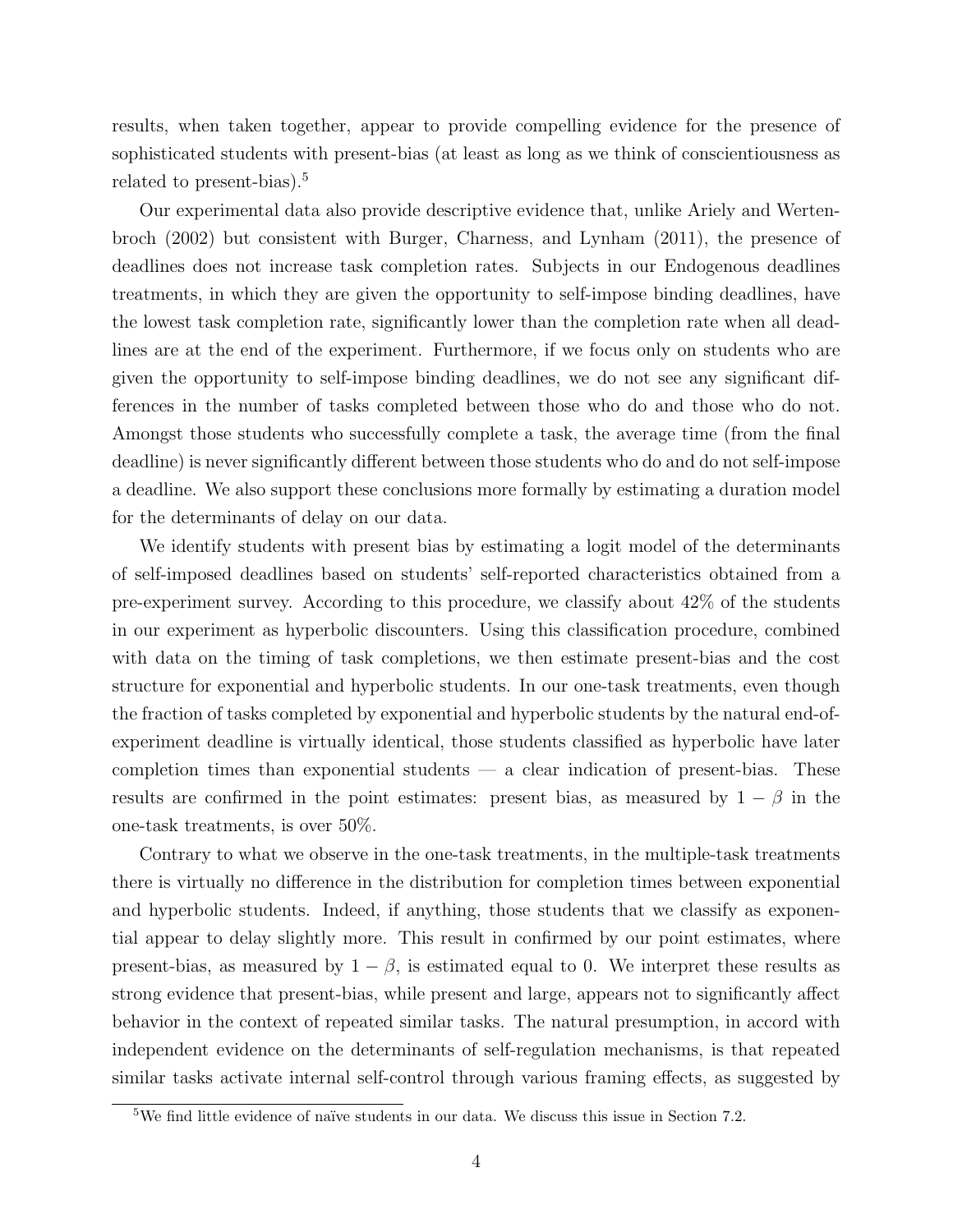the surveys cited above; possible mechanisms include, for example, inducing the "budgeting" of these tasks into more prominent "mental accounts" for time [\(Thaler, 1980,](#page-48-6) [1990\)](#page-49-0), and/or the formulation of more explicit and precise simple plans and implementation intentions [\(Gollwitzer, 1999\)](#page-46-2).

The data we obtain from our experiment are actually substantially richer than just the timing of completions. Specifically, we also observe the timing of attempts to complete the task by students and whether the attempt is ultimately successful. It turns out that the dynamics of failed attempts is important in our understanding of the students' behavior in the experiment. In particular, failed attempts interact with important behavioral characteristics of students other than their present bias. In particular we identify over-confidence about the possibility of making mistakes and not successfully completing a task as well as lack of perseverance as important behavioral factors, in addition to present bias, in the explanation of students' procrastinating behavior. Of the students who completed 0 tasks, 69.8% have at least one submission failure. This suggests that some students find the task more difficult than they expect and simply give up. We extend the model and the estimation procedure to account for both completion and attempts and we enrich the set of parameters to allow for over-confidence about the possibility of making mistakes and not successfully completing a task (which then may induce them to quit the experiment). In these specifications, for the one-task treatment, we still estimate  $\beta$  < 1, indicating present-bias, though in this case the present-bias is smaller, on the order of 30%. In the multiple task treatments, as in the previous analysis with only completion data, the present-bias disappears and we estimate  $1 - \beta$  equal to 0.

## <span id="page-5-1"></span>2 Related Literature

The theoretical literature on present-bias and time-inconsistency dates back at least to [Strotz](#page-48-7) [\(1956\)](#page-48-7), while [Phelps and Pollak](#page-48-4) [\(1968\)](#page-48-4), [Laibson](#page-47-2) [\(1994,](#page-47-2) [1997\)](#page-47-3) and [O'Donoghue and Rabin](#page-48-1) [\(1999a\)](#page-48-1) formalized the model of  $\beta - \delta$ -hyperbolic discounting, which forms the basis for our theoretical and empirical framework. A rich experimental literature in psychology and economics has first motivated and then supported this theoretical framework, providing evidence for present-bias.<sup>[6](#page-5-0)</sup> Similar behavioral regularities have been documented as well in

<span id="page-5-0"></span><sup>6</sup>First, by eliciting students' intertemporal preferences, many of the early papers find evidence of declining discount rates; see e.g., [\(Thaler](#page-49-1) [\(1991\)](#page-49-1), [Loewenstein and Thaler](#page-47-4) [\(1989\)](#page-47-4), [Loewenstein and Prelec](#page-47-5) [\(1992\)](#page-47-5), [Kirby](#page-47-6) [and Herrnstein](#page-47-6) [\(1995\)](#page-47-6) and [Benzion, Rapoport, and Yagil](#page-45-1) [\(1989\)](#page-45-1)); and [Herrnstein](#page-46-3) [\(1961\)](#page-46-3), [de Villiers and](#page-45-2) [Herrnstein](#page-45-2) [\(1976\)](#page-45-2), [Ainslie and Herrnstein](#page-43-0) [\(1981\)](#page-43-0) for early evidence in the experimental psychology. Also, many studies document preference reversals which are inconsistent with exponential discounting; see [Ainslie](#page-43-1) [\(1992,](#page-43-1) [2001\)](#page-43-2), [Loewenstein and Prelec](#page-47-5) [\(1992\)](#page-47-5) and [Frederick, Loewenstein, and O'Donoghue](#page-46-4) [\(2002\)](#page-46-4) for surveys of this literature and [Rachlin and Laibson](#page-48-8) [\(1997\)](#page-48-8) for a collection of early essays on the topic. More recently,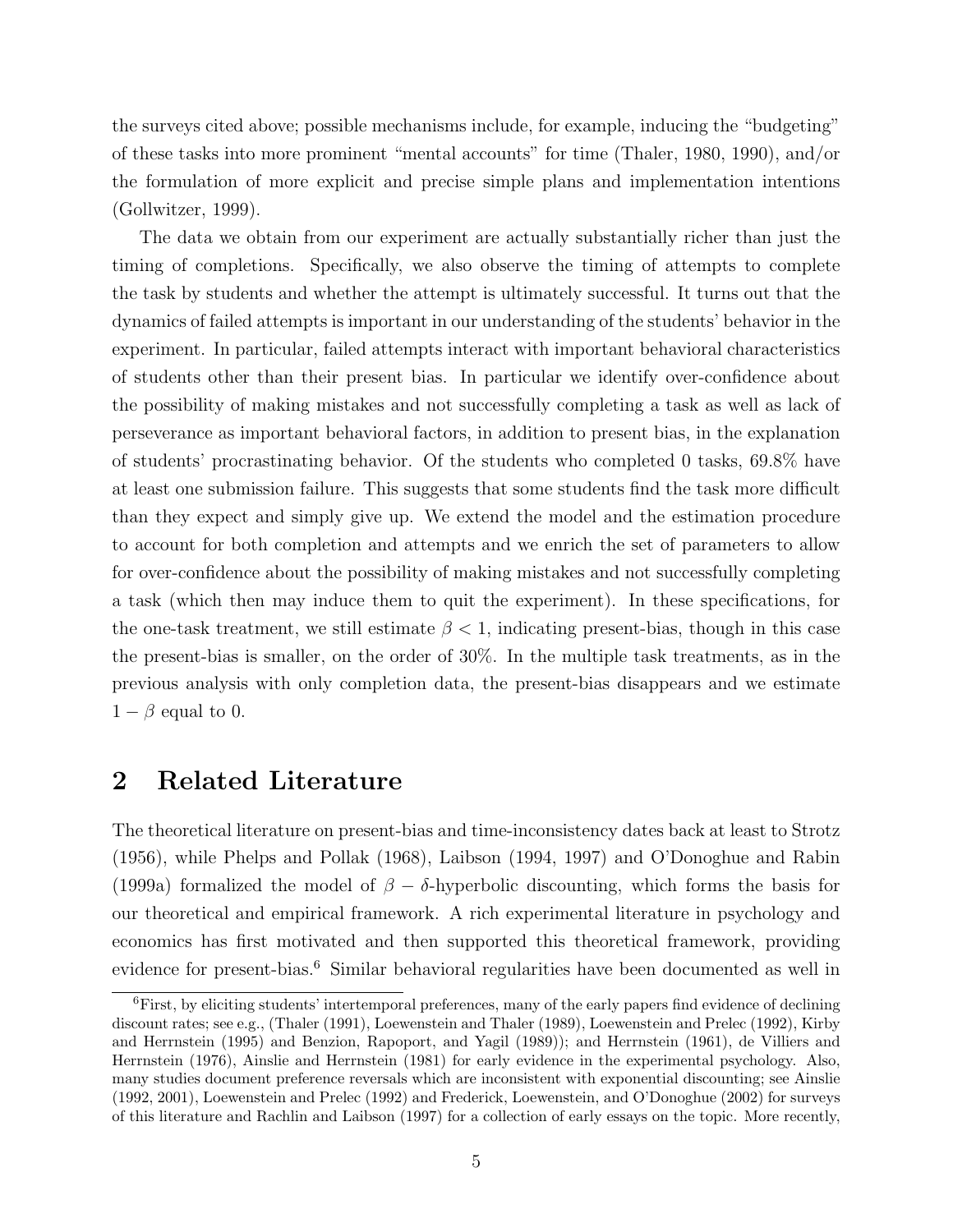field experiments with monetary payments,<sup>[7](#page-6-0)</sup> though the evidence is more mixed.<sup>[8](#page-6-1)</sup> However, eliciting preferences over non-monetary choices eliminates some relevant confounding factors and strong evidence for present-bias is typically reinstated.<sup>[9](#page-6-2)</sup>

However, the evidence for present-bias in laboratory and field experiments eliciting discount rates cannot directly be interpreted as evidence for procrastination, which is rather a property of behavior in dynamic choice environments than of preferences.[10](#page-6-3) On the other hand, observing agents who, when given the option, adopt external commitment devices such as binding self-imposed deadlines, can be interpreted as evidence that the agents themselves perceive procrastination as a obstacle to the implementation of their preferred dynamic choice plan.[11](#page-6-4) Ample evidence in this respect is obtained both in the lab and in the field. With regards to lab experiments, [Trope and Fishbach](#page-49-2) [\(2000\)](#page-49-2) experimentally study two commitment mechanisms: the ability to make a fixed payment conditional on task completion and the ability to impose a penalty for failing to complete a task. In both cases, they find that many students willingly choose such commitments. [Casari](#page-45-3) [\(2009\)](#page-45-3) finds that among the students who exhibit reversals in monetary choices, 60% prefer to commit to a lower amount today rather than making a choice at a later period. In an experiment about effort choice allocations, [Augenblick, Niederle, and Sprenger](#page-44-2) [\(2013\)](#page-44-2) find that present-biased students are more likely to demand commitment than others. [Houser, Schunk, Winter, and Xiao](#page-46-5) [\(2010\)](#page-46-5) study commitment behavior under repeated temptations to surf the Internet and find that

in a lab experiment conducted in class, [Halevy](#page-46-6) [\(2012\)](#page-46-6) is able to identify separately time-consistency and timeinvariance, finding 52% of time-inconsistent agents, more then half of which also displaying time-invariance. In lab studies using monetary payments, [Casari](#page-45-3) [\(2009\)](#page-45-3) finds that about 65% of students exhibit some form of choice reversal while [Benhabib, Bisin, and Schotter](#page-45-4) [\(2010\)](#page-45-4) find strong evidence of present-bias in the form of a fixed cost. Finally, a recent series of studies strengthen these results by complementing the choice data with data regarding the neurological processes underlying intertemporal choices in lab experiments; see e.g., [McClure, Laibson, Loewenstein, and Cohen](#page-47-7) [\(2004\)](#page-47-7); [Kable and Glimcher](#page-47-8) [\(2007\)](#page-47-8).

<span id="page-6-0"></span><sup>&</sup>lt;sup>7</sup>See [Ashraf, Karlan, and Yin](#page-44-3) [\(2006\)](#page-44-3), Bauer, Chytilová, and Morduch [\(2012\)](#page-44-4), [Meier and Sprenger](#page-47-9) [\(2010\)](#page-47-9) and [Tanaka, Camerer, and Nguyen](#page-48-9) [\(2010\)](#page-48-9); and by [Dean and Sautmann](#page-45-5) [\(2013\)](#page-45-5) with macro (consumption and savings) data.

<span id="page-6-1"></span><sup>&</sup>lt;sup>8</sup>[Andreoni and Sprenger](#page-44-5) [\(2012a,](#page-44-5)[b\)](#page-44-6), Giné, Goldberg, Silverman, and Yang [\(2013\)](#page-46-7), [Harrison and Lau](#page-46-8) [\(2005\)](#page-46-8), [Harrison, Lau, and Williams](#page-46-9) [\(2002\)](#page-46-9), Andersen, Harrison, Lau, and Rutström [\(2011,](#page-44-7) [2008\)](#page-44-8), [Dohmen, Falk,](#page-45-6) [and Sunde](#page-45-6) [\(2012\)](#page-45-6) can be interpreted to show that, when carefully controlling for risk, transaction costs and payment reliability, present-bias in monetary choices tends to disappear in the aggregate.

<span id="page-6-2"></span><sup>9</sup>See [Casari and Dragone](#page-45-7) [\(2012\)](#page-45-7) or [Augenblick, Niederle, and Sprenger](#page-44-2) [\(2013\)](#page-44-2) in the context of effort choice, or [Brown, Chua, and Camerer](#page-45-8) [\(2009\)](#page-45-8) for brief intertemporal choices of juices or soda. See [DellaVigna](#page-45-9) [\(2009\)](#page-45-9) for a survey.

<span id="page-6-3"></span><sup>&</sup>lt;sup>10</sup>A large theoretical literature in psychology and economics studies the form and the effectiveness of selfcontrol mechanisms. For a theoretical point of view, see e.g., [Ainslie](#page-43-1) [\(1992,](#page-43-1) [2001\)](#page-43-2), [Laibson](#page-47-2) [\(1994\)](#page-47-2). More recent work includes [Benabou and Tirole](#page-44-9) [\(2004\)](#page-44-9), [Benhabib and Bisin](#page-44-10) [\(2005\)](#page-44-10) and [Hsiaw](#page-46-10) [\(2010\)](#page-46-10).

<span id="page-6-4"></span><sup>&</sup>lt;sup>11</sup>Theoretical studies of the effects of external commitment devices in dynamic choice environments include [O'Donoghue and Rabin](#page-48-5) [\(1999b\)](#page-48-5), who characterize general external mechanisms to induce second-best optimal behavior in agents who procrastinate due to present-bias preferences, Sáez-Martí and Sjögren [\(2008\)](#page-48-10), who study how binding deadlines affect the timing of effort when agents get distracted, and [Battaglini, Benabou,](#page-44-11) [and Tirole](#page-44-11) [\(2005\)](#page-44-11) for a theoretical analysis of commitment through peer groups.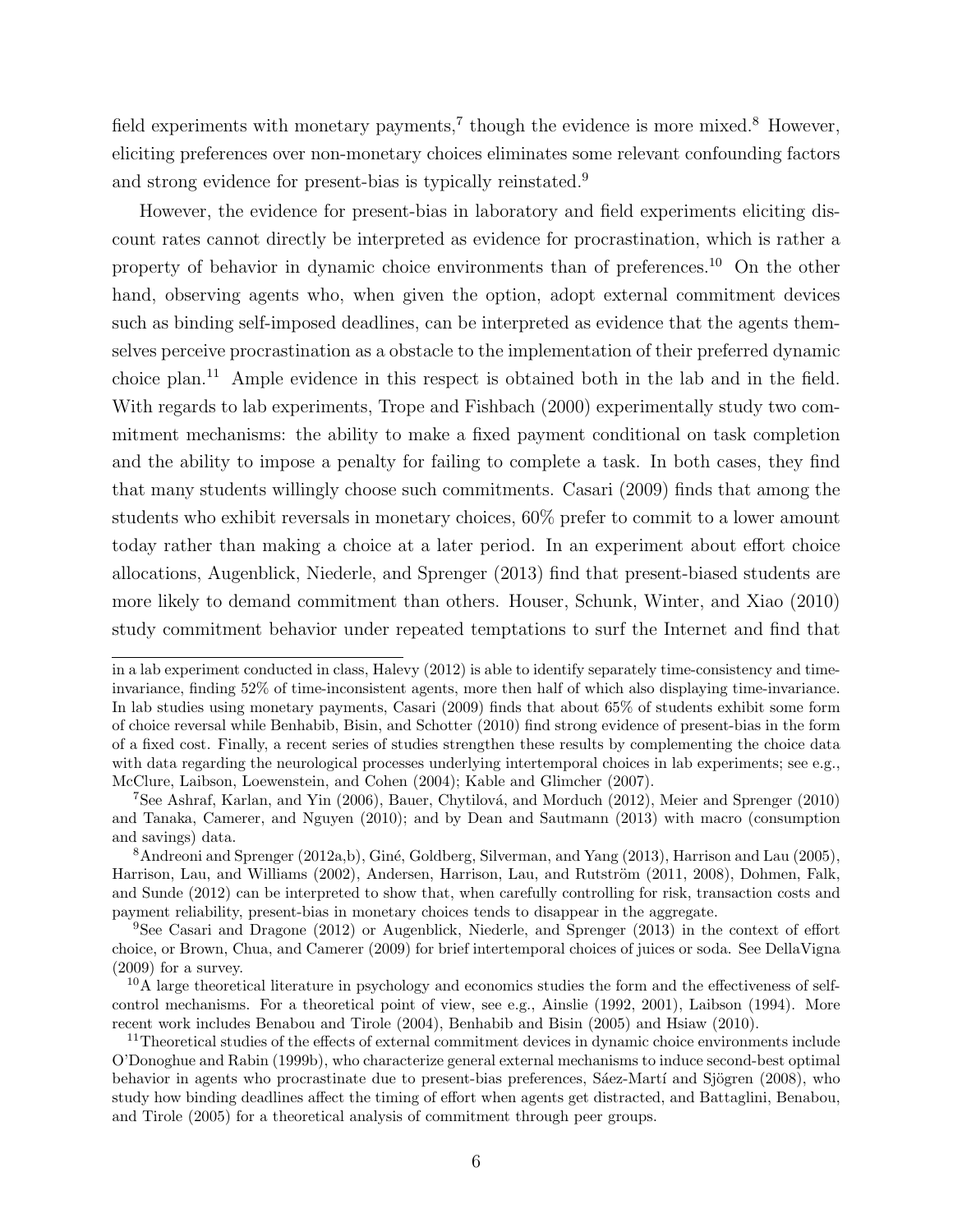more than 20% of students are willing to remove their Internet access at the first opportunity they get. As for field evidence, most of it regards voluntary exposure to social pressure. Examples include regular attendance to meeting groups such as Alcoholics Anonymous or Weight Watchers and commitment markets whereby agents enter into a contract with a disinterested third party, specifying the goal to be achieved, the time in which it is to be achieved and the financial penalties for failure.[12](#page-7-0)

Direct evidence of procrastination is typically obtained in the literature by comparing the behavior of agents in the same dynamic choice environment with or without the option of external commitment devices. For example, Giné, Karlan, and Zinman [\(2010\)](#page-46-11) study a voluntary commitment product designed to help smokers to quit. Smokers are given the opportunity to deposit money in a bank account. After 6 months they are given a test for nicotine. Those who pass the test receive their money back, while those who fail see their money donated to charity. [Gin´e, Karlan, and Zinman](#page-46-11) [\(2010\)](#page-46-11) find that smokers in the commitment group are more likely to pass the test for nicotine after 12 months than those who are not given the chance to commit. A few studies have also shown (c.f., [Thaler and](#page-49-3) [Benartzi](#page-49-3) [\(2004\)](#page-49-3), [Ashraf, Karlan, and Yin](#page-44-3) [\(2006\)](#page-44-3) and [Duflo, Kremer, and Robinson](#page-45-10) [\(2011\)](#page-45-10)) that products with certain commitment features lead to higher savings. For example, [Thaler](#page-49-3) [and Benartzi](#page-49-3) [\(2004\)](#page-49-3) propose a mechanism whereby employees commit to allocating some percentage of future salary increases to their retirement savings. They show both that a large number of people join the program and that savings increase by a considerable amount after 40 months of participation. In the context of self-control at work, [Kaur, Kremer,](#page-47-10) [and Mullainathan](#page-47-10) [\(2010\)](#page-47-10) find that workers are willing to choose dominated contracts as a commitment device to increase their productivity.[13](#page-7-1)

Like us, a few recent papers study procrastination in the context of students' academic work. Results are somewhat mixed. In the experiments conducted by [Ariely and Werten](#page-44-0)[broch](#page-44-0) [\(2002\)](#page-44-0) students have to complete a series of tasks before a final deadline. Students are either given exogenous and evenly spaced intermediate deadlines, are free to choose their own

<span id="page-7-0"></span><sup>&</sup>lt;sup>12</sup>See e.g., <http://www.stickk.com> and [Bryan, Karlan, and Nelson](#page-45-11) [\(2010\)](#page-45-11) for more examples and discussion. [Mahajan and Tarozzi](#page-47-11) [\(2011\)](#page-47-11) conduct a field study exploiting investment choices in bednets providing protection against malaria, [Schwartz, Mochon, Wyper, Maroba, Patel, and Ariely](#page-48-11) [\(Forthcoming\)](#page-48-11), [Schwartz,](#page-48-12) [Riis, Elbel, and Ariely](#page-48-12) [\(2012\)](#page-48-12) study commitment on health food consumption and calories intake .

<span id="page-7-1"></span><sup>&</sup>lt;sup>13</sup>See [Bryan, Karlan, and Nelson](#page-45-11) [\(2010\)](#page-45-11) for a comprehensive survey of both the theoretical and experimental literature on commitment and self-control. While in this paper we focus on present-bias and hyperbolic discounting as a possible cause for procrastination, it is the case that other types of preferences may lead to procrastination and demand for commitment. Examples include the models of temptation and self-control by [Gul and Pesendorfer](#page-46-12) [\(2001,](#page-46-12) [2004\)](#page-46-13), dual-self models such as [Benhabib and Bisin](#page-44-10) [\(2005\)](#page-44-10) and [Fudenberg and](#page-46-14) [Levine](#page-46-14) [\(2006\)](#page-46-14), optimal expectations and over-confidence models such as [Brunnermeier, Papakonstantinou,](#page-45-12) [and Parker](#page-45-12) [\(2008\)](#page-45-12). In the concluding section we discuss how our results can be interpreted as suggestive evidence in favor of models of optimal expectations and over-confidence along the lines of [Brunnermeier,](#page-45-12) [Papakonstantinou, and Parker](#page-45-12) [\(2008\)](#page-45-12).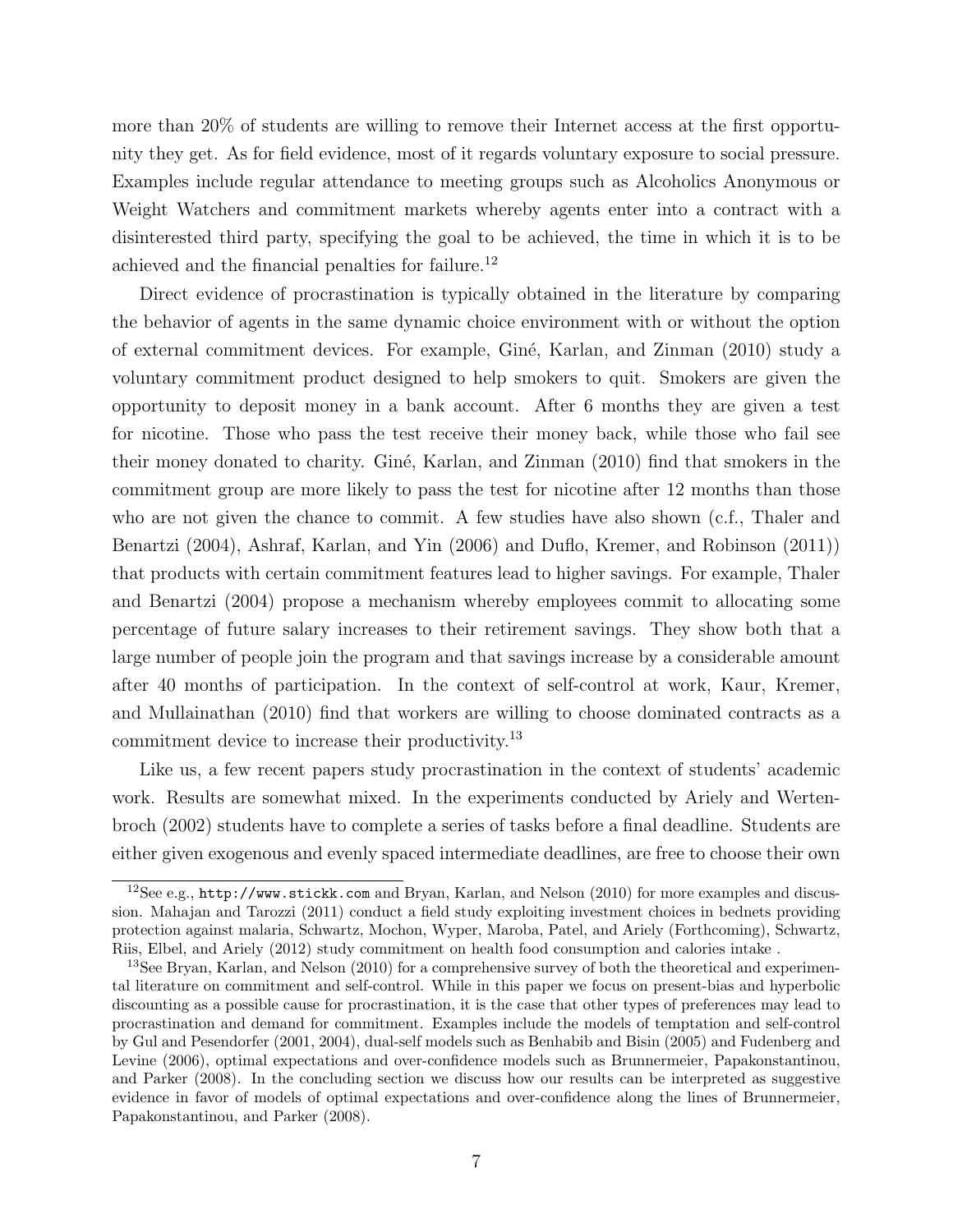intermediate deadlines or, in one study, no intermediate deadlines. Their main results are that many students self-impose binding deadlines and that their performance increases under evenly spaced deadlines (whether self-imposed or exogenously set) compared to the case of no deadlines. However, it is interesting to note that in [Ariely and Wertenbroch'](#page-44-0)s [\(2002\)](#page-44-0) Study 1, the gains in performance are not significant when restricted to the treatment tasks. Instead, it is the final grades (which includes the treatment tasks, a final paper, and other components) where we see performance being significantly higher in the Endogenous deadlines treatment. In their Study 2, the effects are more clearcut in terms of performance, but students end-up disliking the task more when they are subject to deadlines, leaving some doubts about whether the effect of deadlines is effectively on procrastination. In a recent paper, [Burger, Charness, and Lynham](#page-45-0) [\(2011\)](#page-45-0) conduct an experiment in which students are faced with a time allocation problem over a task of significant duration (studying 75 hours over a 5-week period) under different constraints in the form of binding sub-deadlines (e.g., 15 hours in the first week). The main result of the paper is that deadlines do not lead to more students successfully completing the task.

While we follow [Ariely and Wertenbroch](#page-44-0) [\(2002\)](#page-44-0), [Burger, Charness, and Lynham](#page-45-0) [\(2011\)](#page-45-0) and the previous literature on procrastination cited above in many respects, notably in the general approach of exploiting the demand for commitment to identify present-bias and possibly procrastination, we diverge from them in several important elements of the experimental design, as well as in the methodology we adopt to analyze the data.

First of all, because students in our experiment are rewarded through a fixed, known, homogeneous monetary payment at a pre-specified delay from completion, our experiment controls for student motivation in performing tasks. This is in contrast e.g., to [Ariely and](#page-44-0) [Wertenbroch'](#page-44-0)s Study 1 in which students are rewarded for (less measurable) academic performance. Secondly, the tasks in our experiment are the same for all students (alphabetize either one or up to three lists of "words") and do not require any special skill which could be heterogenously distributed across the student pool; this is in contrast to the writing task of [Ariely and Wertenbroch'](#page-44-0)s Study 1 as well as to the proof-reading task of their Study 2, in which heterogeneous ability could arguably affect the results.<sup>[14](#page-8-0)</sup> Most importantly, we impose an upper bound on the time to complete the task after initiating it, so that students are essentially required to complete each task in one sitting. Without such a restriction, as in

<span id="page-8-0"></span><sup>&</sup>lt;sup>14</sup>In fact, in our experiment, the "words" to be alphabetized were not meaningful words, but rather (partially random) character strings which are less likely to provide an advantage to native English speakers. An initial pilot study suggested great variation in students' approaches (and consequently required time) to completing the task. Therefore, to further level the playing field, in the instructions we suggested a particular method for completing the tasks. According to a post-experiment survey, most students followed the suggested method.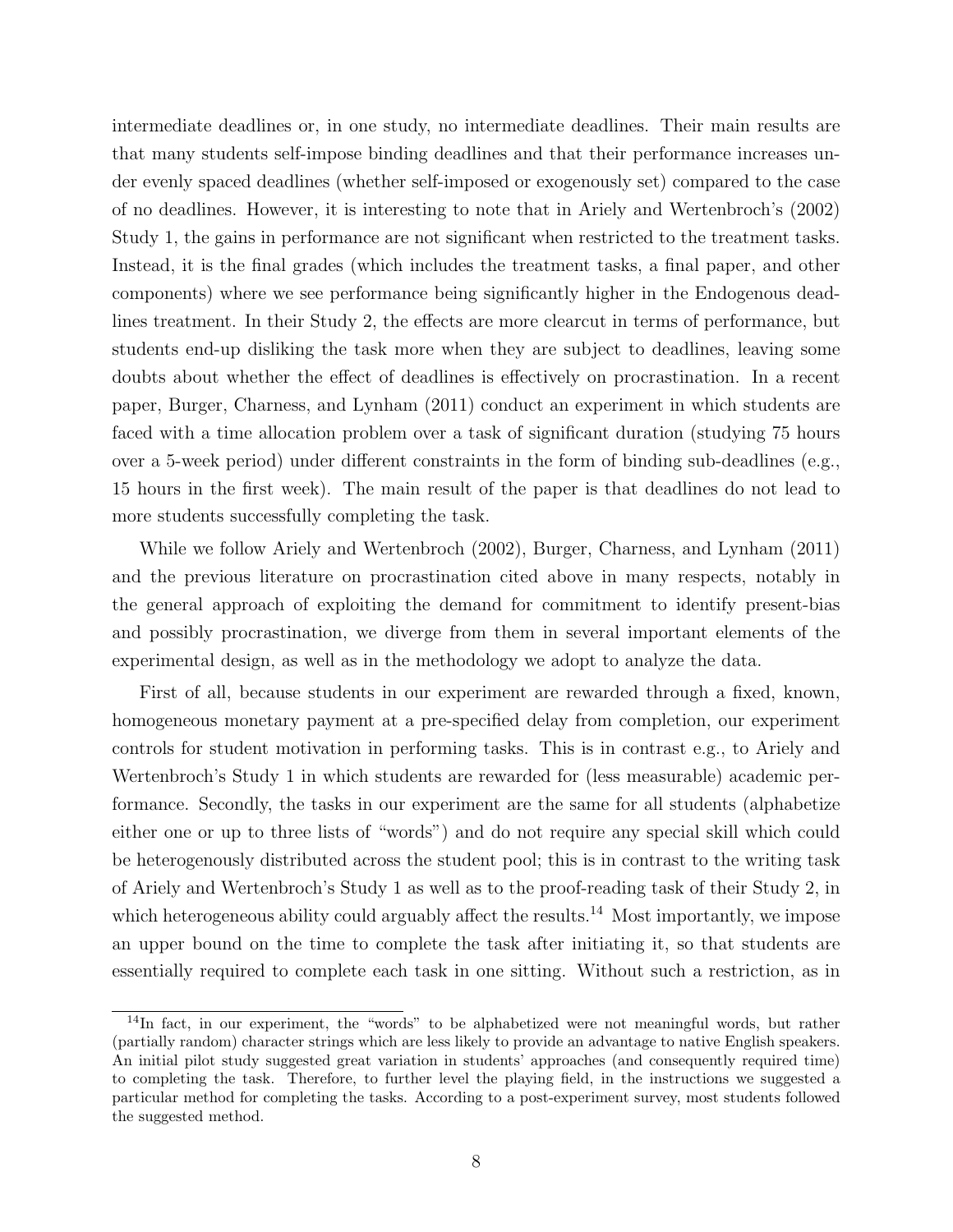[Ariely and Wertenbroch](#page-44-0) [\(2002\)](#page-44-0), there is no clear link between the time effort is exerted and the time the reward is obtained: students could smooth effort over time and could even trade off effort and time, all of which makes it difficult to interpret the results of the experiments as evidence for/against procrastination due to present-bias. Furthermore, the time restriction to complete the task we impose allows us to collect data on failed attempts, which can be exploited to better understand the determinants of students' behavior. Another distinctive feature of our design is that self-imposed deadlines are necessarily hard deadlines, while the deadlines in the [Ariely and Wertenbroch](#page-44-0) [\(2002\)](#page-44-0) experiments are "soft" in the sense that only a per period penalty is imposed for completion after the deadline. While soft deadlines occur perhaps more naturally outside of the realm of these experiments, their theoretical implications are harder to obtain and hence it is harder to interpret any effects of such deadlines in terms of the underlying characteristics of the preferences of students which might motivate their demand for commitment and their behavior.

Most importantly, our formulation of what constitutes a task and of the dynamic choice problem faced by the experimental students allows us to map directly the experimental data to the underlying theoretical structure, where the dynamic choice problem the agents solve is an optimal stopping time problem. Therefore, our analysis is not limited to a descriptive study of procrastination and of the mostly qualitative effects of deadlines on such behavior, but rather it allows us to estimate deep preference parameter from students' behavior as well as some contextual parameters (e.g., effort costs). The experimental design adopted by [Burger, Charness, and Lynham](#page-45-0) [\(2011\)](#page-45-0) is more similar to ours in the sense that student behavior, time spent in the study room, is also unaffected by possibly heterogenous skills and is clearly measurable; also, the monetary reward mechanism is clearly specified and so is the delay with respect to completion at which it is obtained. However, the dynamic choice problem students are faced with in [Burger, Charness, and Lynham](#page-45-0) [\(2011\)](#page-45-0) is quite complex as a student's choice at any time optimally depends on the time he/she has previously spent in the study room in the course of the experiment, effectively a state variable. As a consequence, a structural analysis of the experimental data, to be able to estimate preference and other contextual parameters, is not viable with their experimental design.

# 3 Experimental Design

We conduct two distinct sets of experiments. In the first students have one week to complete a single task. We distinguish two treatments corresponding to two different intermediate (before the natural end-of-experiment) deadline scenarios: No deadline and Endogenous  $(i.e.,$ self-imposed) deadlines. We call these the  $1T(ask)$  treatments. In the second set of ex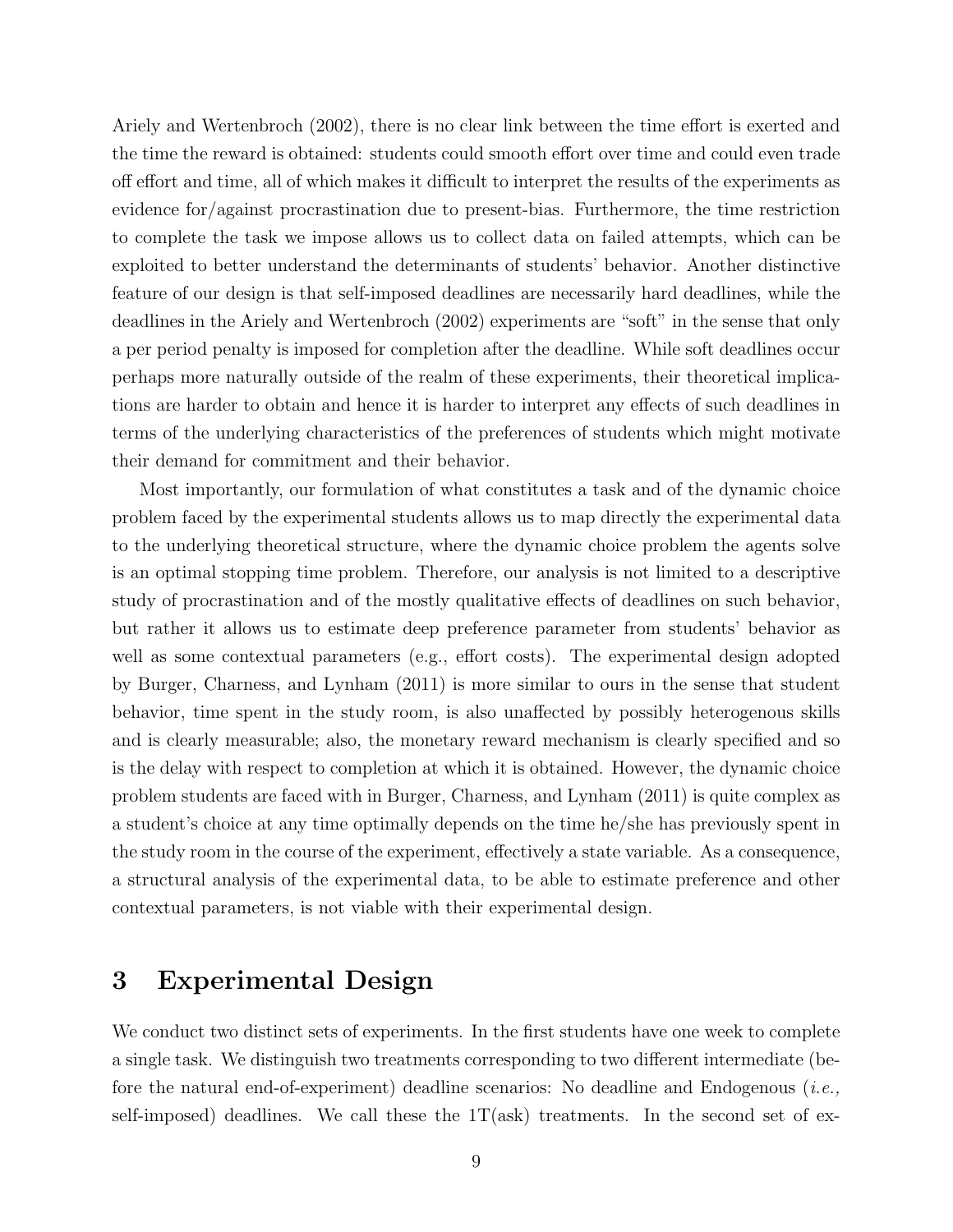periments students have two weeks to complete three tasks, with three different treatments corresponding to different intermediate deadline scenarios: No deadlines, Exogenous deadlines and Endogenous deadlines. In the Exogenous deadlines treatmen deadlines are evenly spaced on the duration of the experiment. We call these the  $3T(ask)$  treatments.

In the 1T treatments, subjects are paid \$20 if they successfully complete the task, while in the 3T treatments, subjects are paid \$15 for each task successfully completed by the relevant deadline. In what follows we describe the experimental procedures we use for the 3T treatments. Identical procedures are used for the 1T treatments.

| <b>MSIN</b> | Oement         | BSION          | dynence         | werence        |
|-------------|----------------|----------------|-----------------|----------------|
| fasion      | lizer          | fezer          | houtist         | Juaumon        |
| bourist     | beness         | DE             | kiment          | roupist        |
| Isidey      | jyness         | <b>Jamil</b>   | Cution          | loxor          |
| vament      | dotist         | desion         | koucence        | <b>Hamil</b>   |
| World       | tainy          | vetion         | hation R        | kadom          |
| hamen       | 9uodor         | Manin          | kabist          | rooquer        |
| tomes's     | hysion         | uonz           | ISON            | poosion        |
| moobence    | MIPL           | Wition         | paddam          | puhence        |
| tedor       | zyrence        | wament         | romor           | kich.          |
| 94sich      | zyker          | Ssauld         | Monthou         | sooment        |
| vedom       | ng that        | <b>J</b> zinsl | 40/5/5          | a Aread        |
| fijence     | tepence        | moonity        | doness          | <b>PISTER</b>  |
| Iubiel      | koodom         | uoisny         | <b>FON</b>      | $A\eta/\eta_H$ |
| hoosinn     | <b>PONTAGE</b> | Jeleoop        | wemity          | fupity         |
| vadom       | <b>JOIDY</b>   | lyjer          | ISIGE           | nakor          |
| quodom      | Iuauns         | hiness         | <b>SS-34MPD</b> | ilber          |
| With        | limist         | vizer          | uoneg           | jidom          |
| Duter       | kahor          | Jour's         | topist          | woreign        |
| gyrity      | igoger         | uonin          | wefor           | $n_{D_2}$      |

Figure 1: A Sample Task

## 3.1 Phase 1: The Lab-based Component

Each session begins with a lab-based component in which students read the instructions for their treatment and are given a user name and password in order to gain access to the web-based experimental software. The instructions outline the nature of the tasks, explain the software and also tell students the nature of any deadlines that they face.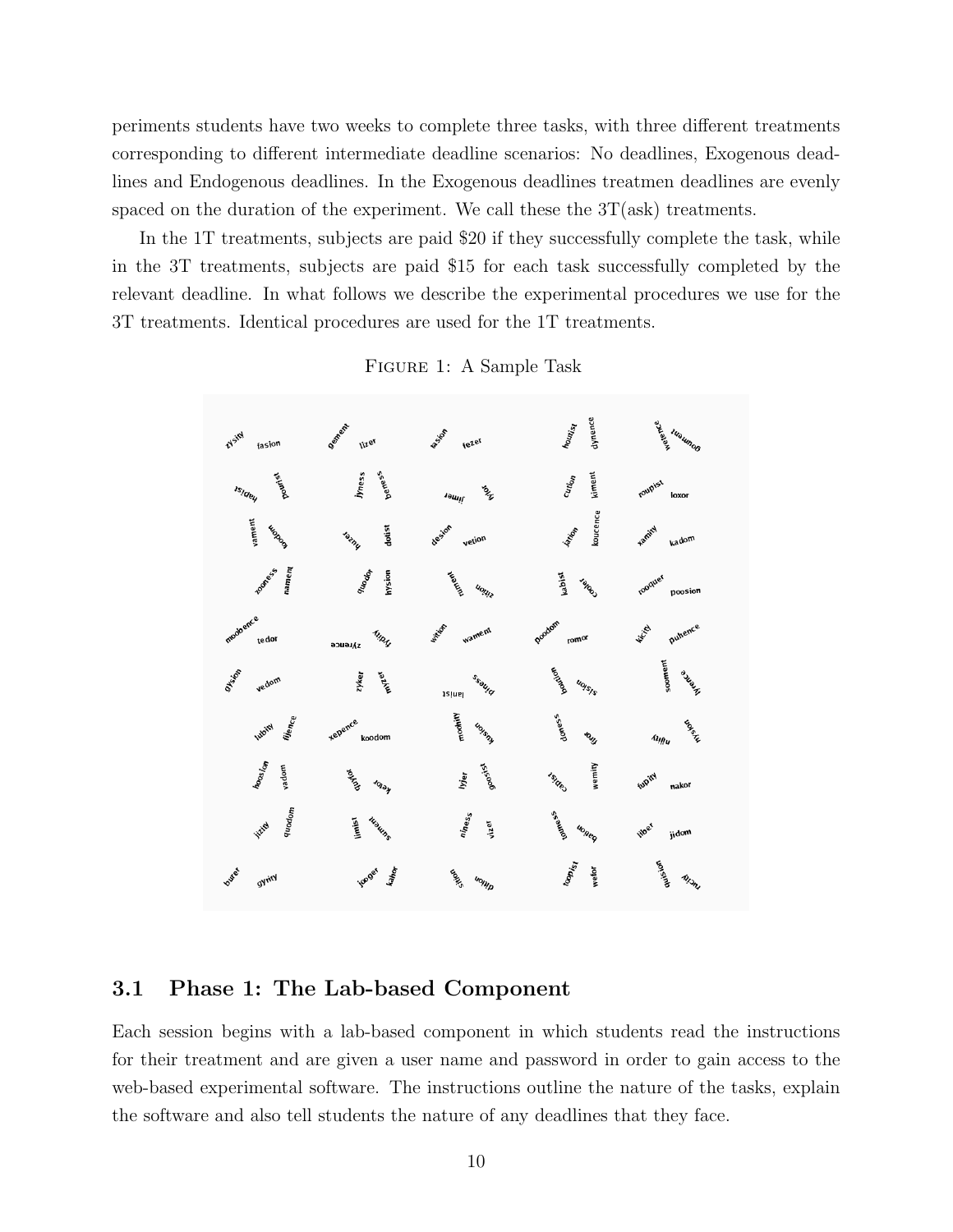After reading the instructions, students log on to the experimental software and are reminded of their deadlines for each task. For students in the No deadlines treatment, all tasks have a deadline set at the end of the experiment; i.e., two weeks after coming into the lab. For students in the Exogenous deadlines treatment, each of the three tasks has a different deadline; deadlines are evenly spaced, with the deadline for task 3 being at the end of the experiment. Students in the Endogenous deadlines treatment are able to choose an intermediate deadline for each of the three tasks. The latest deadline that students could set is the end of the experiment.

After observing or choosing their deadlines, in the lab, students answer a series of survey questions. The survey ask about their (work, academic and social) schedules for the twoweek duration of the experiment. It also asks students to report their subjective probability of completing 0, 1, 2 or all 3 tasks. Finally, the survey asks a number of questions designed to gauge students' perceptions of their own reliability, punctuality, organization, etc. Appendix [B](#page-56-0) contains a sample of the experimental instructions and the survey questions used.

This component of the experiment is conducted at the Center for Experimental Social Science (C.E.S.S.) at New York University and lasted between 30 and 45 minutes. At the end of this phase, students are given a \$10 participation fee.

### 3.2 Phase 2: The Experiment

Upon completing the first component of the experiment, students leave the C.E.S.S. lab and are free to work on the tasks at any time they wish. To do so, students log on to a website using their user name and password. Upon logging in, they are issued a list of words for the current task and are given the opportunity to list them in alphabetical order. In order to simulate as best as possible a stopping time problem, once a list of words is given, students have to alphabetize the list within the lesser of 2 hours and the time until the task deadline. Failing to do so implies that a new list of words is issued if time remains; if no time remains before that task's deadline, students are automatically taken to the next task. Additionally, each time students refresh the browser or log into the software, a new list of words is issued.

If a student submits an incorrectly alphabetized list, the software automatically sends him/her a message alerting him/her of the existence of at least one mistake in the submitted list, without any indication about the position of the mistake(s). If a student submits a correctly alphabetized list, he/she is immediately taken to the next task, which he/she can work on if he/she so chooses.

Each task that is successfully completed by the relevant deadline generates a payment of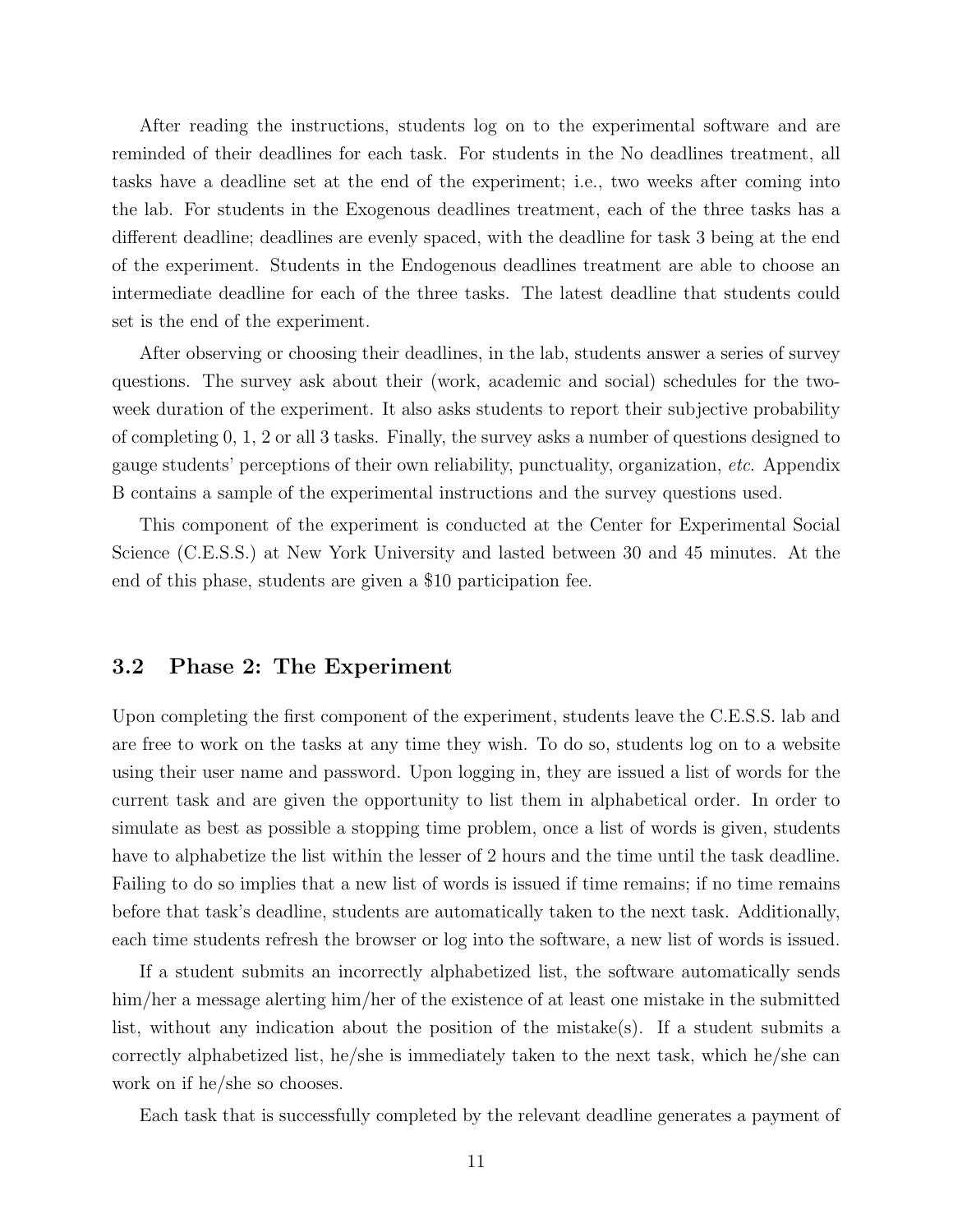\$[15](#page-12-0), via petty cash vouchers mailed to students.<sup>15</sup> In particular, all tasks that are completed by 1:00PM on a given day are processed for payment that same day. Tasks completed after 1:00PM or on weekends are processed the next weekday.

### 3.3 Phase 3: Post-experiment Survey

Upon completion of the third task, or after the end of the experiment, students are asked to complete a post-experiment survey. The purpose of this is to gain information on any unanticipated shocks that they may have faced during the field component of the experiment.

## 3.4 Different Sessions

In Table [1](#page-12-1) we summarize the details of our experimental sessions. In the 3T treatments, Sessions 1 and 2 were conducted during the Spring semester of 2010, while Session 3 took place during the Spring semester of 2011. Session 2 and 3 were aimed at adding variation in the data. In particular, Session 2 was scheduled so that it ended on the final day of classes for the semester, to experiment with busier students on average. Session 3 made the task more difficult to complete by increasing the number of words to alphabetize to 200. The 1T treatments were conducted during the Spring semester of 2011 and involved 150 words.

<span id="page-12-1"></span>

| Treatment   | Session        | Intermediate | Timing       | Words      | Tasks | N  |
|-------------|----------------|--------------|--------------|------------|-------|----|
|             |                | deadlines    |              |            |       |    |
| 1T-None     |                | None         | Mid-semester | 150        | 1     | 46 |
| $1T$ -Endog | 1              | Endogenous   | Mid-semester | 150        | 1     | 35 |
| 3T-None     | 1              | None         | Mid-semester | 150        | 3     | 23 |
| 3T-None     | $\overline{2}$ | None         | End-semester | 150        | 3     | 24 |
| 3T-None     | 3              | None         | Mid-semester | <b>200</b> | 3     | 14 |
| $3T$ -Exog  | 1              | Exogenous    | Mid-semester | 150        | 3     | 21 |
| $3T$ -Exog  | 2              | Exogenous    | End-semester | 150        | 3     | 24 |
| $3T$ -Exog  | 3              | Exogenous    | Mid-semester | 200        | 3     | 24 |
| $3T$ -Endog |                | Endogenous   | Mid-semester | 150        | 3     | 21 |
| $3T$ -Endog | $\overline{2}$ | Endogenous   | End-semester | 150        | 3     | 24 |
| $3T$ -Endog | 3              | Endogenous   | Mid-semester | 200        | 3     | 22 |

Table 1: Summary of the Various Treatments and Sessions

<span id="page-12-0"></span><sup>15</sup>In Phase 1, students pre-address envelopes and fill in their petty-cash vouchers. This is done to both increase the credibility and saliency of payments, and to make the processing of payments easier for us.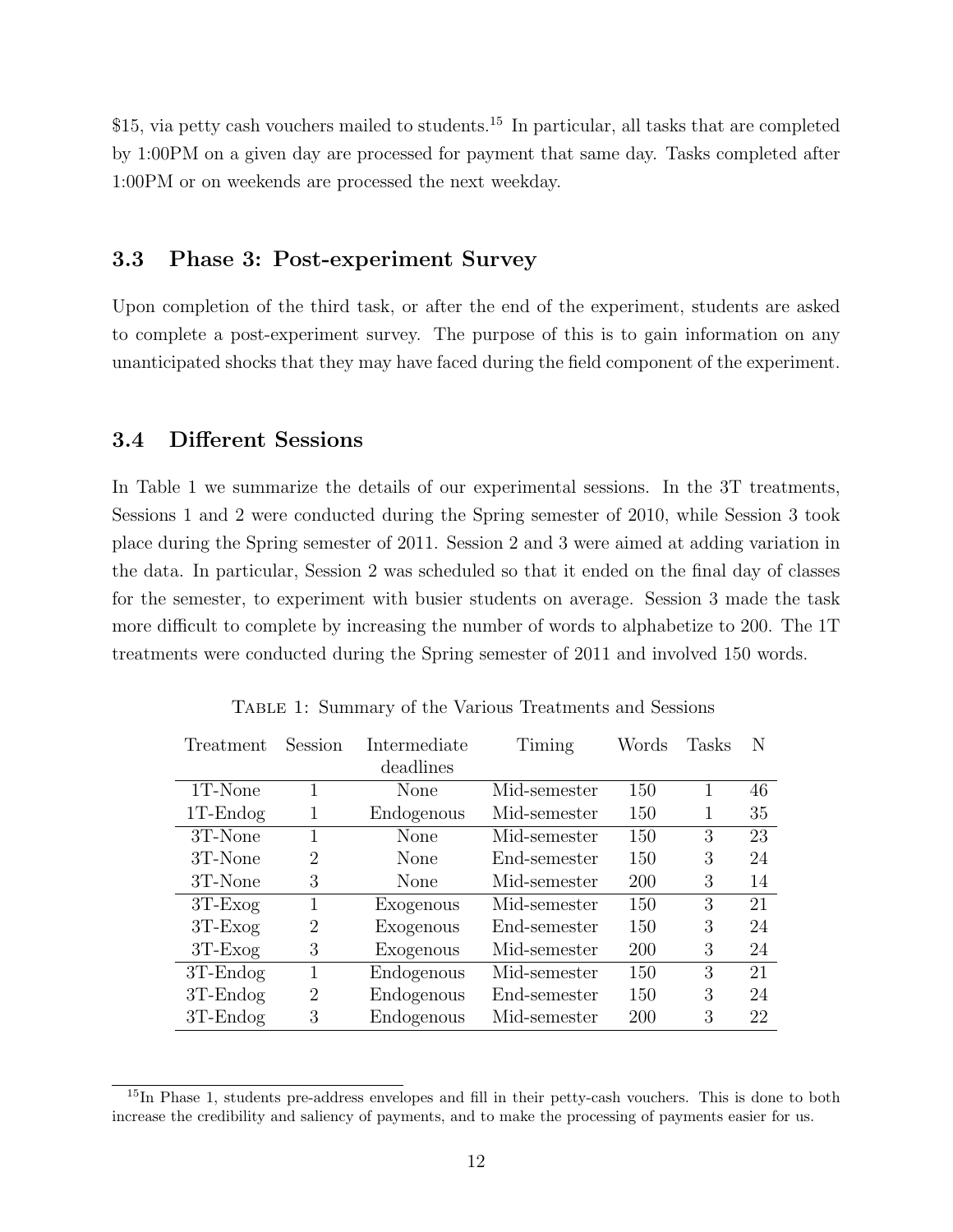# 4 Some Descriptive Results

We begin this section by providing some summary statistics on students' demand for commitment through self-imposed deadlines, on task completion rates and on the effect of deadlines on completion rates. Finally, we pursue a comparison of the self-reported psychological characteristics of successful and unsuccessful students.

## 4.1 Demand for Commitment

<span id="page-13-0"></span>In Table [2](#page-13-0) we report the fraction of students who choose to self-impose deadlines, which we interpret as demand for commitment. We also report how strict self-imposed deadlines are, conditional on setting a non-trivial deadline.

| $(A)$ 1T Treatments       |        |        |        |  |  |  |
|---------------------------|--------|--------|--------|--|--|--|
| Mid-semester, 150 Words   |        |        |        |  |  |  |
|                           | Task 1 | Task 2 | Task 3 |  |  |  |
| Days Before (Conditional) | 1.6    |        |        |  |  |  |
| % Setting deadlines       | 31.4   |        |        |  |  |  |
| (B) 3T Treatments         |        |        |        |  |  |  |
| Mid-semester, 150 Words   |        |        |        |  |  |  |
|                           | Task 1 | Task 2 | Task 3 |  |  |  |
| Days Before (Conditional) | 7.7    | 5.6    | 5.1    |  |  |  |
| % Setting deadlines       | 61.9   | 57.1   | 42.9   |  |  |  |
| End-semester, 150 Words   |        |        |        |  |  |  |
|                           | Task 1 | Task 2 | Task 3 |  |  |  |
| Days Before (Conditional) | 4.5    | 2.5    | 2.3    |  |  |  |
| % Setting deadlines       | 33.3   | 33.3   | 20.8   |  |  |  |
| Mid-semester, 200 Words   |        |        |        |  |  |  |
|                           | Task 1 | Task 2 | Task 3 |  |  |  |
| Days Before (Conditional) | 5.4    | 4.2    | 3.8    |  |  |  |
| % Setting deadlines       | 50.0   | 50.0   | 40.9   |  |  |  |

| TABLE 2: Self-Imposed deadlines |  |
|---------------------------------|--|
|                                 |  |

The demand for commitment appears to be very different between the 1T and 3T treatments. In the 1T treatment with Endogenous deadlines only 31.4% of students (11 in total) self-impose a binding deadline. More relevantly, the deadlines they self-impose are relatively mild — about half of them are less than 12 hours before the end of the experiment. In contrast, in the 3T treatment we observe a much more robust demand for commitment, with over 60% of students self-imposing a binding deadline on task 1 in session 1 and the deadline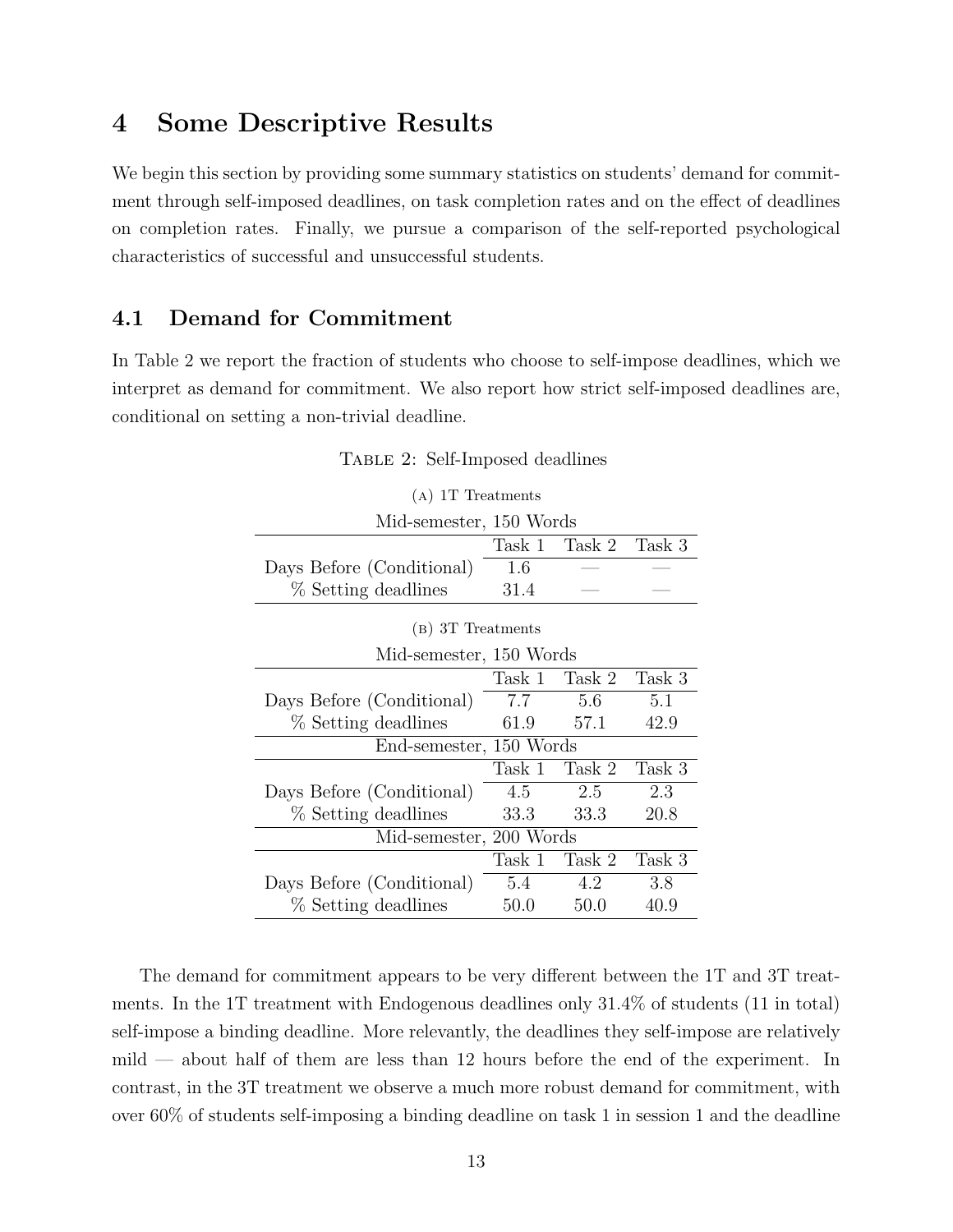being, on average, almost 8 days before the end of the experiment.<sup>[16](#page-14-0)</sup>

Our pre-experiment survey allows us to strengthen the interpretation of deadlines as evidence of (a self-perception of) present-bias, by testing whether students who do and do not self-impose deadlines can be distinguished on the basis of self-reported psychological characteristics. We report in Table [3](#page-14-1) those characteristics which differentiate between those two groups. We restrict our analysis to 3T treatments since, as we argued, they turn out to be most relevant in this analysis.<sup>[17](#page-14-2)</sup> The most significant difference between these two groups of students is that those who self-impose a deadline report themselves to be less conscientious than those who do not. Two other differences are that students who self-imposed deadlines appeared to be busier than those who did not, as well as being more impatient.<sup>[18](#page-14-3)</sup>

<span id="page-14-1"></span>

| Characteristic           | No deadline Set | deadline Set | $p$ -value<br>t-test | $p$ -value<br>M-W test |
|--------------------------|-----------------|--------------|----------------------|------------------------|
| Conscientious            | 4.21            | 3.76         | 0.009                | 0.010                  |
| $#$ of minor assignments | 2.70            | 4.24         | 0.063                | 0.045                  |
| Impatience               | 5.79            | 6.85         | 0.066                | 0.067                  |
| $#$ of clubs             | 1.09            | 1.68         | 0.078                | 0.077                  |
| $#$ of major assignments | 1.27            | 1.82         | 0.079                | 0.074                  |
| $#$ of courses           | 4.06            | 3.59         | 0.121                | 0.197                  |
| Unexpected events        | 3.39            | 3.06         | 0.129                | 0.149                  |
| Time socializing         | 12.5            | 17.5         | 0.137                | 0.038                  |

Higher numbers indicate more of the particular characteristic.

### 4.2 Completion Rates and the Effect of Deadlines

Table [4](#page-15-0) reports the task completion rates for students in the 1T and 3T treatments.<sup>[19](#page-14-4)</sup> As can be seen, students in the Endogenous deadlines treatment have a higher completion rate than students in the No deadlines treatment; however, the difference is not statistically significant  $(p = 0.306)$ . In contrast, in the 3T treatments, we find that students in the Endogenous

<span id="page-14-0"></span><sup>16</sup>Comparing Sessions 1 and 2, we see that both the percentage of students self-imposing non-trivial deadlines goes down, as does the "severity" of any deadlines. These findings are consistent with the notion that students in Session 2 found it more costly to complete the tasks than did students in Session 1. A similar conclusion can be drawn when comparing Sessions 1 and 3, where Session 3 had 1/3 more words.

<span id="page-14-2"></span><sup>&</sup>lt;sup>17</sup>The only significant difference found between those who set deadlines and those who did not in the 1T treatment is that those students who set deadlines were enrolled in significantly *fewer* courses  $(p = 0.0425)$ .

<span id="page-14-3"></span><sup>&</sup>lt;sup>18</sup>We take as our measure of impatience students' response to Question 14 from the survey. This question was taken from [Americks, Caplin, Leahy, and Tyler](#page-44-12) [\(2007\)](#page-44-12) and was used in conjunction with other questions to get an indication of self-control problems. We use it here as an indication of impatience.

<span id="page-14-4"></span> $19$ In 3T, the probability of completing 0 or 3 tasks for each of our three deadline treatments does not vary significantly across the sessions where we vary the timing in the semester and the number of words. It is convenient therefore to pool the data along these dimensions.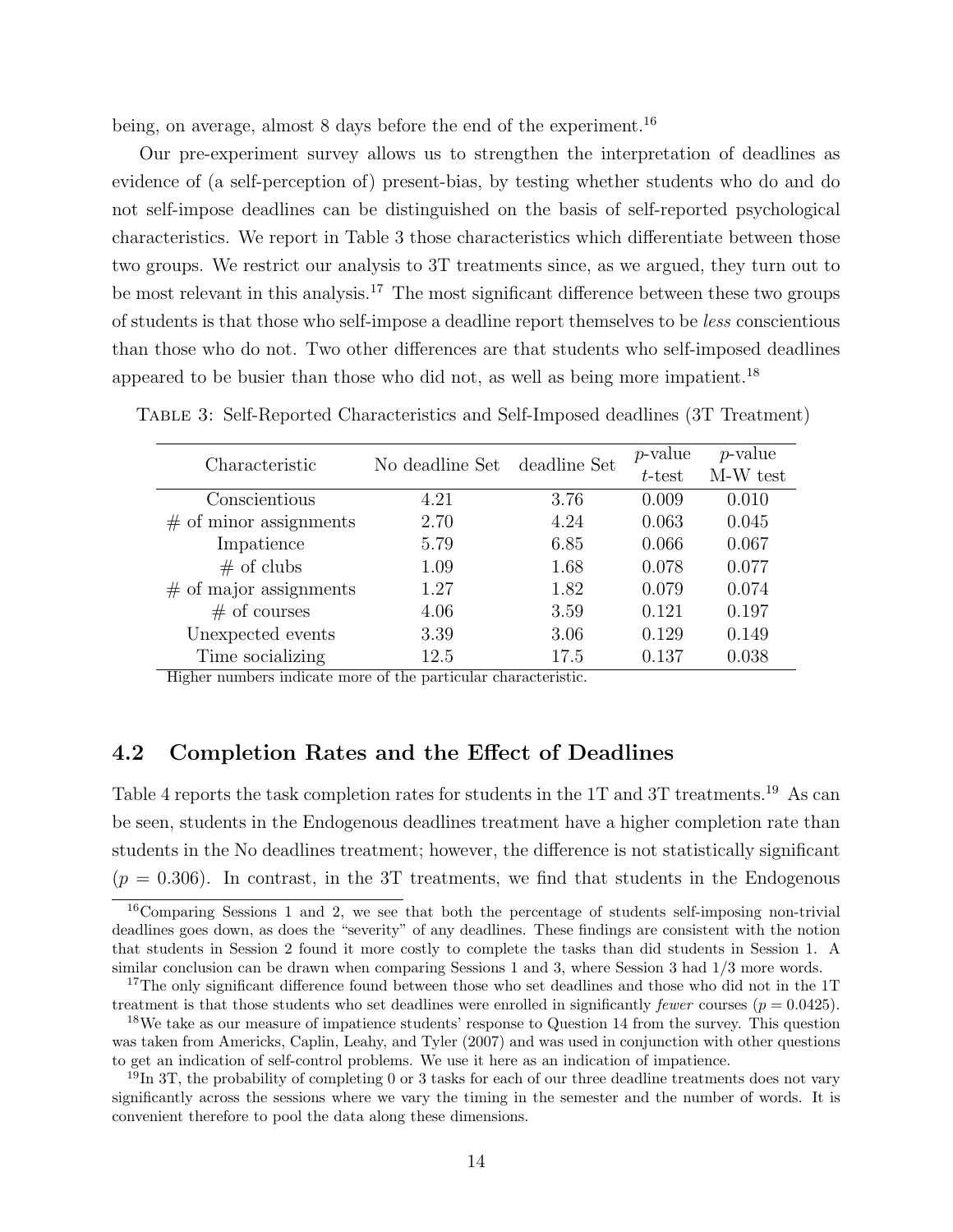<span id="page-15-0"></span>deadlines treatment have the lowest task completion rate, and that it is significantly lower than the completion rate in the No deadlines treatment  $(p = 0.043)$ .

|               | Fraction of Tasks Completed       |          |          |  |  |  |
|---------------|-----------------------------------|----------|----------|--|--|--|
|               | Endogenous Exogenous No deadlines |          |          |  |  |  |
| 1T Treatments | 57.1\%                            |          | $45.6\%$ |  |  |  |
| 3T Treatments | 36.8%                             | $40.6\%$ | 47.0%    |  |  |  |

Table 4: Descriptive Summary of the Completion Statistics

Highlighted cells indicate a statistically significant difference at the 5% level or better between the two treatments (two-sided test).

We can also show how completions evolve over the course of the experiment. Let  $t_i \in [0, T]$ denote the time at which student i complete the task, where  $t_i = 0$  denotes immediate completion and  $t_i = T$  denotes completion at the end of the experiment. Then define the cumulative fraction of tasks completed at time t by  $\hat{G}(t) = \frac{1}{N} \sum_{i=1}^{N} \mathbf{1}[t_i \leq t]$ , where  $\mathbf{1}[A]$  is an indicator which takes value 1 if event  $A$  is true.<sup>[20](#page-15-1)</sup>

Figure [2\(](#page-16-0)A) displays the cumulative function  $\hat{G}(t)$  for the 1T treatments. As can be seen, the higher completion rate in the Endogenous deadlines treatment arises as a result of more students completing the task very early in the experiment; after the first half day, the two distributions are essentially parallel. Note also that the distributions are not statistically different (Kolmogorov-Smirnov test,  $p = 0.42$ ). Figure [2\(](#page-16-0)B) reports the cumulative function  $G(t)$  for for each of the three deadlines 3T treatments, broken up by task number. As can be seen, with the exception of the first task there is a clear first-order stochastic dominance relation between the No deadlines treatment and either the Exogenous or Endogenous deadlines treatments. Observe also that there appears to be strong deadline effects, particularly in the Exogenous deadlines treatment: for all three tasks, we see large spikes in task completions in the time immediately before the deadline. For the Endogenous deadlines treatment, the same effect is harder to observe because different students face different deadlines, but we do observe a very strong deadline effect for the third task. In contrast, in the No deadlines treatment, the deadline effects are very muted, if present at all.

Thus, Table [4](#page-15-0) and Figure [2](#page-16-0) provide our first evidence that the presence of deadlines does not increase task completion rates. $21$  More in depth, if we focus only on students in the Endogenous deadlines treatment, then in neither the 3T treatment, nor in the 1T

<span id="page-15-1"></span><sup>&</sup>lt;sup>20</sup>Observe that  $S(t) = 1 - \hat{G}(t)$  is simply the survival function in a duration model; when evaluated at the end of the week, the survival function denotes the fraction of students which do not complete the task.

<span id="page-15-2"></span><sup>&</sup>lt;sup>21</sup>Interestingly, this result is consistent with students' ex ante beliefs about their likelihood of completing all three tasks. Specifically, students are most pessimistic in the Exogenous deadlines treatment and most optimistic about in the No deadlines treatment. A two-sided  $t$ -test is able to reject that beliefs about completing all three tasks are the same at  $p = 0.088$ .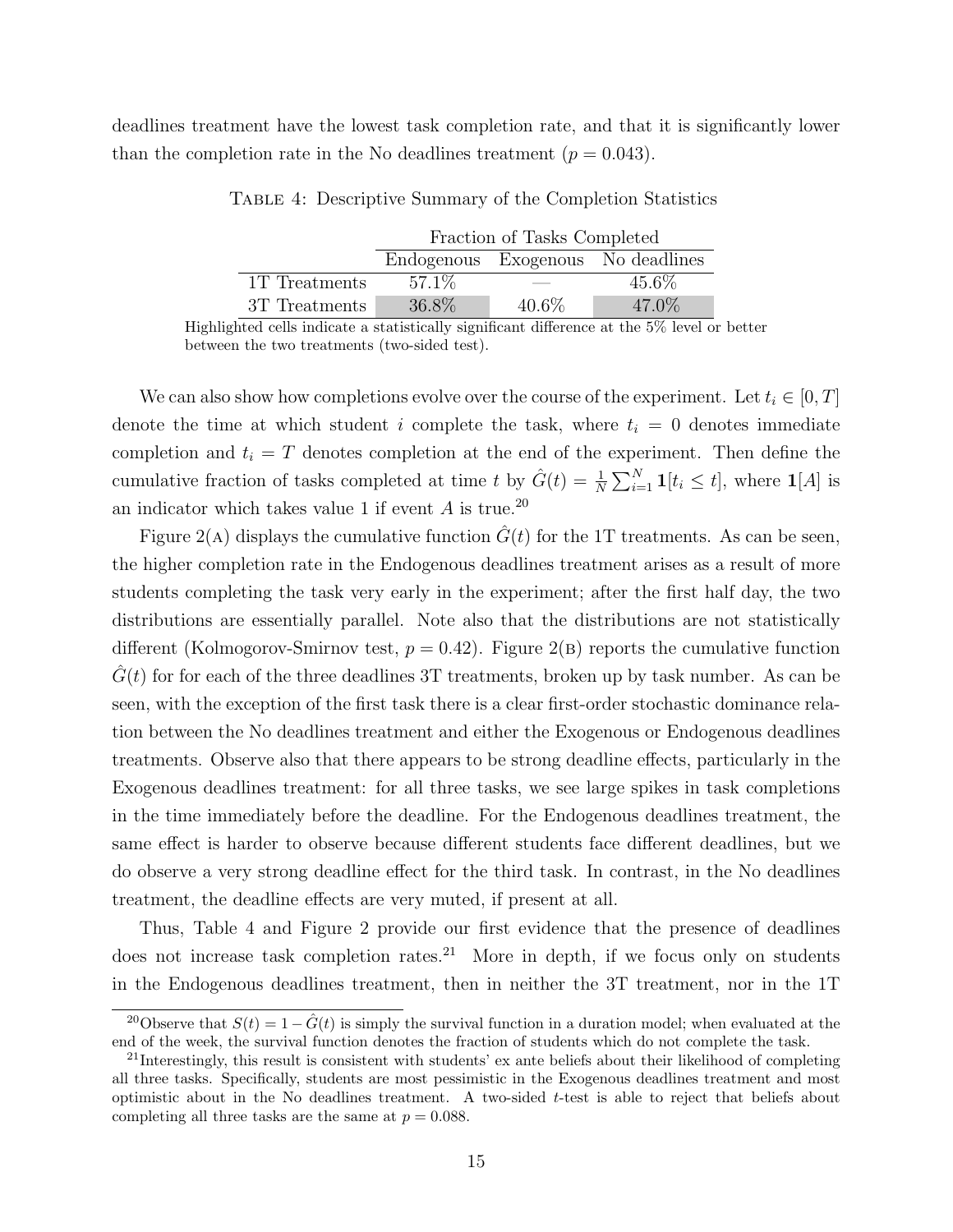<span id="page-16-0"></span>

Figure 2: Cumulative Distribution of Task Completions (a) 1T Treatments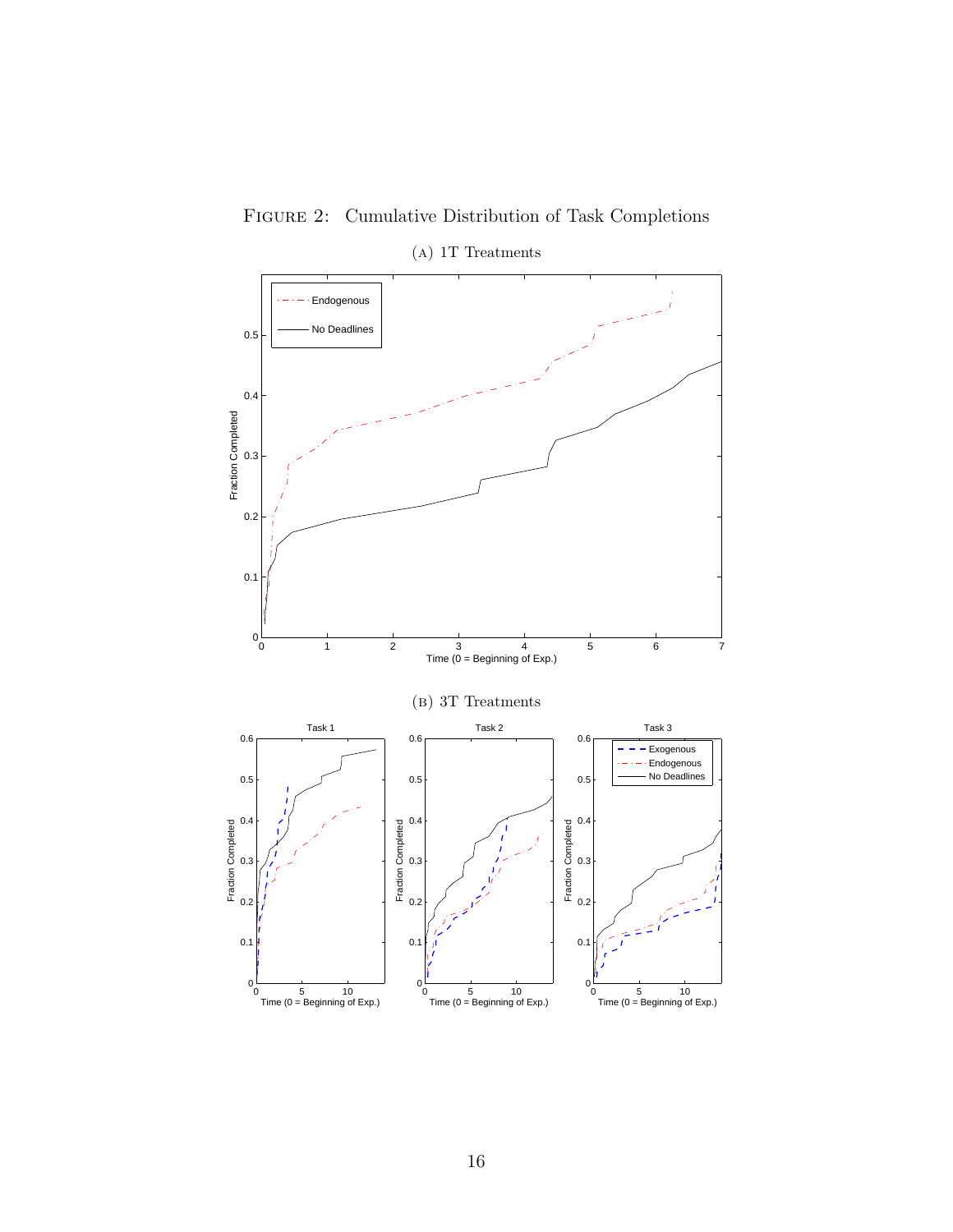treatment do we see any significant differences in the number of tasks completed between those who did and did not self-impose binding intermediate deadlines. In the 3T treatment, students self-imposing a deadline completed 1 task on average, while students who did not self-impose a deadline completed 1.21 tasks on average; the difference is not significantly different  $(p = 0.52)$ .<sup>[22](#page-17-0)</sup> In the 1T treatment, the same numbers are 0.58 vs. 0.55, respectively, with a p−value of 0.84. Similarly, amongst those students who successfully completed a task, the average time (from the final deadline) is never significantly different between those students who did and did not self-impose a deadline (in all cases,  $p \gg 0.1$ ).

The strong deadline effects found in Figure [2](#page-16-0) suggest that students may use deadlines as a reference point and only begin to work as the deadline nears, which may be counterproductive if the task is more difficult to complete than expected. To explore this issue more in detail, we plot in Figure  $3(A)$  the cumulative fraction of tasks that were issued to students up to time  $t$  for students who did and did not face binding intermediate deadlines.<sup>[23](#page-17-1)</sup> The distributions are not too different, though there is some weak evidence (Kolmogorov-Smirnov test,  $p = 0.069$ ) that students who face a deadline start working somewhat earlier. This is driven predominantly by the previously noted strong deadline effect for task 1 in the Exogenous deadlines treatment. However, if we look at Figure [3,](#page-18-0) which plots the timing of task issuance in relation to the deadlines that students faced, we see significant differences between students who face a deadline and those who do not. This is important as we observe that the closer to the deadline that one is issued a task, the less likely is the student to successfully complete it. Let diff denote the difference between task issuance time and the deadline. We then estimate a random effects logit model where the dependent variable is 1 if the task is completed and zero if it is not completed. We find that the coefficient on diff is positive and significant  $(p = 0.002)$ ; for every additional day before the deadline that one starts a task, the probability of completing the task increases by approximately 2.6%. Given that the difference in mean task issuance times from deadline is more than 5 days, this lowers the chance of completing a task by approximately 13.7%.

### <span id="page-17-2"></span>4.3 Determinants of Delay

In order to get a better sense of how completions vary with the treatment variables, we estimate a duration model on our 3T and 1T treatments. We assume a proportional hazard

<span id="page-17-0"></span> $^{22}$ If we include students in all three of our different deadline conditions in the 3T treatments, then there is some evidence that students who set a binding deadline on all three tasks completed, on average, 0.51 fewer tasks that students who did not face any deadlines  $(p = 0.098)$ .

<span id="page-17-1"></span><sup>23</sup>In the event that a student had a task issued multiple times, we take the latest such date because for this task, either the students completes it, or gives up and makes no further attempts.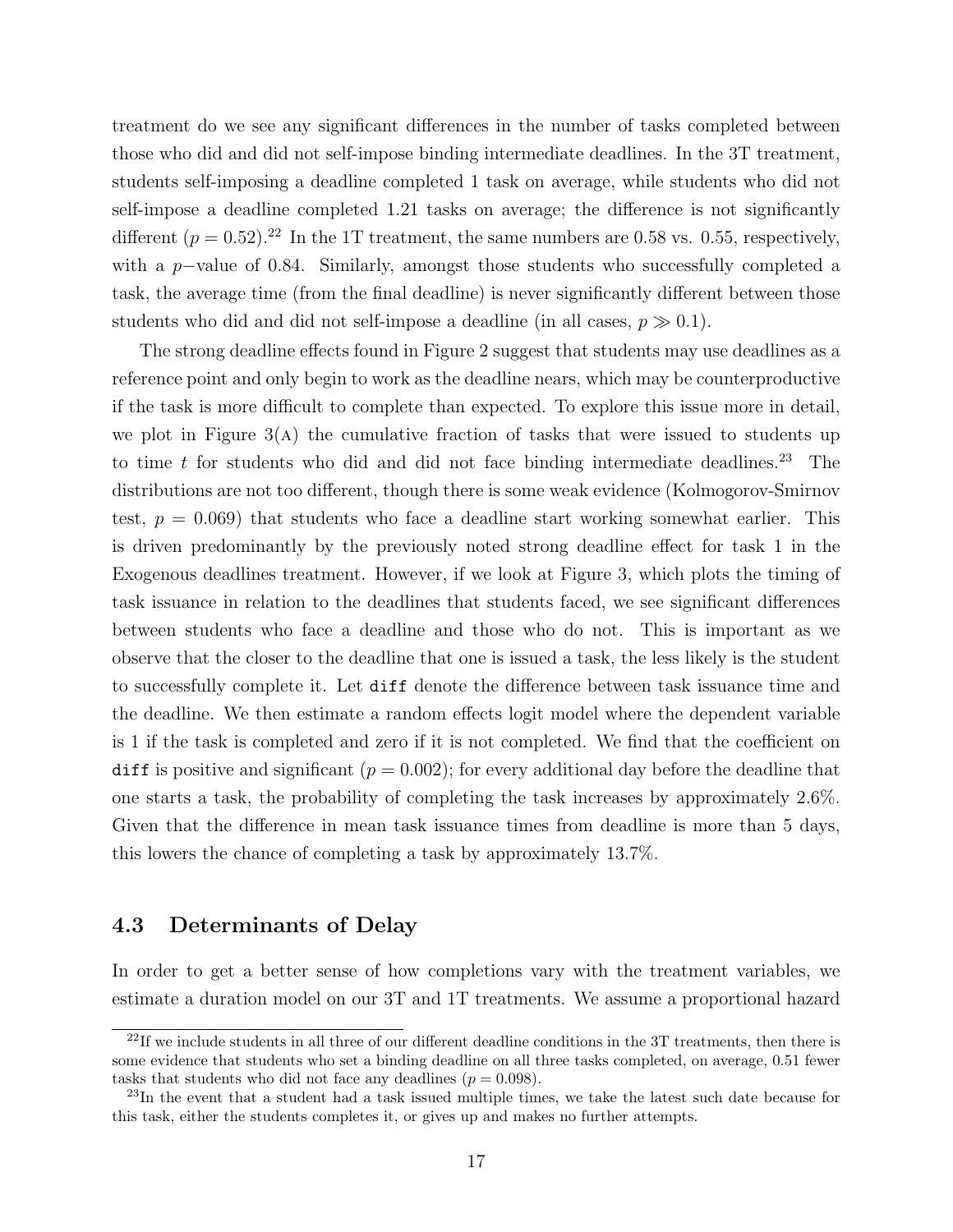<span id="page-18-0"></span>



model and assume that the hazard takes the Weibull form:

$$
h(t) = pt^{p-1}e^{x\beta},
$$

where  $h(t)$  is the hazard function for completing a task; p is a shape parameter; and x is a vector of explanatory variables. In the 1T treatments, there can be at most one hit, while in the 3T treatments, there can be up to three: a student who completes the three tasks at times  $t_1$ ,  $t_2$  and  $t_3$  would have durations of  $t_1$  for task 1,  $t_2 - t_1$  for task 2 and  $t_3 - t_2$  for task 3. A student who faces a deadline of  $\tau$  but does not complete the task is censored.<sup>[24](#page-18-1)</sup>

In the first two columns of Table [5,](#page-19-0) we report the results of our duration models for the 3T and 1T treatments where we only include the main treatment variables: the deadline treatment, the timing of the experiment and whether a student self-imposed at least one intermediate deadline. In order to interpret the coefficients, note that a positive coefficient means that higher values of the variable decrease duration; i.e., lead to less delay. As can be seen in the 3T treatments, there is significantly greater delay in the Exogenous deadlines treatment and in the end of semester treatment.<sup>[25](#page-18-2)</sup> Being in the Endogenous deadlines treatment and, additionally, self-imposing an intermediate deadline increase delay, but not significantly so.[26](#page-18-3) The only variable which significantly reduces duration is the

<span id="page-18-1"></span><sup>&</sup>lt;sup>24</sup>In the 3T treatments, if a student faces the same deadline,  $T$ , for, say tasks 1 and 2, and fails to complete task 1, then she never has the opportunity to complete task 2. In these cases, we must drop the later tasks.

<span id="page-18-2"></span><sup>&</sup>lt;sup>25</sup>As noted in footnote [24,](#page-18-1) several tasks are dropped in the No deadlines treatment and in the Endogenous deadlines. Since the deadlines are approximately evenly spaced in the Exogenous deadlines treatment, we do not drop any tasks. This could lead us to over-estimate the effect of being in the Exogenous deadlines treatment. However, even if we drop the equivalent observations, the estimates are minimally changed.

<span id="page-18-3"></span><sup>&</sup>lt;sup>26</sup>As can be seen from the table, neither coefficient is individually significant. Moreover, we also fail to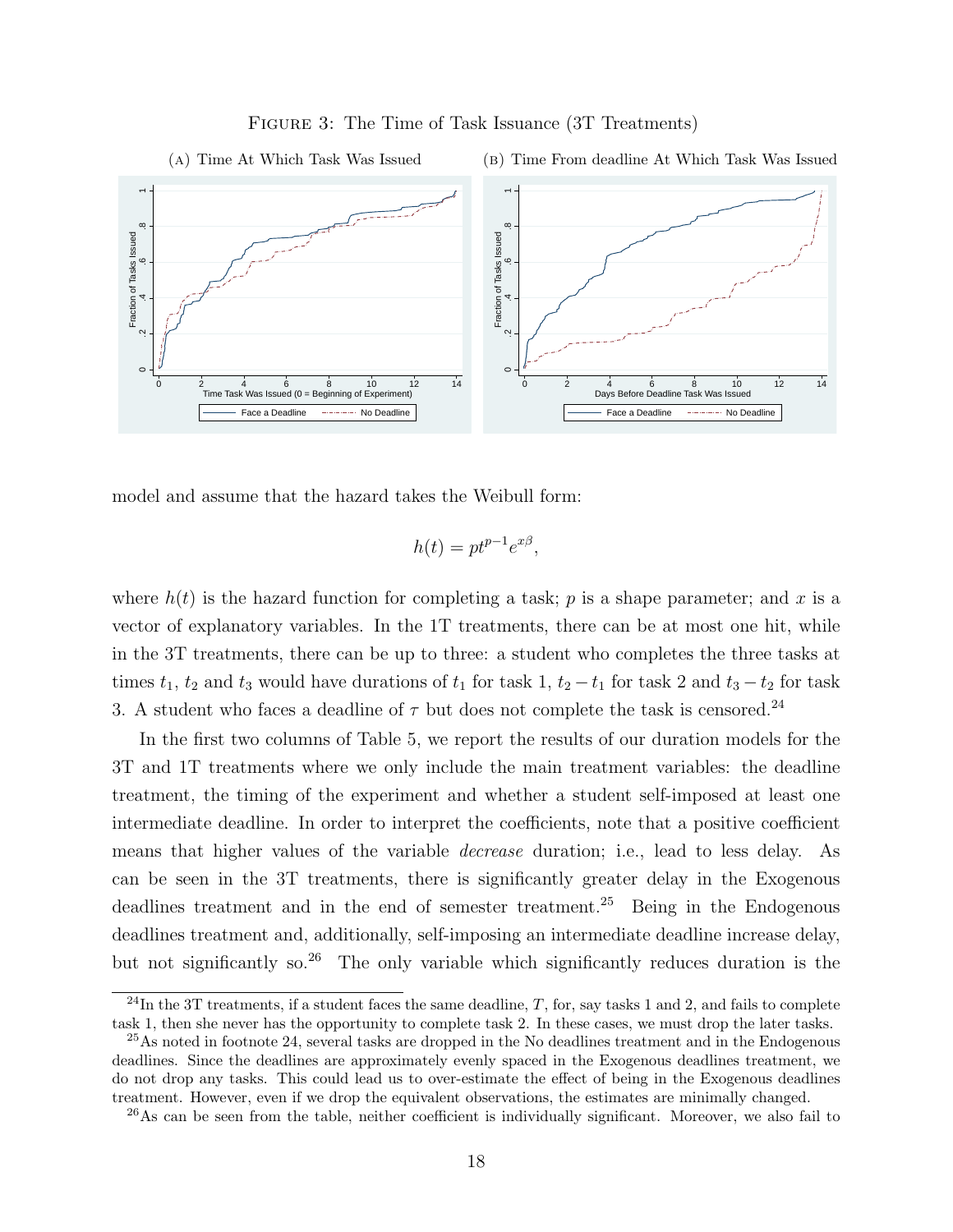|                          |             | Treatment Vars |                 | $Treatment + Survey$ |
|--------------------------|-------------|----------------|-----------------|----------------------|
|                          | 3T          | 1T             | $\overline{3T}$ | 1T                   |
| Exogenous deadlines      | $-0.584***$ |                | $-0.470**$      |                      |
|                          | [0.214]     |                | [0.196]         |                      |
| Endogenous deadlines     | $-0.173$    | 0.427          |                 | $0.606*$             |
|                          | [0.250]     | [0.345]        |                 | [0.333]              |
| <b>Task</b>              | $0.744***$  |                | $0.724***$      |                      |
|                          | [0.107]     |                | [0.111]         |                      |
| Self-Imposed A deadline  | $-0.274$    | 0.018          |                 |                      |
|                          | [0.328]     | [0.488]        |                 |                      |
| End of Semester          | $-0.584***$ |                | $-0.372*$       |                      |
|                          | [0.209]     |                | [0.194]         |                      |
| 200 Words                | $-0.19$     |                |                 |                      |
|                          | [0.202]     |                |                 |                      |
| <b>Family Time</b>       |             |                | $0.018**$       |                      |
|                          |             |                | [0.008]         |                      |
| Disorganized             |             |                | $-0.195**$      | $-0.770***$          |
|                          |             |                | [0.086]         | [0.221]              |
| Follow a Schedule        |             |                | $0.178**$       |                      |
|                          |             |                | [0.090]         |                      |
| Unreliable               |             |                |                 | $0.415***$           |
|                          |             |                |                 | [0.161]              |
| Beliefs: Finish 0 Tasks  |             |                | $-0.017*$       |                      |
|                          |             |                | [0.009]         |                      |
| Number of Courses        |             |                |                 | $0.133**$            |
|                          |             |                |                 | [0.056]              |
| $#$ of Major Assignments |             |                |                 | $-0.495**$           |
|                          |             |                |                 | [0.227]              |
| Have Job?                |             |                |                 | $2.483***$           |
|                          |             |                |                 | [0.587]              |
| Time Working at Job      |             |                |                 | $-0.107***$          |
|                          |             |                |                 | [0.040]              |
| Constant                 | $-1.387***$ | $-1.640***$    | $-1.913***$     | $-1.952$ ***         |
|                          | [0.199]     | $[0.260]$      | [0.465]         | [0.569]              |
| LL                       | $-533.84$   | $-125.9$       | $-520.81$       | $-111.67$            |
| $\cal N$                 | 485         | 81             | 485             | 81                   |

<span id="page-19-0"></span>Table 5: Duration Model Estimates on Treatment Variables and Survey Questions (Weibull Distribution)

Standard errors in brackets. In 3T treatments, standard errors account for clustering at the student level.

\*  $p < 0.10$ ; \*\*  $p < 0.05$ ; \*\*\*  $p < 0.01$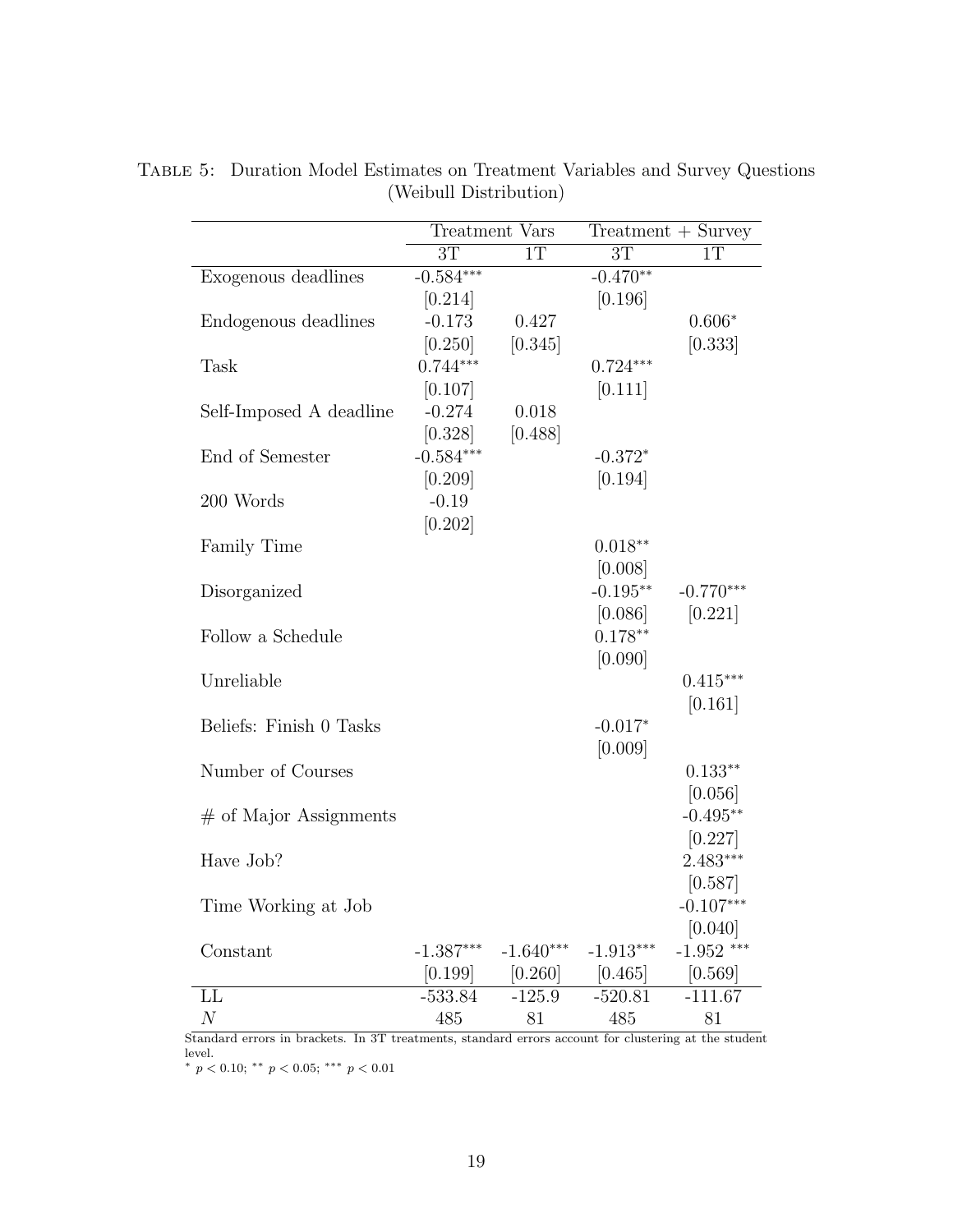task number, suggesting that students closely group successive task completions, perhaps because of learning by doing, whereby subsequent tasks become easier to complete than the first task. Finally, observe that in the 1T treatments, neither being in the Endogenous deadlines treatment, nor self-imposing a deadline has a significant effect on the timing of task completions.

In the right two columns of Table [5,](#page-19-0) we report estimates where we also include those survey questions which were found to have a significant impact on task duration. In the 3T treatments we find that more (self-reported) disorganized students delay significantly more, while students follow a schedule delay significantly less. We also find a weak effect that more pessimistic students delay more, indicating that their pessimism is justified. Finally, we find that students who anticipate spending more time with their family delay significantly less. In the 1T treatments, consistent with Figure  $2(A)$ , we find a weakly significant effect that students delay less in the Endogenous deadlines treatment after controlling for psychological factors and expected time commitments (but note that self-imposing a deadline does not effect the amount of delay). We also find an even stronger effect than in 3T that more disorganized students delay more (though, oddly, students who self-report themselves as being more unreliable have significantly *less* delay). Finally, we find that being enrolled in more courses and having a job significantly reduce delay, but that the more major assignment and the more hours spent working, the greater the delay. Perhaps students who enroll in more courses or have a job have better time management skills, but as the workload increases, they prioritize (course) work over our experiment.

To explore this issue further, in Table [6](#page-21-0) we examine the self-reported characteristics of those students who subsequently complete either 0 or 3 tasks. The results are not surprising: those students who do not complete any tasks are more disorganized, less frequently on-time, less likely to follow a schedule, less detail-oriented and more unreliable than those students who complete all three tasks. Indeed, all of these differences are suggestive that those students who complete 0 tasks have self-control problems and may, therefore, be more likely to procrastinate. However, students who complete 0 tasks also predict that they would be less likely to complete all 3 tasks and more likely to complete 0 tasks, which suggests that they are not completely blind to their self-control issues.<sup>[27](#page-20-0)</sup>

In Table [5](#page-19-0) we also document that students with greater workloads delay significantly

reject that the sum of the coefficients is zero  $(p = 0.13)$ .

<span id="page-20-0"></span> $27$ We derive similar results if we restrict attention to those students in the Endogenous deadlines treatment who do not self-impose any deadlines on themselves. On this sample, according to the results of rank sum tests, those students who complete 0 tasks are more disorganized  $(p = 0.09)$ , less likely to follow a schedule  $(p = 0.04)$  and less detail oriented  $(p = 0.02)$  than those students who complete all 3 tasks. Just as we noted above, this is highly studentive that those who completed 0 tasks are procrastinators.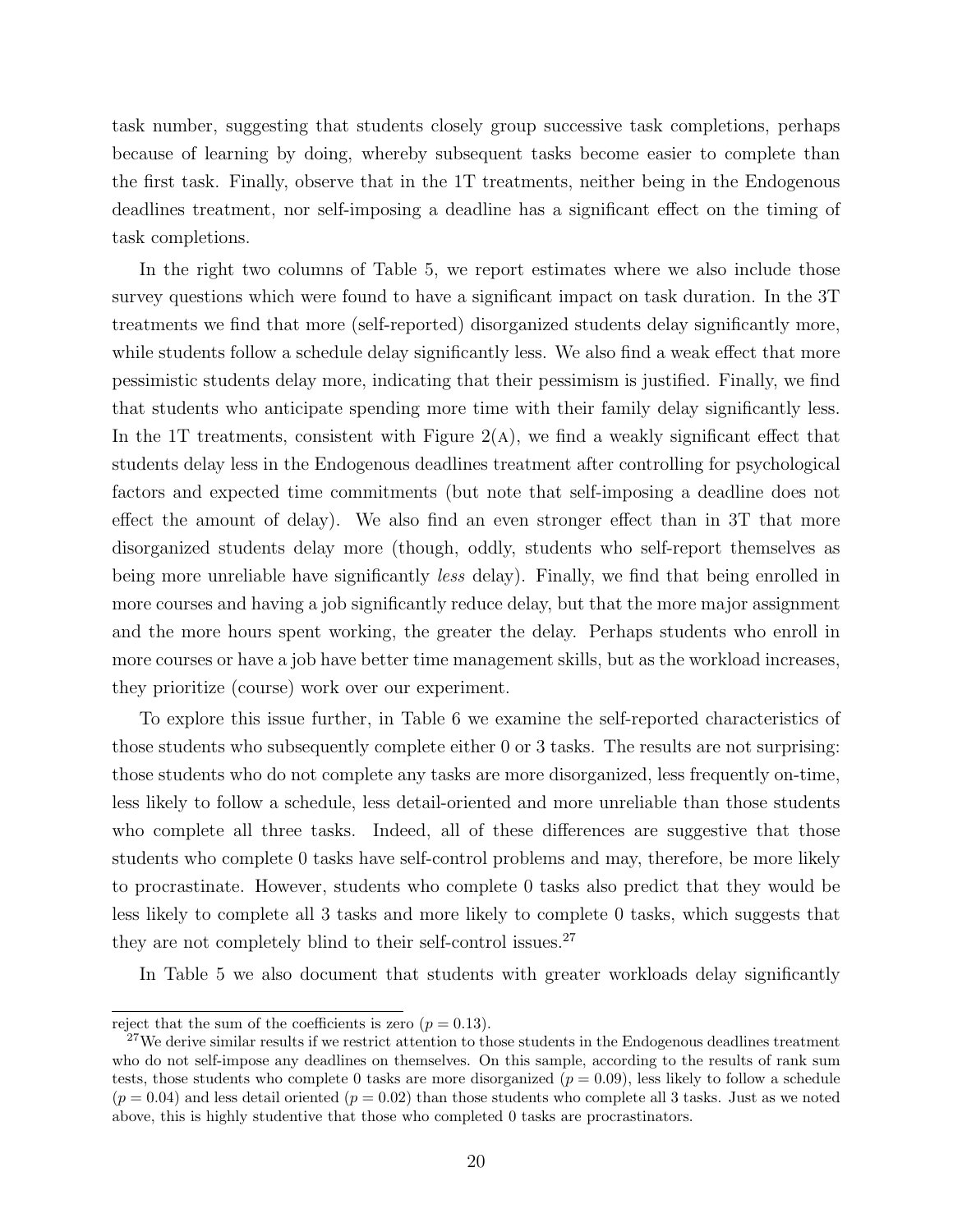| Characteristic    | 0 Tasks | 3 Tasks | $p$ -value | $p$ -value |
|-------------------|---------|---------|------------|------------|
|                   |         |         | t-test     | M-W test   |
| Disorganized      | 2.43    | 1.90    | 0.001      | 0.001      |
| Often on-time     | 4.08    | 4.50    | 0.005      | 0.004      |
| Follow schedule   | 3.57    | 3.95    | 0.025      | 0.036      |
| Unreliable        | 2.63    | 2.20    | 0.036      | 0.018      |
| Beliefs: 3 tasks  | 85.0    | 92.2    | 0.048      | 0.027      |
| $#$ exams         | 1.33    | 1.00    | 0.056      | 0.047      |
| Detail oriented   | 3.89    | 4.17    | 0.064      | 0.040      |
| Unexpected events | 3.31    | 3.03    | 0.072      | 0.045      |
| Time with family  | 2.92    | 4.30    | 0.115      | 0.340      |
| Beliefs: 0 tasks  | 2.76    | 0.92    | 0.181      | 0.022      |
| <b>GPA</b>        | 3.41    | 3.49    | 0.186      | 0.110      |
| Often late        | 1.51    | 1.33    | 0.205      | 0.059      |
|                   |         |         |            |            |

<span id="page-21-0"></span>Table 6: Self-Reported Characteristics and Task Completion

Higher numbers indicate more of the particular characteristic.

more. Rather than procrastination, this could be rational time management. What is more, at the end of the experiment, we ask students whether they spent less  $(-1)$ , the same  $(0)$ or more  $(+1)$  time on each of their commitments than they estimated at the beginning of the experiment. We sum the  $-1/0/+1$  indices over all commitments to obtain a measure of unexpected events, where the higher is the number the more unexpected events took place. We then regress the number of tasks completed on this measure. The estimated coefficient is negative and significant ( $p = 0.048$ ). Such a negative relationship between the number of tasks completed and the number of unexpected events could be rational if these unexpected time commitments have a higher priority/reward than completing a task in our experiment.

#### 4.4 Comparison with the previous related literature

As we discussed in Section [2](#page-5-1) a few recent papers study procrastination in the context of students' academic work with mixed results. In particular, regarding the effectiveness of deadlines as a commitment device against procrastination, our results seem to be more in accordance with those of [Burger, Charness, and Lynham](#page-45-0) [\(2011\)](#page-45-0) than with those of [Ariely and](#page-44-0) [Wertenbroch](#page-44-0) [\(2002\)](#page-44-0). As we already noted, however, the effects documented by [Ariely and](#page-44-0) [Wertenbroch](#page-44-0) [\(2002\)](#page-44-0) are perhaps not as strong as generally perceived. First, in their Study 1, the gains in performance are not significant when restricted to the treatment tasks ( $p =$  $0.177$ ) as opposed to the final grade in the class (which includes several other components).<sup>[28](#page-21-1)</sup>

<span id="page-21-1"></span><sup>28</sup>Specifically, in the study, the final grade is a weighted average of the treatment tasks, a final paper (due on the last day of class), a final exam, class participation and "B-Points". While tests of each individual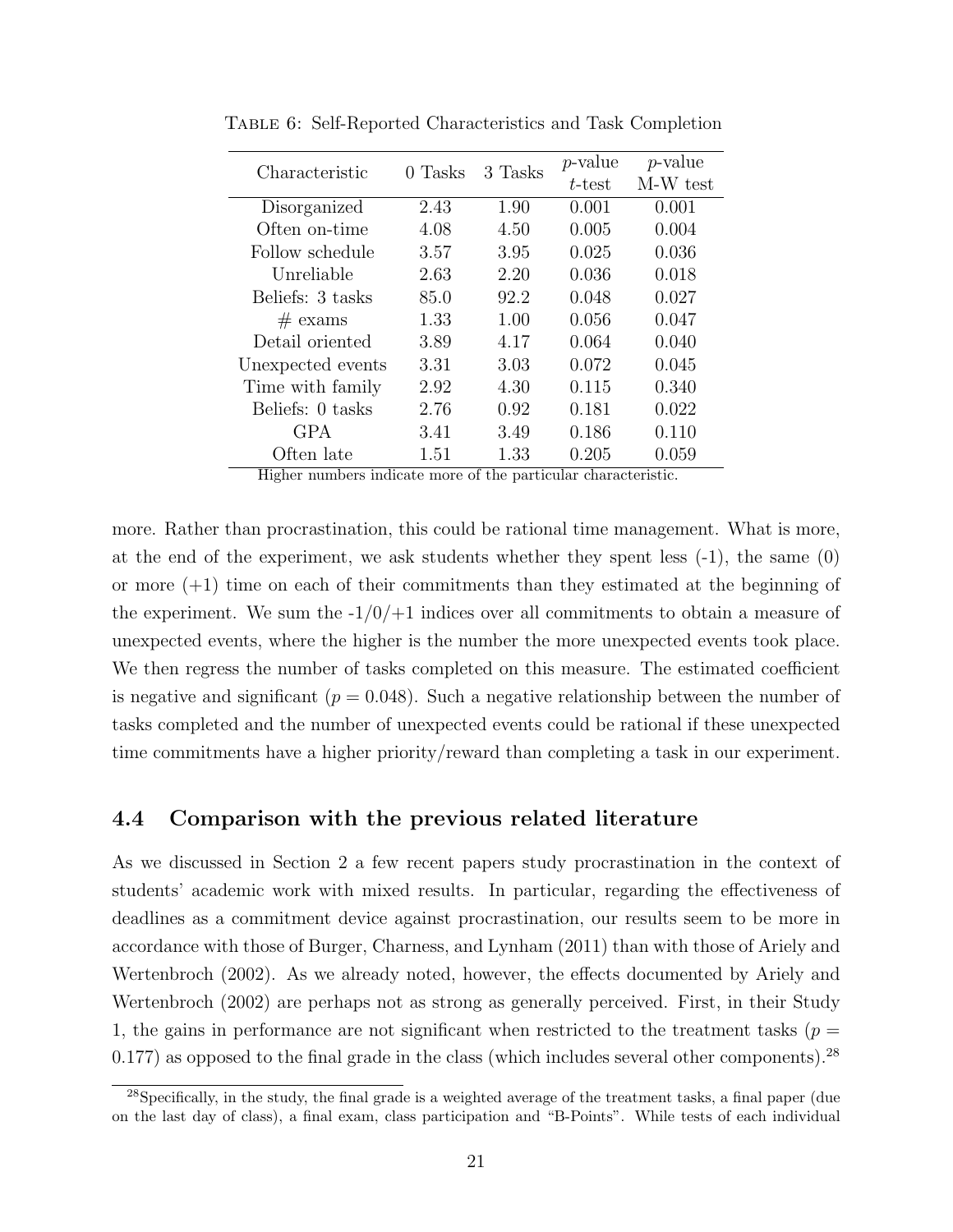In their Study 2, the effects are more clearcut in terms of performance, but students endup disliking the task more when they are subject to deadlines, leaving some doubt about whether the effect of deadlines is effectively on procrastination.<sup>[29](#page-22-0)</sup>

There are several reasons which could explain why deadlines are ineffective in our study but are in [Ariely and Wertenbroch](#page-44-0) [\(2002\)](#page-44-0). The simplest reason is that performance in our task is dichotomous, either the list of words is correctly alphabetized or it is not. This might explain why deadlines appear to get in the way of task completion (the closer to a deadline students begin to work on a task, the less likely they are to complete it). In contrast, in [Ariely and Wertenbroch](#page-44-0) [\(2002\)](#page-44-0)'s experiments, students who start close to the deadline still get a positive grade, as grades are most probably increasing in effort. Subjects also operate under very different incentive structures in the two experiments. While our subjects receive a fixed, and constant, payment for completing the task at or before the deadline, subjects in [Ariely and Wertenbroch](#page-44-0) [\(2002\)](#page-44-0) are rewarded according to a scheme which penalizes them for being late in a continuous manner, that is, deadlines are "soft." Depending on the power of the incentive scheme, the penalty for lateness could be either more or less severe that our "hard" deadline.<sup>[30](#page-22-1)</sup> Finally, as we already noted, results in [Ariely and Wertenbroch](#page-44-0) [\(2002\)](#page-44-0) might be affected by the fact that (in Study 1) students are rewarded for a difficult-tomeasure academic performance and that their experimental tasks (Studies 1 and 2) might require special skills which are heterogeneously distributed across the student pool.

Without doubt, more needs to be done in terms of understanding in which choice contexts deadlines are a useful commitment device against procrastination. In our experiments as well as in [Ariely and Wertenbroch](#page-44-0) [\(2002\)](#page-44-0), students think deadlines are generally useful, as they display a strong demand for them even in a context, like ours, where they seem not to be. This might be a form of analogy-based expectations perhaps, or a demand effect (since they are given the option of self-imposing a deadline they might feel the experimenter is implicitly suggesting that it would be useful for them to do it).<sup>[31](#page-22-2)</sup> Notice that neither in our experiment nor in [Burger, Charness, and Lynham](#page-45-0) [\(2011\)](#page-45-0) are students able to learn about the (in)effectiveness of deadlines.[32](#page-22-3)

component between treatments yield p−values of 0.177, 0.0001, 0.637, 0.0002 and 0.295, respectively, an effect of deadlines on procrastination in the treatment tasks would probably indirectly affect students' performance on the final paper and perhaps even on the final.

<span id="page-22-0"></span><sup>&</sup>lt;sup>29</sup>We thank Dan Ariely for providing us with their detailed data and hence allowing us to perform our own independent analysis of them.

<span id="page-22-1"></span> $30$ While in their Study 1, the penalty appears relatively mild since the lowest grade for the treatment task was 33%, it appears that the penalty was much stronger in Study 2, where the payoff, inclusive of penalties for lateness, was negative for 73 out of 180 tasks.

<span id="page-22-2"></span> $31$ However, when we offered subjects the option to receive reminders for free, 25% of them specifically requested not to receive them. See Section [7.2.2.](#page-42-0)

<span id="page-22-3"></span><sup>32</sup>We gratefully acknowledge a discussion with Gary Charness on these issues.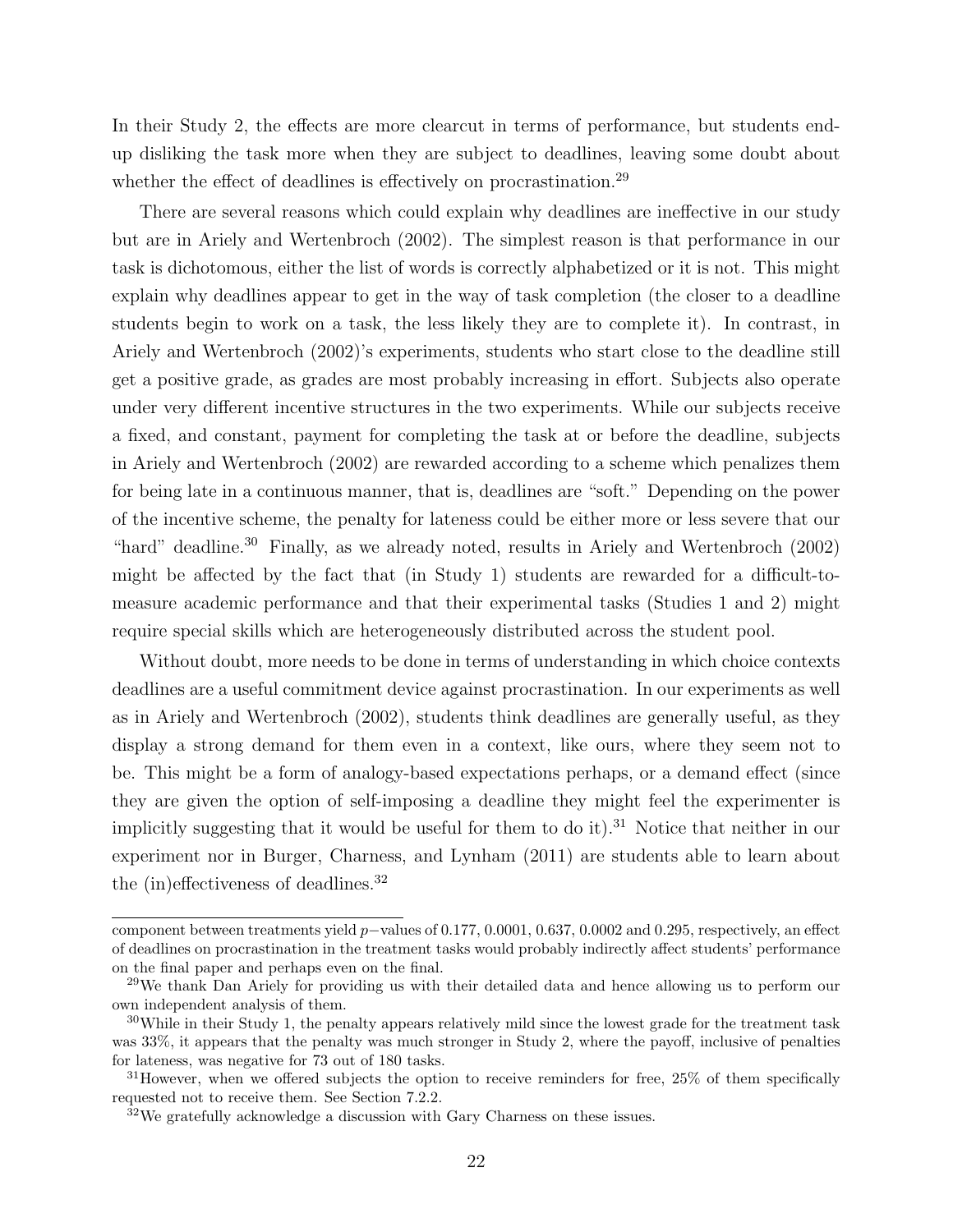## 5 The Model

In this section, we briefly introduce a basic model representing the decision problem students face in our experiment; that is, the choice of when to perform a task/multiple tasks which require present costly effort while guaranteeing future rewards. We solve the model for both agents with exponential time preferences and also for  $\beta - \delta$ -hyperbolic (present-biased) time preferences. We show that, independently of their discounting preferences, decision makers adopt a threshold rule whereby they complete the task at any given moment if their cost is below a threshold. We also show that present-biased decision makers have a threshold which is strictly below that of an exponential decision maker. Therefore, present-biased subjects complete the task stochastically later than exponential subjects. Combined with a classification procedure of subjects as either exponential or hyperbolic, we use these insights to identify and estimate the deep preference parameters at the root of the behavior of the students in the experiment. We also seek to identify other possible behavioral aspects of their decision making and the effort costs associated to the completion of the tasks. We first consider the model in which a single task must be completed and then extend it to the case in which multiple tasks must be completed. Most details and proofs are relegated to Appendix A.

Assume that students face a cost  $c(t)$  of completing the task at time t. Costs evolve according to a Markov process. In particular, let  $\mathcal{C} = \{c_1, c_2, \ldots c_N\}$  denote the set of possible costs (with  $0 = c_1 < c_2 < \ldots < c_N$ ). Let  $P(c' | c)$  denote a Markov transition matrix so that if the cost in time t is  $c \in \mathcal{C}$ , then with probability  $P(c' | c)$  the cost will be  $c' \in \mathcal{C}$  at time  $t + 1$ . Let  $\sigma$  denote some measure of variance for costs.

### 5.1 Single Task

A decision maker has a task to complete before some ultimate deadline, T. Time is discrete and the decision maker must exert a single unit of effort to complete the task. Formally, the decision maker is solving a stopping time problem. If he/she completes the task at any time  $t \leq T$ , then in period  $t + 1$ , he/she will receive a payment of  $V > 0$ .

Let  $\delta$  < 1 denote the (exponential) discount rate. Then, as of time 0, the payoff of a decision maker completing the task at time t at cost c is  $\delta^t (\delta V - c)$ . We will assume that there is some index k, such that  $c_k > \delta V$ . Under a relatively simple assumption on the Markov transition matrix, we are able to characterize optimal behavior by an exponential decision maker in the following proposition:<sup>[33](#page-23-0)</sup>

<span id="page-23-0"></span><sup>&</sup>lt;sup>33</sup>The proof and some supplementary analysis of the model are relegated to Appendix A.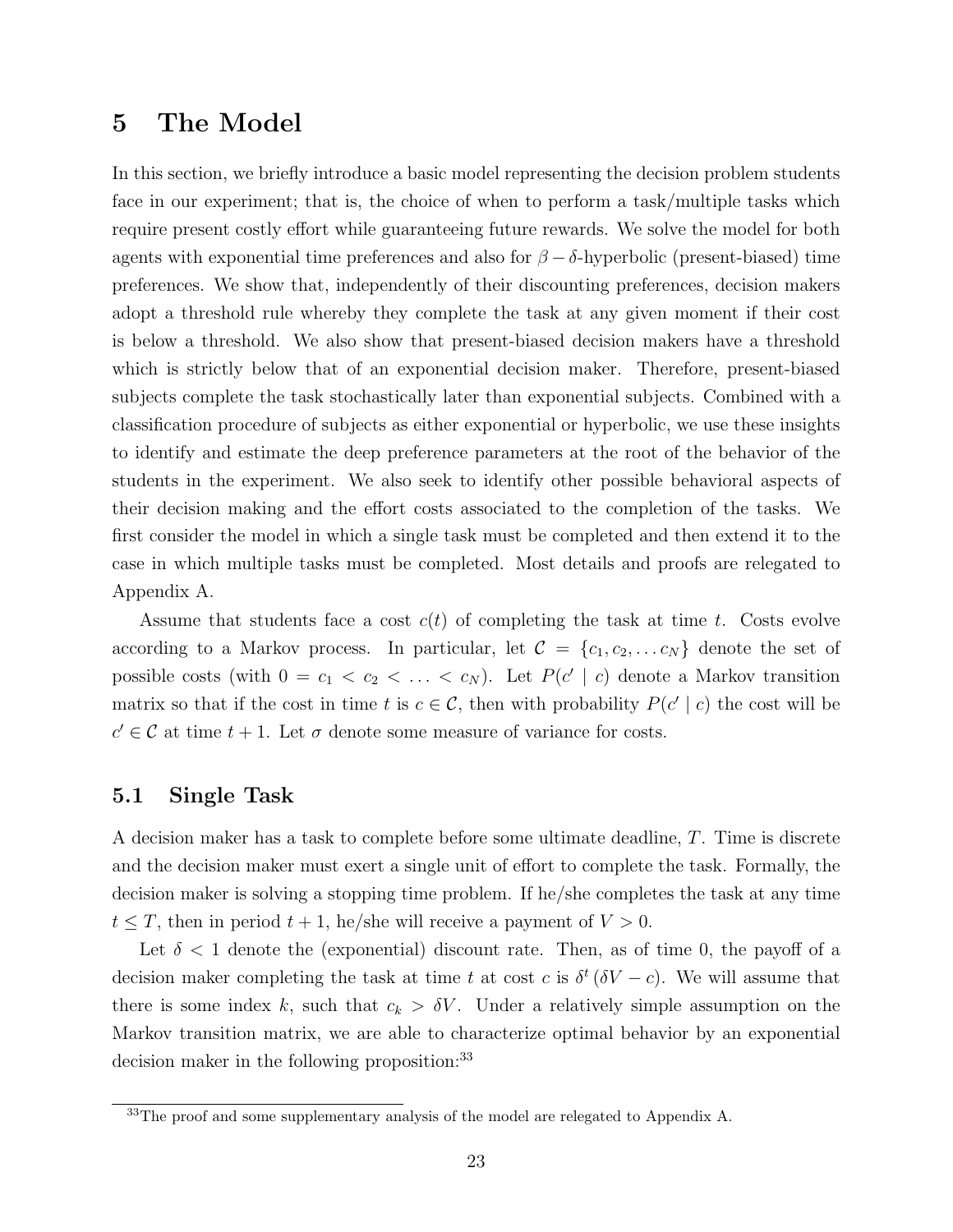<span id="page-24-1"></span>**Proposition 1.** Suppose that for all  $c_i$ ,  $i = 1, ..., n - 1$ ,  $P(.)$  |  $c_{i+1}$ ), seen as a probability distribution over C, first-order stochastically dominates  $P(.) | c_i$ . Then,

- (i) The value function,  $W(c, t)$ , is decreasing in c and t;
- (ii) for all time periods t, there exist a threshold  $\bar{c}(t)$  such that the decision maker's optimal decision rule is to complete the task if and only if  $c(t) \leq \overline{c}(t)$ , where  $c(t)$  denotes the realization of the cost at t; and
- (iii) the threshold  $\bar{c}(t)$  is increasing in t.

Now suppose that the subject has a present-bias, with  $\beta < 1$ , while  $\delta < 1$  still denotes the (exponential) discount rate. Then, as of time 0, the payoff of a decision maker completing the task in time t at cost c is  $\beta \delta^t (\delta V - c)$ ; as of time t, however, the payoff is  $\beta \delta V - c$ . The timeinconsistency of preferences introduces an incentive to procrastinate since the benefit/cost ratio from the  $t = 0$  perspective of completing the task at time  $t' > 0$  is  $\frac{\delta V}{c}$ , while at time  $t' > 0$ , when the decision is taken, the benefit/cost ratio of completing the task is  $\frac{\beta \delta V}{c} < \frac{\delta V}{c}$  $\frac{V}{c}$ . We assume that the decision maker is sophisticated in that she is aware that her future incentive to procrastinate. As in the case of an exponential decision maker, a sophisticated quasi-hyperbolic decision maker will employ a threshold rule, but the threshold cost will generally be lower.

**Proposition 2.** Suppose that for all  $c_i$ ,  $i = 1, ..., n - 1$ ,  $P(.)$  |  $c_{i+1}$ ), seen as a probability distribution over C, first order stochastically dominates  $P(.) | c_i$ . Then,

- (i) The value function,  $H(c, t)$ , is decreasing in c and t; and
- (ii) for all time periods t, there exist a threshold  $\bar{c}^h(t)$  such that the decision maker's optimal decision rule is to complete the task if and only if  $c(t) \leq \bar{c}^h(t)$ , where  $c(t)$  denotes the realization of the cost at t.

Note that while a hyperbolic decision maker will employ a threshold rule, there is no guarantee that it will be monotone increasing. For example, at time  $T-1$ , a decision maker whose cost is relatively low, can be quite certain that she will complete the task at time T giving her a strong temptation to delay. Because of this temptation to delay at  $T-1$ , the decision maker may then complete the task at a higher threshold at time  $T - 2$ . Numerical simulations indicate that if there is sufficient volatility in costs (so that there is a sufficiently high probability that the task will not be completed next period), then monotonicity of thresholds will hold.[34](#page-24-0)

<span id="page-24-0"></span> $34$ We have omitted any discussion of naive hyperbolic discounters. These are decision makers who have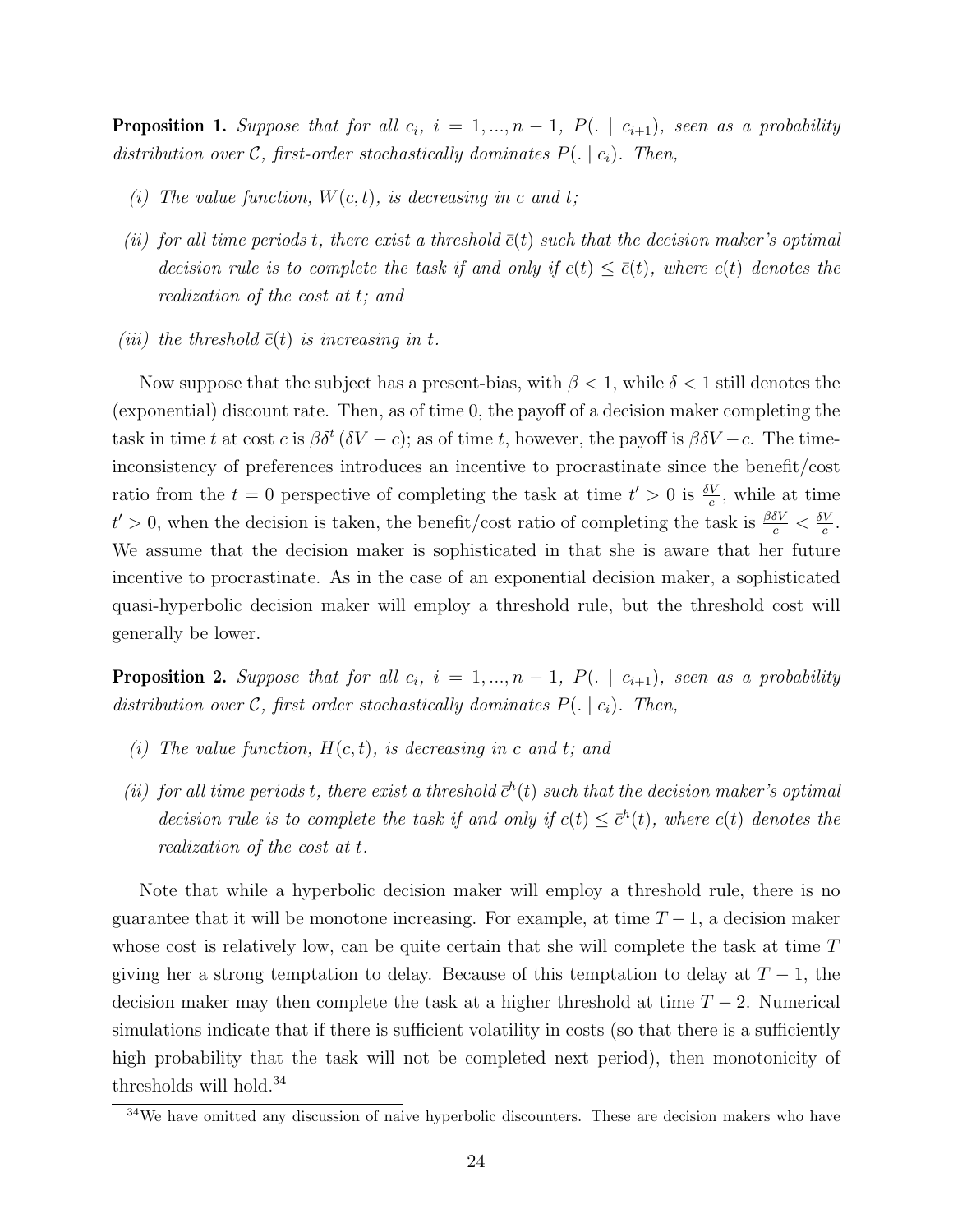#### 5.1.1 The Optimality of deadlines

An exponential discounter always prefers not to self-impose any deadline since doing so only destroys the option value of waiting for a lower cost, while providing no commitment benefit. However, the same cannot be said for a quasi-hyperbolic decision maker. Because she knows that she may be tempted to delay in the future, she may prefer to commit to an earlier deadline. Since we are not able to solve in closed form for the conditions on the parameters under which an hyperbolic discounter would self-impose a deadline, we rely on numerical results; see Figure [12](#page-54-0) in Appendix A where we document that a low present-bias (a higher  $\beta$ ), higher patience (a lower interest rate  $r$ ), a low volatility of the cost process, a low maximal cost all make self-imposed deadlines relatively less-desirable for an hyperbolic discounter.

### 5.2 Multiple Tasks

We now turn to the case in which the decision maker must complete multiple tasks. In accordance with the experiment, we present the model for the case of three tasks. Assume that the deadline for task i is  $T_i$ , with  $T_1 \leq T_2 \leq T_3$ . Each task completed by the appropriate deadline pays V with one period of delay. As in the experiment, we assume that the tasks must be done sequentially. Therefore, the decision maker cannot start task  $i + 1$  until either task i has been completed or the deadline,  $T_i$ , to complete task i has passed.

In order to allow for the possibility that it may get easier to complete an additional task immediately after completing one task (learning by doing) or more difficult (fatigue), we will assume that the cost of task completion jumps by J index values upon completing a task. Let  $c''(c)$  denote the new cost that the decision maker faces after having completed a task at cost c. We assume that for all  $i \in \{1, \ldots, N\}$ ,  $c''(c_i) = c_{\max\{1, \min\{i+J, N\}\}}$ . Observe that if  $J < 0$ , then there is learning by doing, while if  $J > 0$ , fatigue sets in.

The problem of solving for the optimal decision rule with three tasks is now substantially more difficult. By completing task 1 at time  $t$ , the decision maker not only receives the direct payment of V but also receives an option to complete task 2 (starting from time  $t$ ). Moreover, the tasks are linked more explicitly by the possibility for fatigue or learning by doing. All of this will affect behavior. Indeed, notice that we cannot immediately conclude that an exponential decision maker will complete task  $i \in \{1,2\}$  at deadline  $T_i$  if and only

a present-bias, but are unaware of it. Such decision makers will also employ a threshold rule, and that the threshold will be lower than for sophisticated hyperbolic discounters. It turns out, however, that the thresholds for sophisticated and naive are generally very close in the relevant range of parameters making it difficult to separately identify these students based on the distribution of task completions. For this and other reasons discussed in detail in Section [7.2,](#page-40-0) our empirical analysis, below, will focus only on exponential and sophisticated hyperbolic discounters.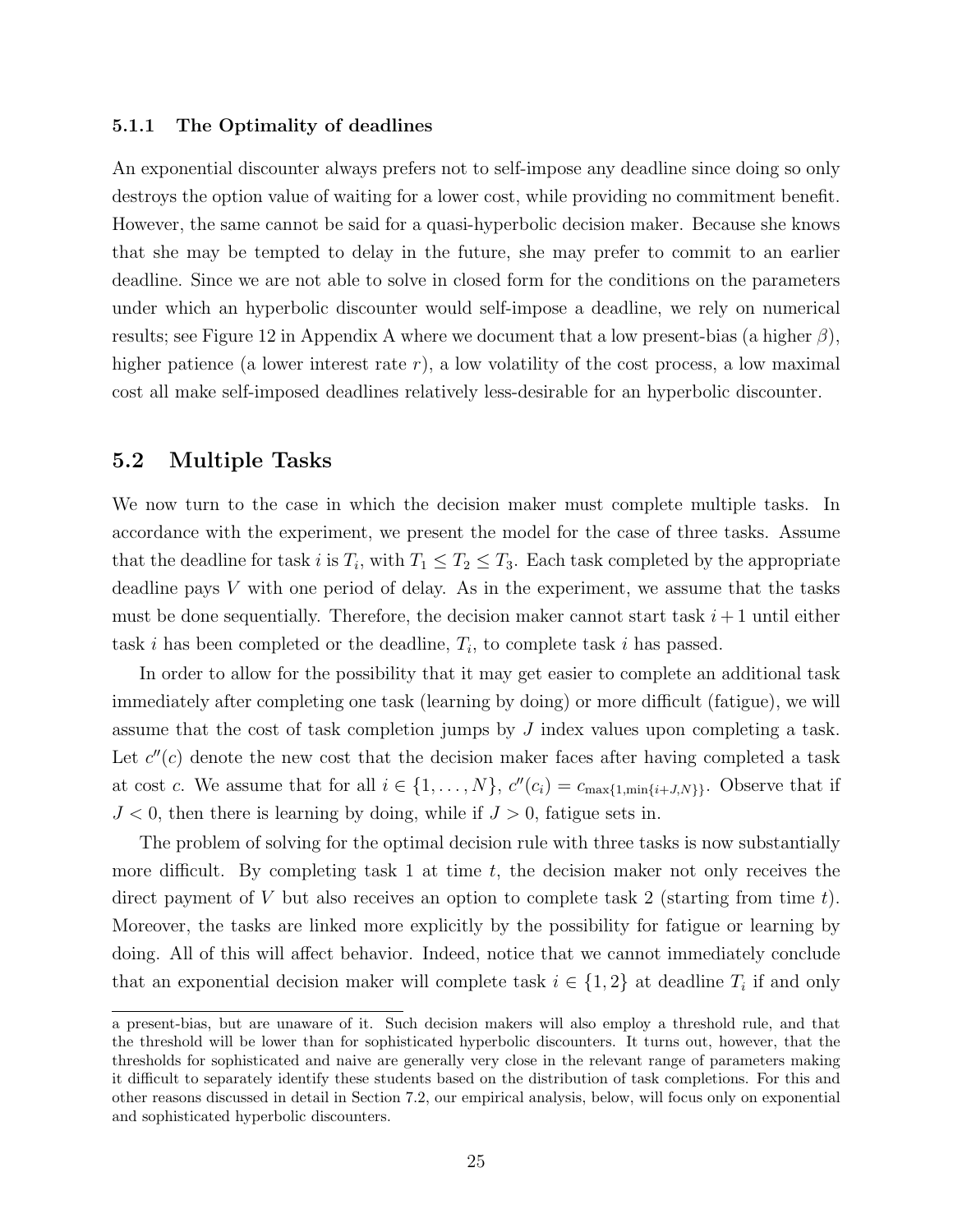if  $\delta V - c \geq 0$ . If a decision maker gets fatigued, then costs will increase, which could substantially reduce the probability of completing task  $i + 1$ . Therefore, even if  $\delta V - c > 0$ , a decision maker may prefer not to complete task 2. Similarly, if there is strong learning by doing, the decision maker may actually prefer to complete task 2 even if  $\delta V-c < 0$ . A similar reasoning holds for hyperbolic decision makers. More details can be found in Appendix A.

Finally, note that just like in the case of a single task, when there are three tasks, only a sophisticated hyperbolic discounter is willing to self-impose a deadline: self-imposing a deadline may reduce the decision maker's tendency to procrastinate, and may even induce him/her to complete (at least) one task immediately.

# 6 Structural estimation

In this section we report on the structural estimation of the stopping time model introduced in the previous section with our experimental data.

### 6.1 Identifying students with present-bias

In order to identify students with a present bias, we use the decision to self-impose a deadline in the Endogenous deadlines treatment and subjects' responses to our pre-experiment survey questions. This formalizes the analysis previously reported in Table [3.](#page-14-1) Specifically, for students in the Endogenous deadlines 3T treatment, we estimate a logit model where the dependent variable takes value 1 if the student set a deadline and explanatory variables are (generally) as in Table [3.](#page-14-1) We then label a student (in any treatment) as "hyperbolic" if the predicted probability of setting a deadline is greater than 0.5.[35](#page-26-0)

According to this procedure, we classify about 42% of the students in our experiment as hyperbolic discounters: 26 out of 81 in 1T and 90 out of 197 in 3T treatments. The fraction of students with present-bias we obtain is not far, for instance, from the fraction obtained by [Mahajan and Tarozzi](#page-47-11) [\(2011\)](#page-47-11), about 60% when including both sophisticated and naive agents, and by [Halevy](#page-46-6) [\(2012\)](#page-46-6), 52% in total but only 31.6% displaying dynamic preference reversals and hence possibly more prone to self-control problems in dynamic choices. Moreover, because only a sophisticated hyperbolic decision maker would self-impose a deadline, we feel confident that these students are, in fact, sophisticated. However, the 58% of students we classify as exponential discounters may include some naive hyperbolic.

<span id="page-26-0"></span><sup>&</sup>lt;sup>35</sup>Specifically, we take as our specification the most parsimonious model that maximizes the probability of correctly classifying a student (i.e., hyperbolic if the estimated probability of setting a deadline is greater than 0.5 and the student does, in fact, set a deadline). Therefore, our logit specification excludes the number of clubs a student belongs to as well as the questions about unexpected events and time spent socializing.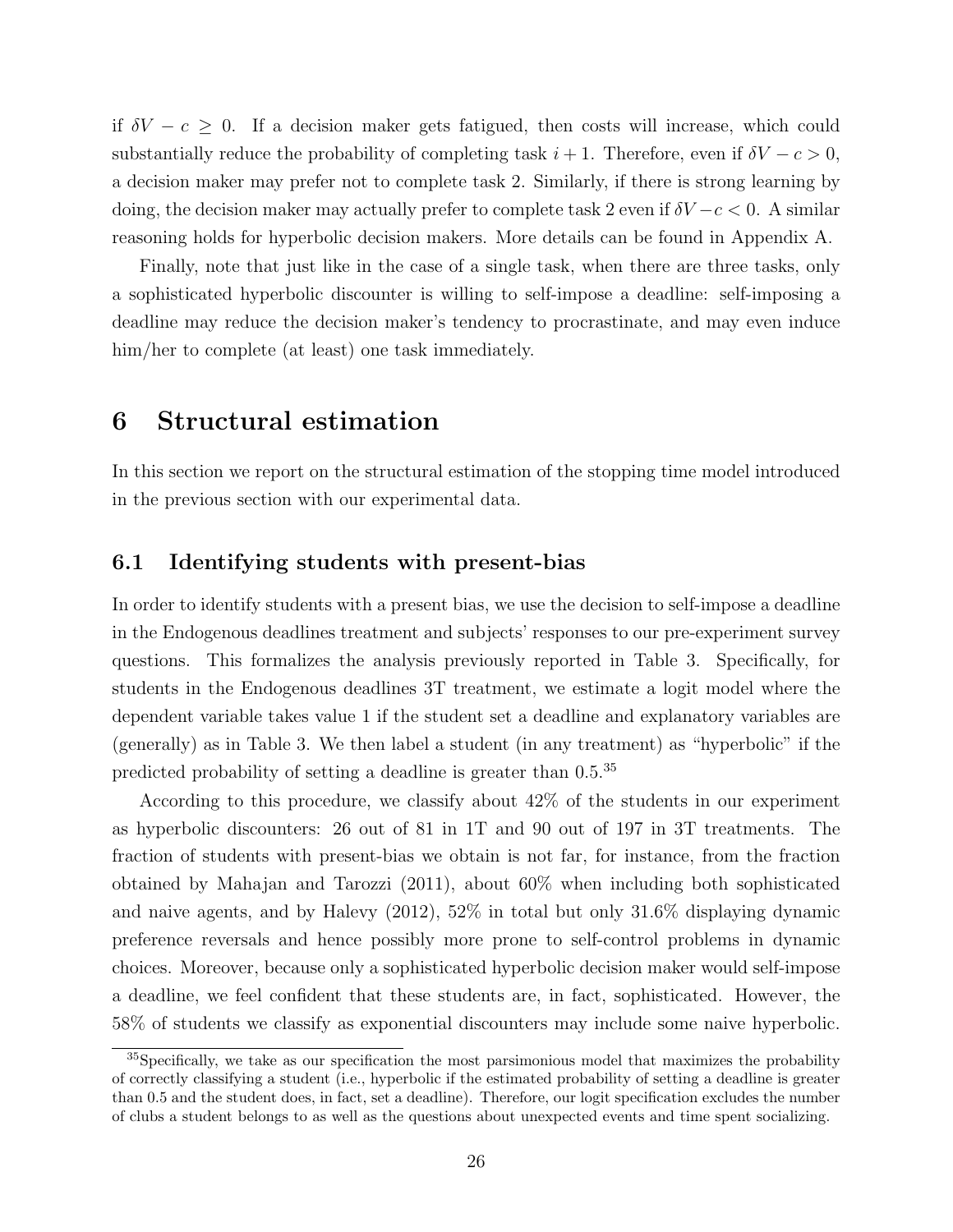In Section [7.2,](#page-40-0) we argue that the number of naive students appears relatively small in our data, and that their influence in particular appears small.

## 6.2 Estimation procedure

Consider the one-task case first. We fit the experimental data of the 1T treatments to the model introduced in the previous section. Given the parameters  $\theta = (\beta, \delta, c_N, \sigma)$  we can numerically calculate the threshold  $\bar{c}^k(t)$  such that the student of type  $k \in \{e, h\}$  will complete the task at time t if and only if  $c(t) \leq \bar{c}^k(t)$ .<sup>[36](#page-27-0)</sup> We then simulate the stopping time problem for a large number of simulated students and find the time at which they complete the task.<sup>[37](#page-27-1)</sup> Denote the time that a simulated student, *i*, of type  $k \in \{e, h\}$  completes the task by  $t_i^{s,k} \in \{1, \ldots, T\}$ . As was the case with the completion data from our actual students, we can compute the cumulative fraction of simulated students that completed the task by time t and denote this by  $G^k(t, \theta) = \frac{1}{N^{s,k}} \sum_{i=1}^{N^{s,k}} \mathbf{1}[t_i^{s,k} \leq t].$ 

We divide each day into 6 time periods of 4 hours each, starting at midnight. All tasks that were completed in that 4 hour window are counted as being completed in that period. Note also that we do not directly estimate the proportion of hyperbolic discounters in our data; instead, we rely on our classification procedure, based on survey responses, to classify students as either hyperbolic or exponential. We assume that  $P(c' | c)$  is uniform on  $[\max\{0, c - \sigma\}, \min\{c_N, c + \sigma\}]$  and we break up the interval of possible costs  $[0, c_N]$  into 300 evenly spaced values, giving us a  $300 \times 300$  Markov transition matrix.

The objective function that we seek to minimize is:

$$
SSE(\theta) = \sum_{t=1}^{T} (\hat{G}^{e}(t) - G^{e}(t, \theta))^{2} + \sum_{t=1}^{T} (\hat{G}^{h}(t) - G^{h}(t, \theta))^{2}.
$$

In the 3T treatments the data generated by our experiment consist of the time at which each student successfully completed each of the three tasks (if any). The main parameters of interest are as in the 1T treatments:  $(\delta, \beta, c_N, \sigma)$ . Additionally, we are interested in the parameter, J, introduced above, which captures by how much costs jump (due to learning by doing or fatigue) upon completing a task. Thus,  $\theta = (\delta, \beta, c_N, \sigma, J)$ .

As with the 1T treatments, we simulate the cost process for a large number of simulated

<span id="page-27-0"></span><sup>&</sup>lt;sup>36</sup>Note that in our numerical analysis, the specific value of  $\delta$  had a negligible effect on the thresholds; therefore, to save on computation, we fixed this at a given value.

<span id="page-27-1"></span> $37$ Specifically, we simulate 500 times the number of exponential and hyperbolic students in our experiment. Simulated student *i*'s cost at time 1 is randomly drawn from  $U[0, c_N]$ . If  $c_i(1) \leq \bar{c}^k(1)$ , then simulated student i completes that task at  $t = 1$ . If not, then cost at  $t = 2$  is drawn from  $P(\cdot | c_i(1))$  and we continue in this fashion until the student completes the task or we reach  $t = T$  with  $c(T) > \bar{c}^k(T)$  and the student failing to complete the task.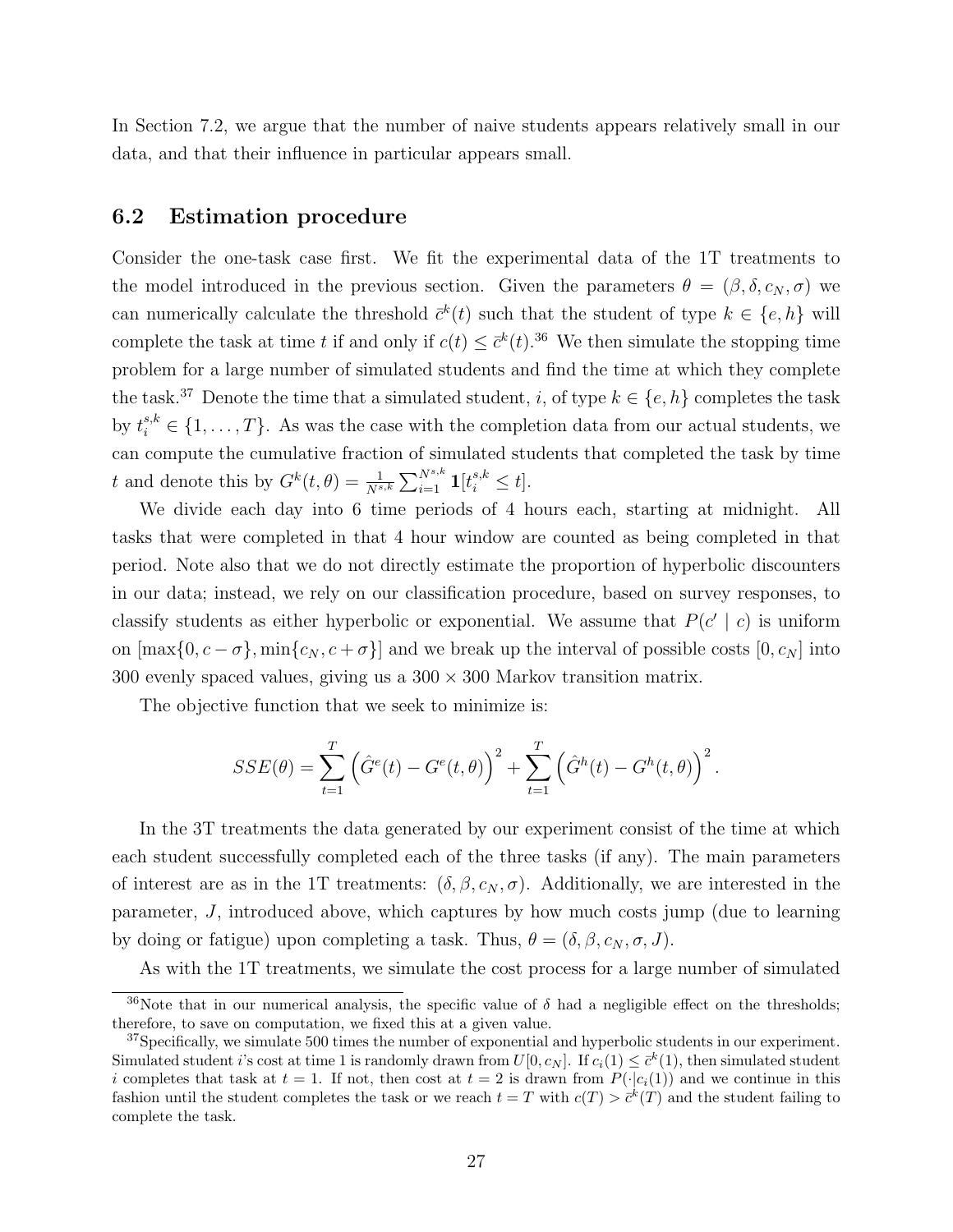<span id="page-28-0"></span>FIGURE 4: The Cumulative Fraction of Tasks Completed (1T Treatments)



students to compute the empirical distributions of task completion,  $G_j^k(t, \theta)$  for  $k \in \{e, h\}$ and  $j \in \{1, 2, 3\}$ . Our objective function is then:

$$
SSE^{3T}(\theta) = \sum_{k \in \{e, h\}} \sum_{j=1}^{3} \sum_{t=1}^{T} (\hat{G}_j^k(t) - G_j^k(t, \theta))^{2},
$$

and we search for the  $\theta$  that minimizes this objective. To calculate standard errors, we compute the inverse Hessian matrix of the objective function at the estimated parameter values and take the square root of the diagonal.

#### 6.3 Results

Figure [4](#page-28-0) shows the distributions  $\hat{G}^k(t)$ ,  $k \in \{e, h\}$  that we seek to fit for the 1T treatments. As can be seen, even though the fraction of tasks completed by exponential and hyperbolic students by the natural end-of-experiment deadline is virtually identical, those students classified as hyperbolic have later completion times than exponential students; a clear indication of a present-bias.

These results are confirmed in the point estimates, reported in the first column of Table [7.](#page-30-0) Present-bias in the 1T treatments, as measured by  $1 - \beta$ , is over 50%. Furthermore, to fit the fact that the time  $T$  completion rates are about the same for exponential and hyperbolic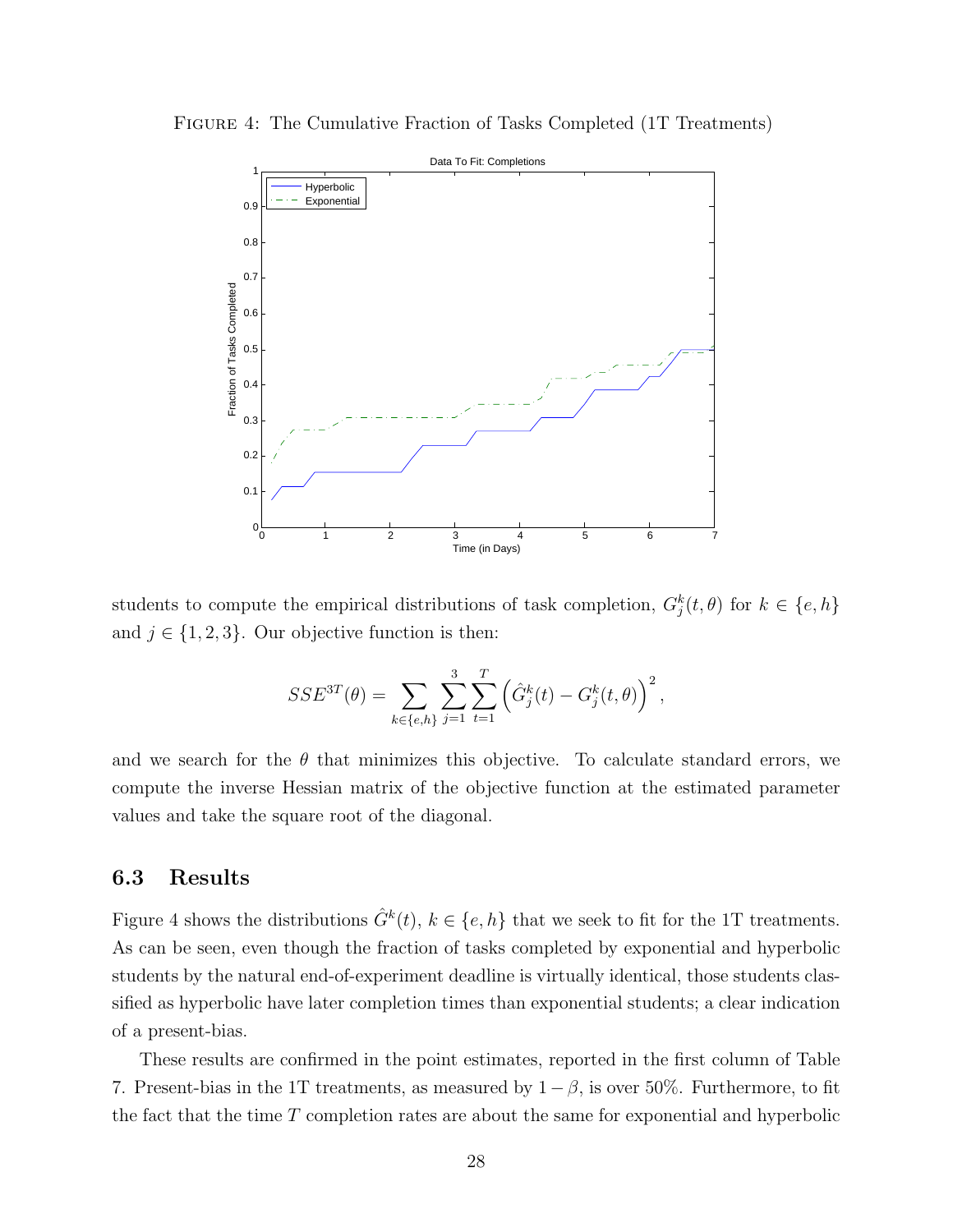<span id="page-29-0"></span>

FIGURE 5: Estimated Threshold & Simulated Task Completions

students yet hyperbolic discounters delay more, our estimation procedure produces relatively high and volatile costs: the maximum cost is almost \$47 and volatility is 7, implying that in a single four hour window, costs can increase or decrease by up to  $1/6$ -th of the maximum cost. While the fit is reasonably good, we still observe (Figure [5\)](#page-29-0) that we over-estimate final completions for exponential and under-estimate final completions for hyperbolic.

Contrary to what we observe in 1T treatments, in the 3T treatments it is not the case that students classified as hyperbolic have later completion times than exponential students. For both exponential and hyperbolic decision makers let the cumulative fraction of each of the three tasks completed up to time t be denoted  $\hat{G}_j^k(t)$  for  $k \in \{e, h\}$  and  $j \in \{1, 2, 3\}$ . Figure [6](#page-30-1) displays the functions  $\hat{G}_j^e(t)$  and  $\hat{G}_j^h(t)$  for the 3T treatment, where we pool the data from our exogenous and no deadlines treatments. It is immediately apparent from this figure that there is virtually no difference in the distribution for completions between exponential and hyperbolic students. Indeed, if anything, those students that we classify as exponential appear to delay slightly more.

This result in confirmed in the point estimate, where present-bias, as measured by  $1 - \beta$ is estimated to be 0. In Table [7](#page-30-0) we report the estimates of the cost parameters obtained by fixing  $\beta = 1$  to save on computation and facilitate the computation of standard errors. The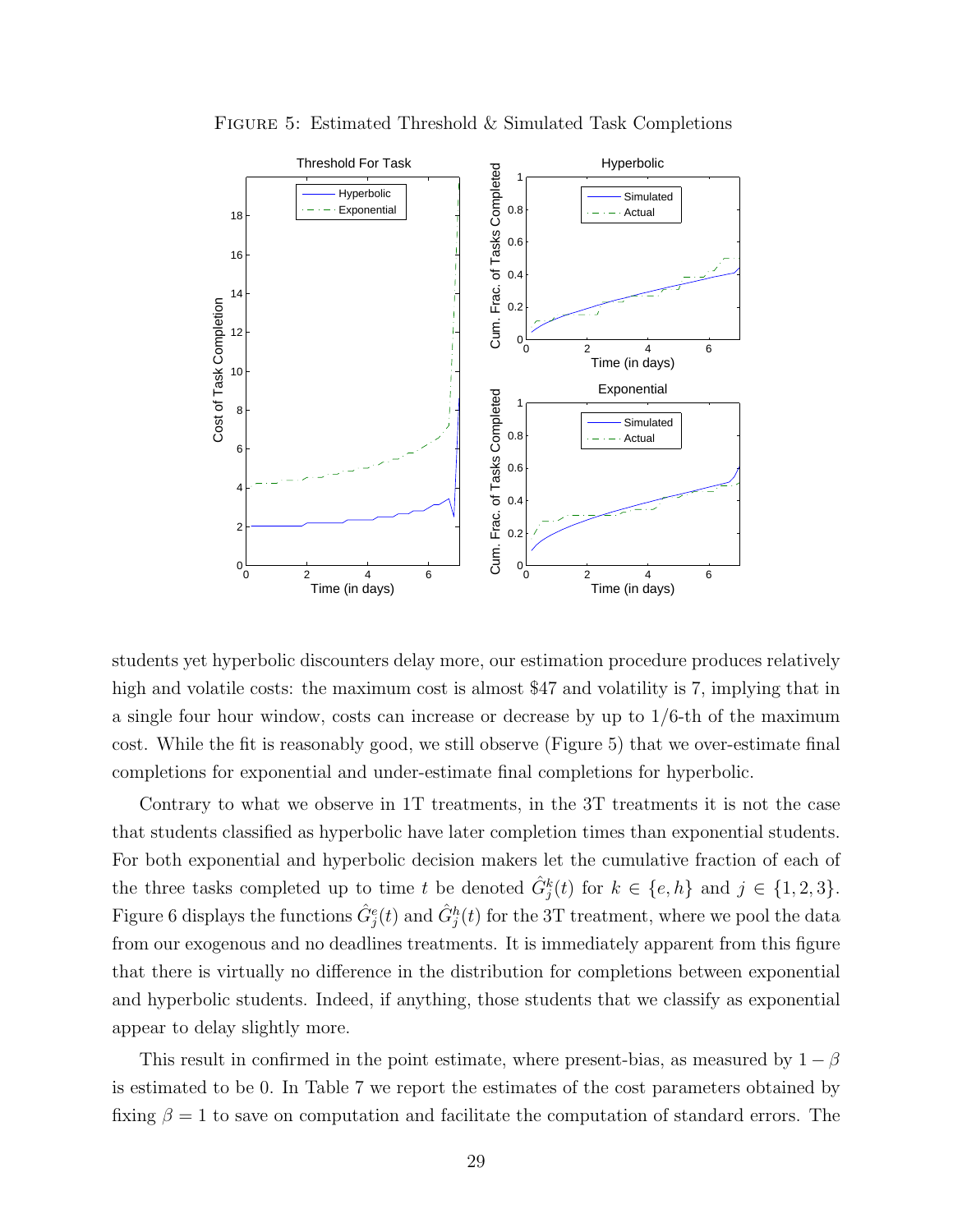

<span id="page-30-1"></span>Figure 6: The Cumulative Fraction of Tasks Completed (3T Treatment)

Table 7: Estimation Results (Completion Data)

<span id="page-30-0"></span>

| Parameters                  | 1T Treatment | 3T Treatment |
|-----------------------------|--------------|--------------|
| ß                           | 0.4376       | $1$ (Fixed)  |
|                             | (0.252)      |              |
| Upper Cost $(\overline{c})$ | 46.86        | 31.95        |
|                             | (2.21)       | (0.780)      |
| Volatility $(\sigma)$       | 7.128        | 1.516        |
|                             | (2.22)       | (0.501)      |
| Cost Jump on Completion     |              | $-2.206$     |
|                             |              | (0.966)      |
| SSE                         | 0.1618       | 0.7668       |

estimated maximum cost is lower than in the 1T treatment, about \$32 and also much less volatile. Observe that we also estimate that costs decrease immediately after completing a task, suggestive of learning by doing.

Comparing the estimates of  $\beta$  for 1T and 3T, we interpret this result as strong evidence that present-bias, while present and large, appears not to significantly affect behavior in the context of repeated similar tasks. This suggests frame effects whereby repeated similar task activate internal self-control. Indeed our interpretation of this result is consistent with a substantial body of literature in psychology which studies the determinants of self-regulatory mechanisms.[38](#page-30-2) More specifically, repeated similar tasks may activate internal self-control through various framing effects. First of all, students may have different "mental accounts" regulating how they spend their time [\(Thaler, 1980,](#page-48-6) [1990\)](#page-49-0) and they may "budget" repeated

<span id="page-30-2"></span><sup>38</sup>See, for example, the following surveys [Baumeister, Heatherton, and Tice](#page-44-1) [\(1994\)](#page-44-1), [Kuhl and Beckmann](#page-47-1) [\(1985\)](#page-47-1), and [Gollwitzer and Bargh](#page-46-1) [\(1996\)](#page-46-1).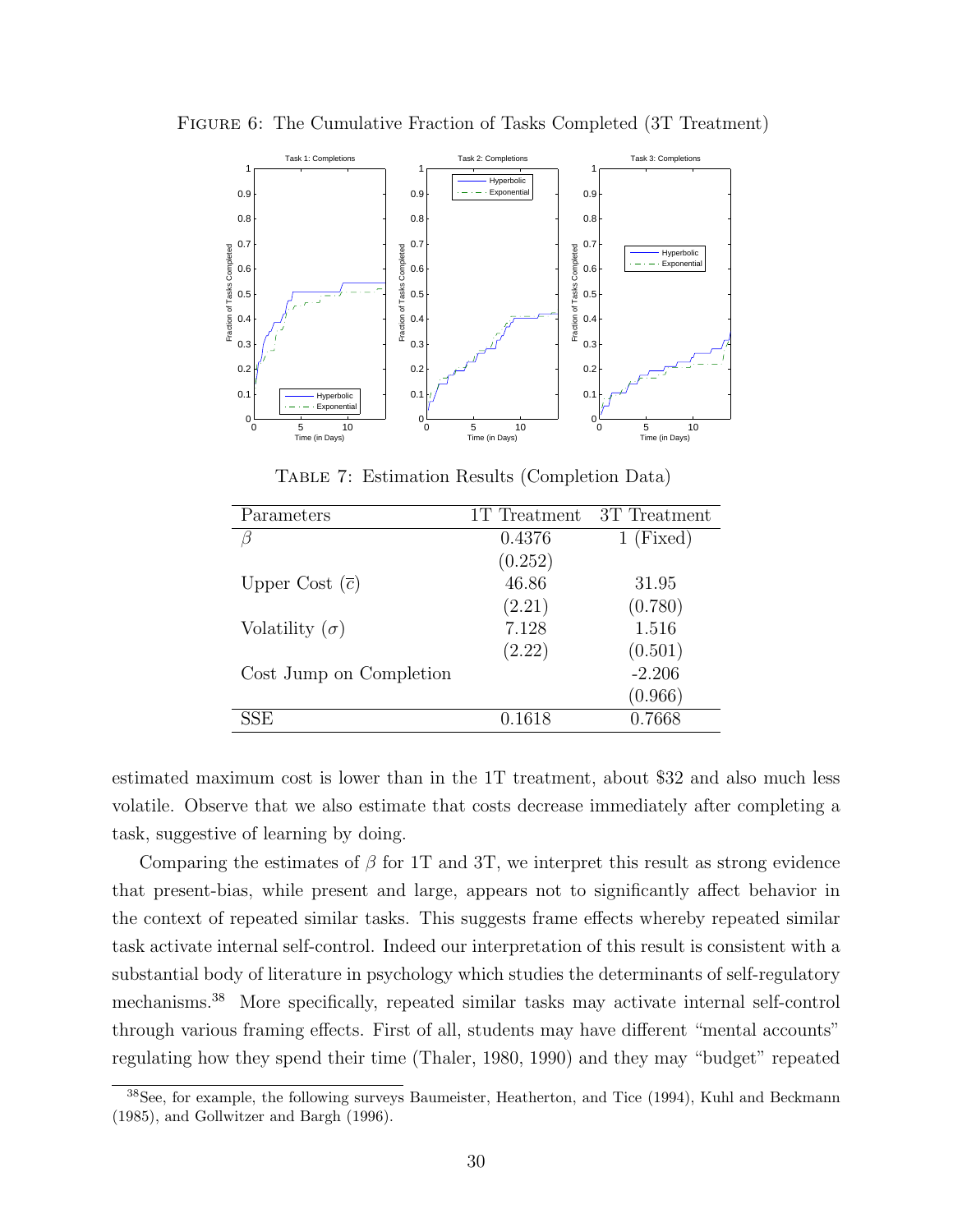

<span id="page-31-0"></span>

Note that we fixed  $\beta = 1$  and pooled both exponential and hyperbolic decision makers, as suggested by Figure [9.](#page-34-0)

tasks naturally into their more prominent work activity. Also, when facing repeated tasks students might be easily induced to formulate more explicit and precise simple plans and implementation intentions which greatly favor task completion [\(Gollwitzer](#page-46-2) [\(1999\)](#page-46-2)). Finally, students might learn about the tasks and about how to place them in their schedule, when the tasks are repeated, reducing the effective or perceived complexity of these tasks which is also known to greatly favor task completion [\(Baumeister, Vohs, and Tice, 2007\)](#page-44-13); students might even learn to exploit more automatic (as opposed to controlled) processes to execute the tasks [\(Shiffrin and Schneider](#page-48-13) [\(1977\)](#page-48-13) and [Moller, Meier, and Wall](#page-47-12) [\(2010\)](#page-47-12)).

Interesting results are obtained in the 3T treatments with regards to the cost process. We find a negative cost jump on completion, which suggests learning by doing. This helps to fit the distributions for second and third completions: without it, the model would imply too few completions of tasks 2 and 3 relative to the experimental data. This is the case even though the option value implicit in the completion of task 1 and 2, which lets the agent proceed to the successive task(s), implies that  $\bar{c}_1(t) > \bar{c}_2(t) + \text{Cost Jump}} > \bar{c}_3(t) + \text{Cost Jump}}$ , where  $\bar{c}_i(t)$  is the threshold for task i. A higher estimated cost volatility would mitigate this, but would lead to over-estimating task 1 completions.

In terms of fit, as shown in Figure [7,](#page-31-0) we generally have the correct shape, but we underestimate task 1 completions and over-estimate tasks 2 and 3, particularly at the end where the model produces a strong predicted deadline effect that does not occur in the data.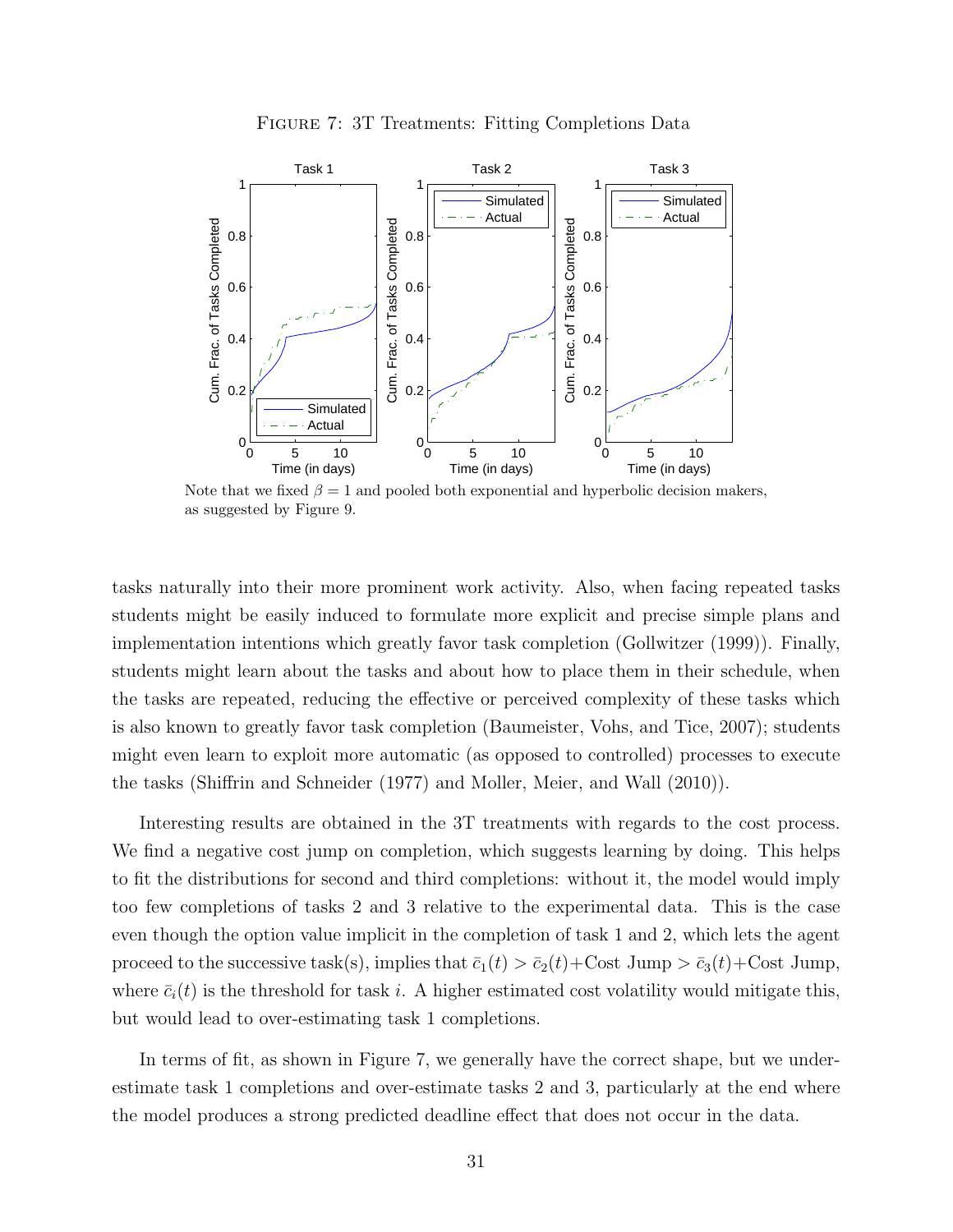# 7 Other behavioral phenomena

Although our results are interesting and our empirical model appears to provide a reasonably good description of the completion data, this is only part of the story, and the richness of our data allows us to get a deeper and more accurate understanding of students' behavior. Specifically, we also observe the timing of attempts to complete the task made by students and whether attempts are ultimately successful. In our 1T treatments, for instance, we have 104 attempts made by 67 of the 81 students; of these attempts only 41 are successful. Therefore, some students have one or more attempts before either successfully completing the task or giving up in failure. A similar pattern holds in our 3T treatments.

The dynamics of failed attempts can be important in our understanding of the students' behavior in the experiment. In particular, failed attempts might interact with important behavioral characteristics of students other than their present bias. An initial hint that this is the case comes from comparing beliefs about completions to actual completions as is done in Table [8.](#page-32-0) While beliefs about completing all tasks range from 83% to almost 91%, actual completion rates are never higher than 57%; yet the fraction of tasks attempted is significantly higher, in some cases nearly approaching the belief rate about task completion.

| (A) 1T Treatments        |                                         |           |              |  |  |  |  |
|--------------------------|-----------------------------------------|-----------|--------------|--|--|--|--|
|                          | No deadlines<br>Exogenous<br>Endogenous |           |              |  |  |  |  |
| Beliefs: Finish Task     | 85.97%                                  |           | 90.70\%      |  |  |  |  |
| Frac. of Tasks Attempted | 77.1\%                                  |           | 87.0%        |  |  |  |  |
| Frac. of Tasks Completed |                                         | 45.6%     |              |  |  |  |  |
|                          | (B) 3T Treatments                       |           |              |  |  |  |  |
|                          | Endogenous                              | Exogenous | No deadlines |  |  |  |  |
| Beliefs: Finish 3 Tasks  | 86.52\%                                 | 83.25%    | 90.48\%      |  |  |  |  |
| Frac. of Tasks Attempted | $53.2\%$                                | 57.5%     | 61.2%        |  |  |  |  |
| Frac. of Tasks Completed | 36.8%                                   | $40.6\%$  | 47.0%        |  |  |  |  |

<span id="page-32-0"></span>Table 8: Self-Reported Beliefs of Completing Tasks (Pooling Over Sessions)

Highlighted cells indicate a statistically significant difference at the 10% level or better between the two treatments (two-sided test).

What is more, if we look at the 95 students who complete 0 tasks in the 3T treatments (which could be suggestive of procrastination), we see that 72 (75.8%) log into the experimental software at least once. Furthermore, 67 (69.8%) have at least one submission failure. Thus, although their lack of success at completing a task suggests procrastination, a look at their attempts suggests a partially alternative explanation: at least some students find the task more difficult than they expected and simply give up. Thus over-confidence about the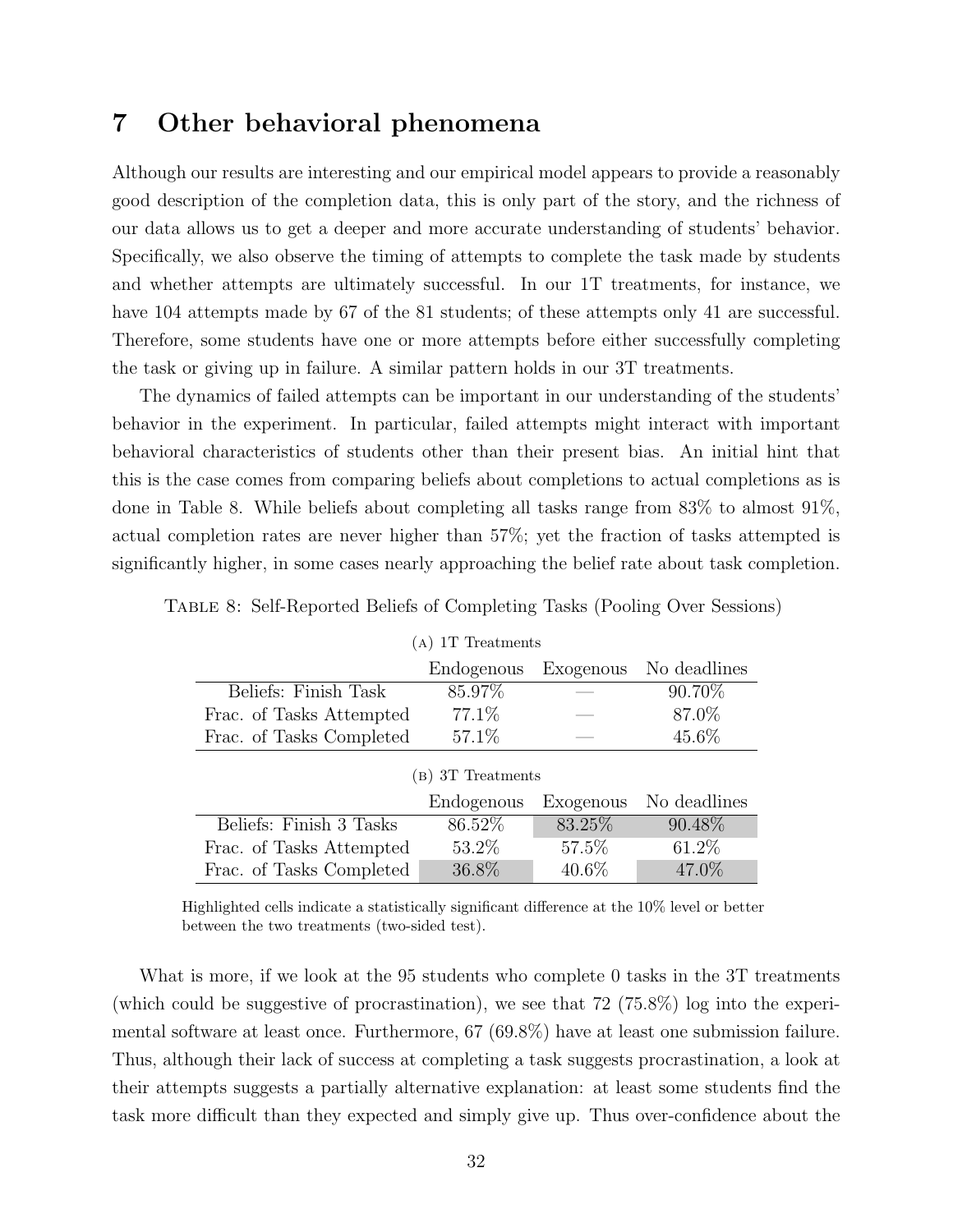

<span id="page-33-0"></span>FIGURE 8: The Cumulative Fraction of Tasks Completed & Attempted (1T Treatments)

difficulty of the task may partly explain our completion rate data.

For the 1T treatments, Figure [8](#page-33-0) plots the observed distributions of task completions, first attempts as well as second and higher attempts for both hyperbolic and exponential discounters. In all cases, hyperbolic discounters delay their completions and attempts relative to exponential discounters, though for completions and first attempts these differences disappear by the final deadline.

For the 3T treatments, Figure [9](#page-34-0) plots, for each of the three tasks, the observed distributions of task completions, first attempts as well as second and higher attempts for both hyperbolic and exponential discounters. Just as with completions, the differences between exponential and hyperbolic discounters for attempts are very small, with hyperbolic discounters delaying somewhat less.

We also note that there is no evidence that exponential discounters are more careful, have fewer attempts or succeed more often. Indeed, of those who have at least one attempt, 36.96% of exponential and 38.1% of hyperbolic discounters succeed on first attempt. Of those who are unsuccessful on their first attempt,  $62.1\%$  of exponential and  $61.5\%$  of hyperbolic discounters do not make any further attempts. Finally, conditional on at least one failed attempt, exponential discounters have an average of 1.93 attempts and hyperbolic discounters an average of 1.77 attempts.

To capture failed attempts jointly with completion we proceed to extend the model, enriching the set of parameters of interest. Given that students self-report an almost 90% belief rate of completion, it appears fair to say that students are at least partially naive about the possibility of making mistakes and not successfully completing a task.[39](#page-33-1) Under

<span id="page-33-1"></span> $39$ Under the assumption that that the possibility of making an unsuccessful attempt is completely unan-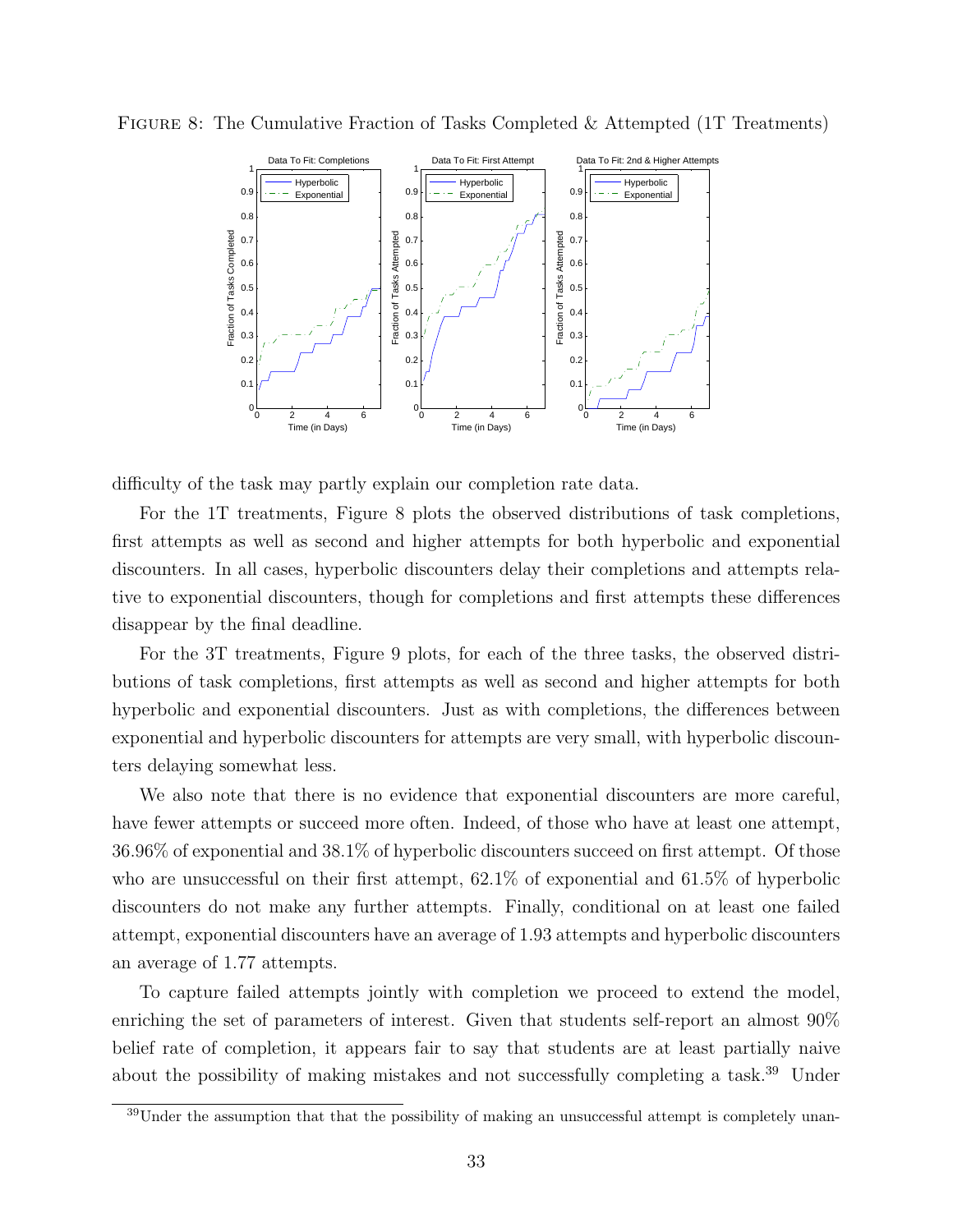

<span id="page-34-0"></span>Figure 9: The Cumulative Fraction of Tasks Completed & Attempted (3T Treatments)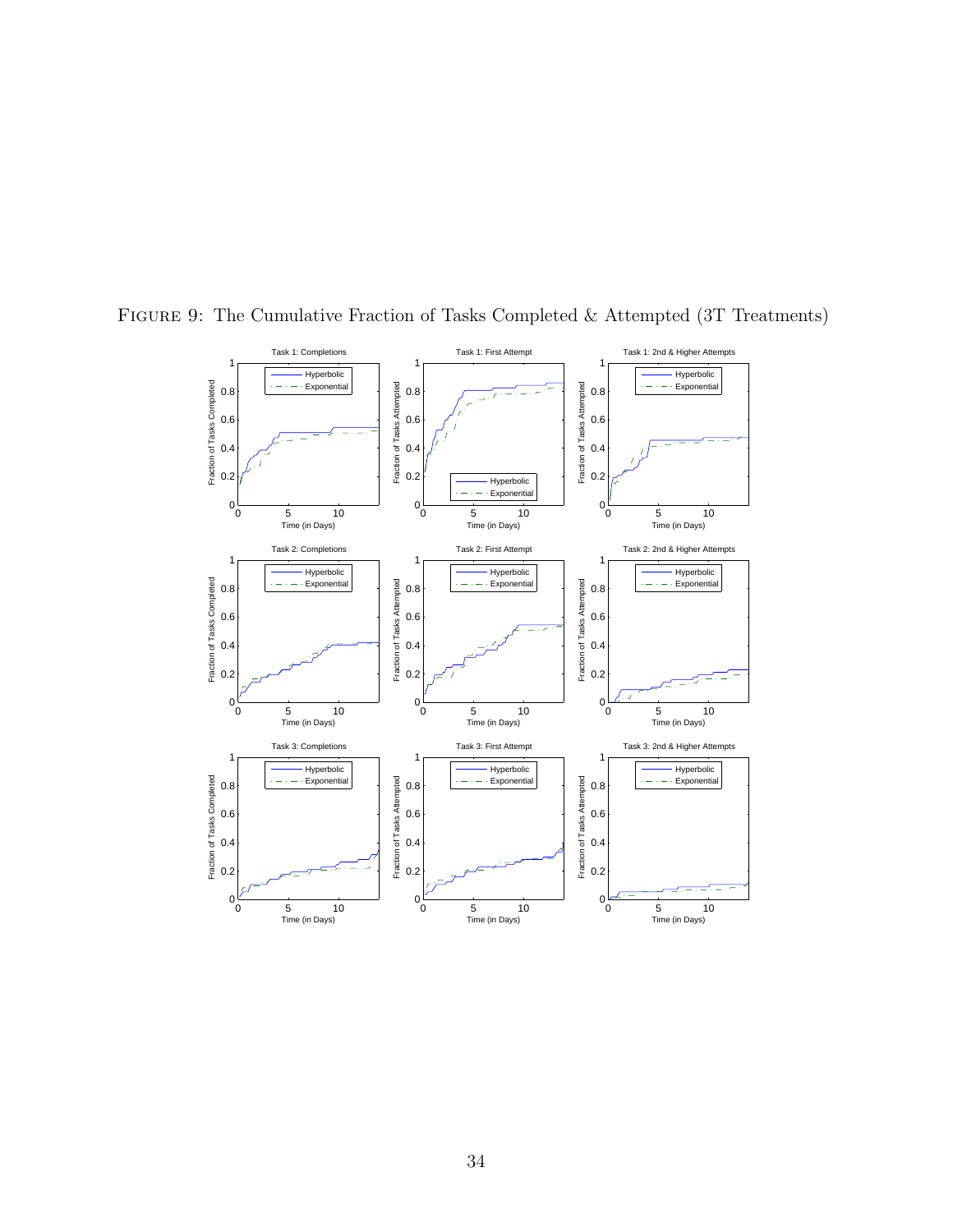this interpretation, if a student makes an attempt to complete the task at time  $t$ , then (even if the attempt is not ultimately successful), we take it as evidence that the cost crossed the student's stopping time threshold (i.e.,  $c(t) \leq c^*(t)$ ). Therefore, data on attempts allow us to obtain a more accurate picture of the students' cost process and present-bias.

We extend the model in three dimensions:

- 1. We introduce a probability  $p^s$  of an attempt being successful.
- 2. Following the first unsuccessful attempt, we let the cost process jump by  $\mu\%$ . That is, originally, the costs range from 0 to  $c_N$  but after a failed attempt, costs range from 0 to  $c_N(1 + \mu)$ . This is introduced because, after making an unsuccessful attempt, the students (presumably) learn that the task is more difficult than they originally anticipated.
- 3. Following each unsuccessful attempt, we introduce a probability  $p<sup>q</sup>$  that the student decides to quit the experiment. In the multiple tasks case, we assume that  $p<sup>q</sup>$  depends on the task number.

We implement this enriched model with our experimental data as follows. In the 1T treatments, we allow  $p^s$  to vary over the seven days of the experiment, and take  $p_i^s$  to be the empirically observed success rate on day  $i \in \{1, 2, ..., 7\}$ . In the 3T treatments, we assume that  $p^s$  is constant over time, but allow it to be different for each task. Specifically, we take  $p_i^s$  as the empirically observed success rate for task *i*. As for  $\mu$ , in some specifications in the 1T treatments we will allow it to differ for exponential and hyperbolic students. Finally, note that although we can observe empirically when a student made her last attempt, we cannot identify whether she made a conscious decision to quit or whether her costs simply did not move lower than her new threshold after the first failed attempt. Therefore,  $p<sup>q</sup>$  (for 1T) and  $p_i^q$  $i, i \in \{1, 23\}$  (for 3T) must be estimated from the data. In some specifications in the 1T treatment, we will allow this to differ for exponential and hyperbolic students.

### 7.1 Results

The main results for the 1T treatment are presented in Table [9.](#page-37-0) The column labeled (1) reports the results discussed in the previous section, using only completion data, while the estimates reported in columns  $(2)$ – $(4)$  refer to specifications seeking to fit both completion and attempts data. Notice that in all specifications, we estimate  $\beta < 1$ , indicating a present bias. Our preferred estimate, in column (4), produces a present bias of the order of 30%.

ticipated by our students, even after a failed attempt, students continue to view the problem as a stopping time, and our model still applies.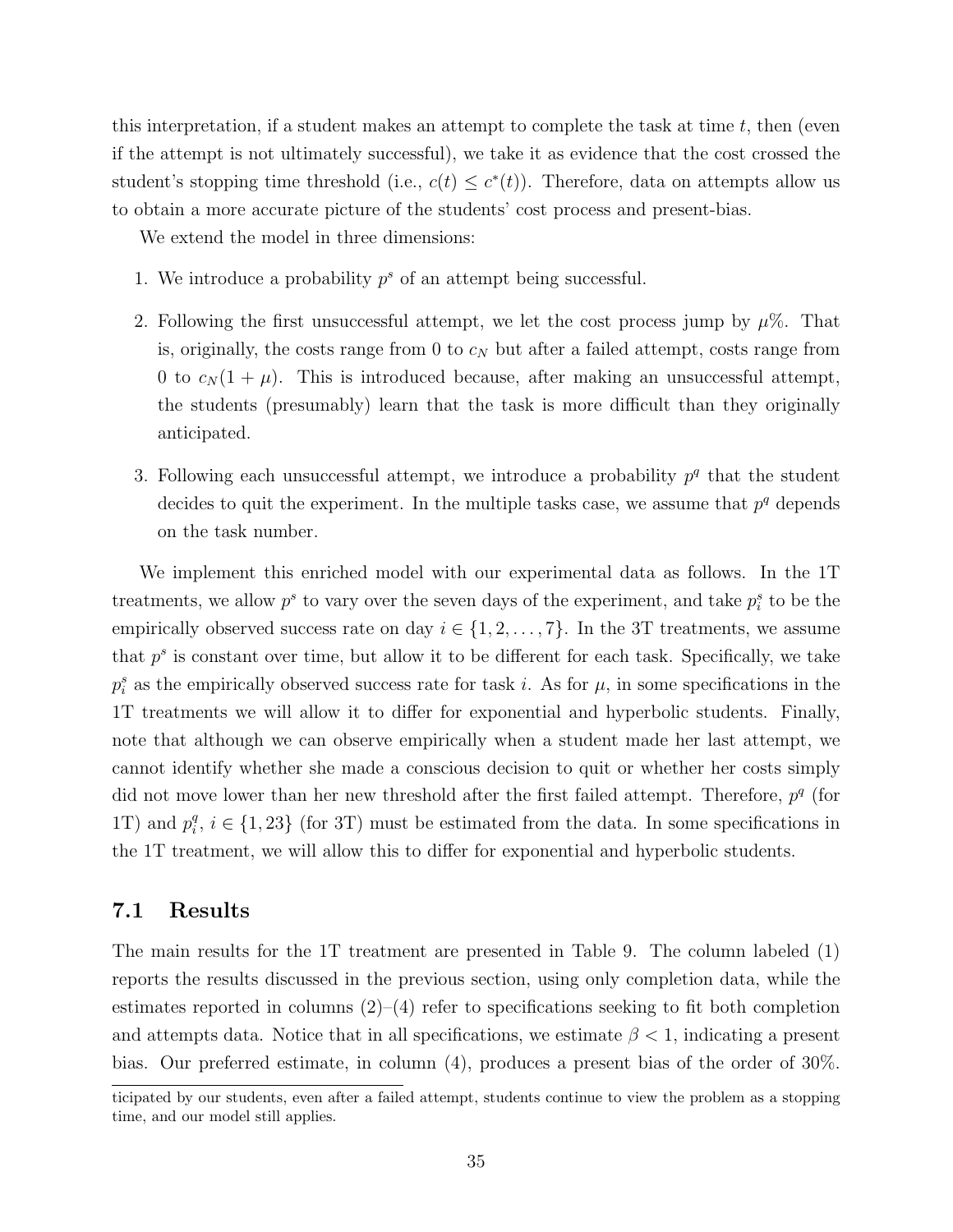This estimate is significantly smaller the one obtained when only using completion data, well over 50%, in column 1. This is easily explained. In column 1 we identify  $\beta$  essentially off of the difference between completion distributions for exponential and hyperbolic while, when accounting for attempts, identification of  $\beta$  now comes also from the difference in the attempts distributions. On average, these differences are smaller, as can be seen from Figure [8,](#page-33-0) which leads to a higher estimate of  $\beta$  e.g., in column 4.

In other words, a smaller estimate of present-bias when accounting for attempts is to be expected as behavioral phenomena other than present-bias are allowed to contribute to explain the observed behavior. In our case, these additional behavioral phenomena appears to be a combination of over-confidence about the possibility of making mistakes and a lack of perseverance, which induces them to quit the experiment after a failed attempt. As about 60% of students with a first failed attempt eventually do not complete the task, we estimate a probability of quitting the experiment on the order of  $30 - 40\%$ . That is, about half of students explicitly quit the experiment after a first failed attempt, while the other half of students remain in the experiment, but their costs remain higher than the threshold. Indeed the jump in the cost process after a first failed attempt is estimated to be significantly positive, between 100% and 300% depending on the specification. The quitting probability and the cost process jump are identified off of second and higher attempts and constitute, respectively, our measure of the students' lack of perseverance and of their over-confidence about the possibility of making mistakes and not successfully completing a task. Note also that the specifications in column 3 and 4 allow for the jump in the cost process and the quitting probability to depend on whether the student is an exponential or an hyperbolic discounter. The aim is to see whether over-confidence as a behavioral factor might be correlated with present bias. Indeed both the estimates for the jump in the cost process and the quitting probability are higher for hyperbolic discounters, but the difference is hardly significant.

With regards instead with the level of costs and their volatility, in the specification using only completion data we estimate a maximum cost of about \$47 (over twice as much as the reward for completing the task), but when we include attempts into the estimation, the maximum costs is cut approximately in half, independently of the specification. This is due to the fact that approximately 80% of students make at least one attempt (though not necessarily completing the task). In other words, there are many more attempts than completions, and hence, when accounting for attempts, estimated costs must necessarily be lower. Our estimation procedure however is still required to fit the fact that the end fractions of completions and first attempts are the same for hyperbolic and exponential (though this issue is less severe when accounting for attempts as the estimated  $\beta$  is higher). As noted,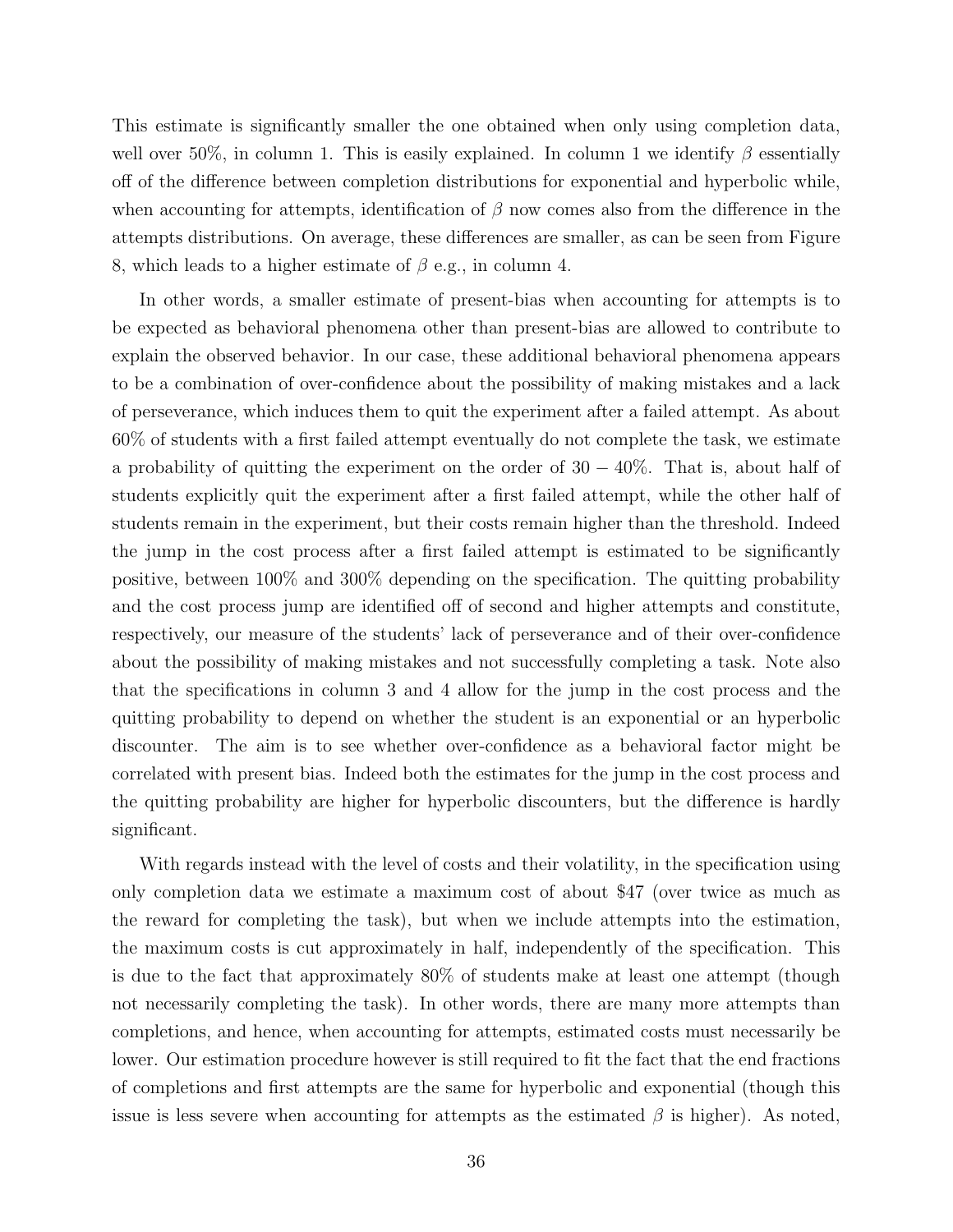this is at least in part the cause of a relatively high estimate for volatility: in a single 4 hour window, costs can increase or decrease by up to about 1/4-th of the maximum cost independently of the specification. Note also that volatility serves a second role here: it helps to match the distributions of second and higher attempts since the probability of moving in and out of the completion region is increasing in volatility.

<span id="page-37-0"></span>

| Parameters                                    | (1)     | $^{'}2)$ | (3)     | (4)     |
|-----------------------------------------------|---------|----------|---------|---------|
| $\beta$                                       | 0.4376  | 0.7010   | 0.6358  | 0.7276  |
|                                               | (0.252) | (0.098)  | (0.096) | (0.125) |
| Upper Cost $(c_N)$                            | 46.86   | 24.10    | 19.30   | 21.45   |
|                                               | (2.21)  | (1.44)   | (3.16)  | (0.791) |
| Volatility $(\sigma)$                         | 7.128   | 6.127    | 4.873   | 5.301   |
|                                               | (2.22)  | (0.623)  | (2.68)  | (0.561) |
| Cost Process Jump on 1st Failed Attempt       |         | 1.802    |         |         |
|                                               |         | (0.300)  |         |         |
| Cost Process Jump on 1st Failed Attempt (Exp) |         |          | 2.749   | 1.041   |
|                                               |         |          | (0.869) | (0.358) |
| Cost Process Jump on 1st Failed Attempt (Hyp) |         |          | 2.991   | 1.404   |
|                                               |         |          | (0.920) | (0.598) |
| <b>Quitting Probability</b>                   |         | 0.3121   | 0.2899  |         |
|                                               |         | (0.120)  | (0.331) |         |
| Quitting Probability (Exp)                    |         |          |         | 0.3515  |
|                                               |         |          |         | (0.105) |
| Quitting Probability (Hyp)                    |         |          |         | 0.4023  |
|                                               |         |          |         | (0.161) |
| <b>SSE</b>                                    | 0.1618  | 0.7005   | 0.6993  | 0.6930  |

Table 9: Estimation Results: 1T Treatment

Recall that students are paid \$20 after successfully completing the task by the appropriate deadline. Note also that specification (1) only uses completion data, while specifications  $(2)-(4)$  make full use of completion and attempts data.

Figure [10](#page-38-0) shows (for specification (2)) the actual and simulated distributions of completions and attempts for both exponential and hyperbolic students. The model accurately captures second and higher attempts and estimates both completions and first attempts quite well for hyperbolic decision makers; however, it under-estimates completions and first attempts at the beginning of the experiment for exponential discounters.

We pass now to the results regarding the 3T treatments. The estimates are reported in Table [10.](#page-39-0) As in the previous analysis with only completion data, the present bias disappears and we estimate  $\beta = 1$ . We continue to interpret this result as evidence of a frame effect inducing the activation of internal self-control. Because of the computational complexity of the multiple-task model<sup>[40](#page-37-1)</sup> we do not allow for the jump in the cost process and the quitting

<span id="page-37-1"></span><sup>40</sup>On NYU's High Performance Computing Cluster it takes approximately 2 days to obtain parameter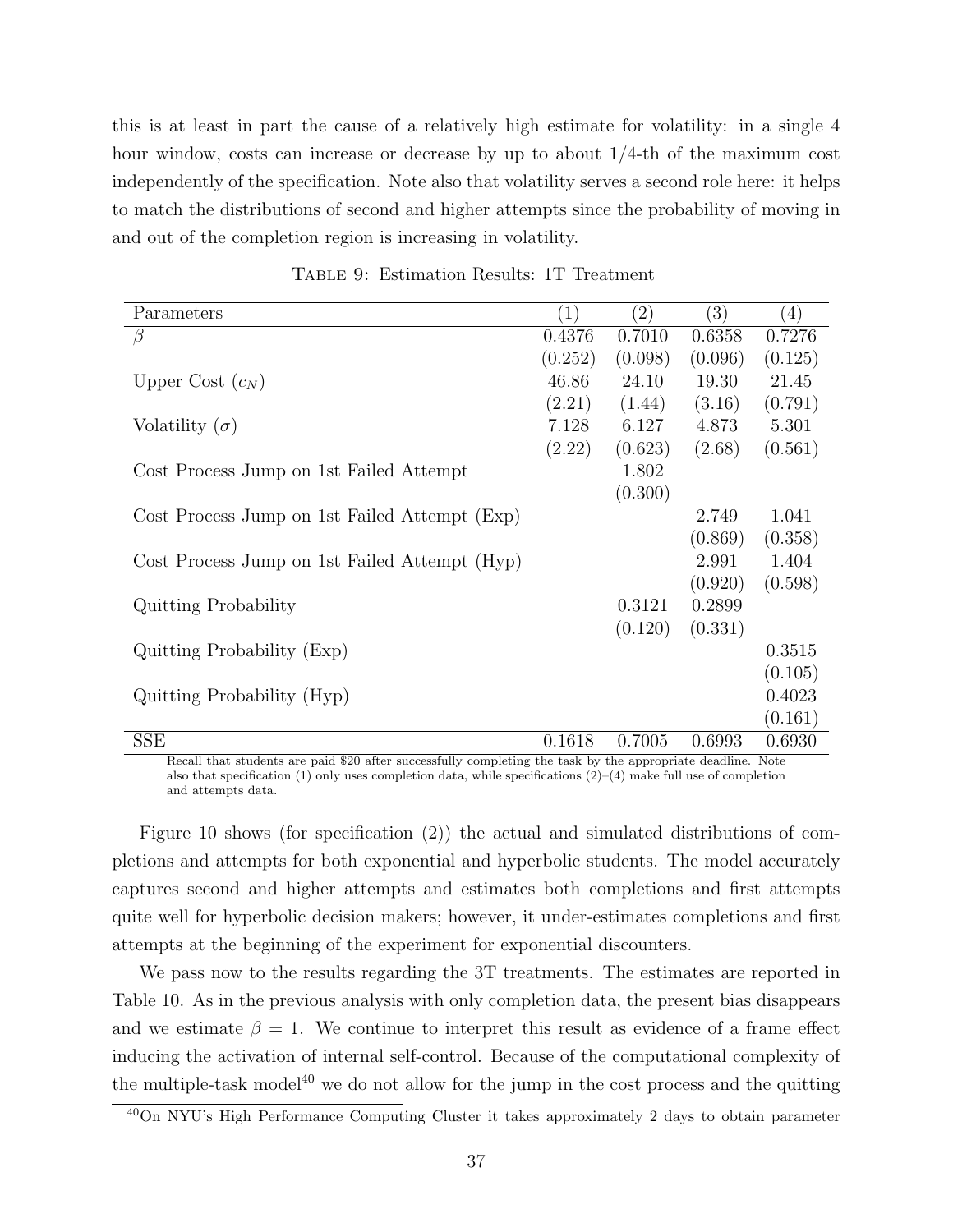

<span id="page-38-0"></span>Figure 10: Estimated Threshold & Simulated Task Completions

This assumes that the cost process jump on failed attempt and the quitting probability are the same for exponential and hyperbolic decision makers.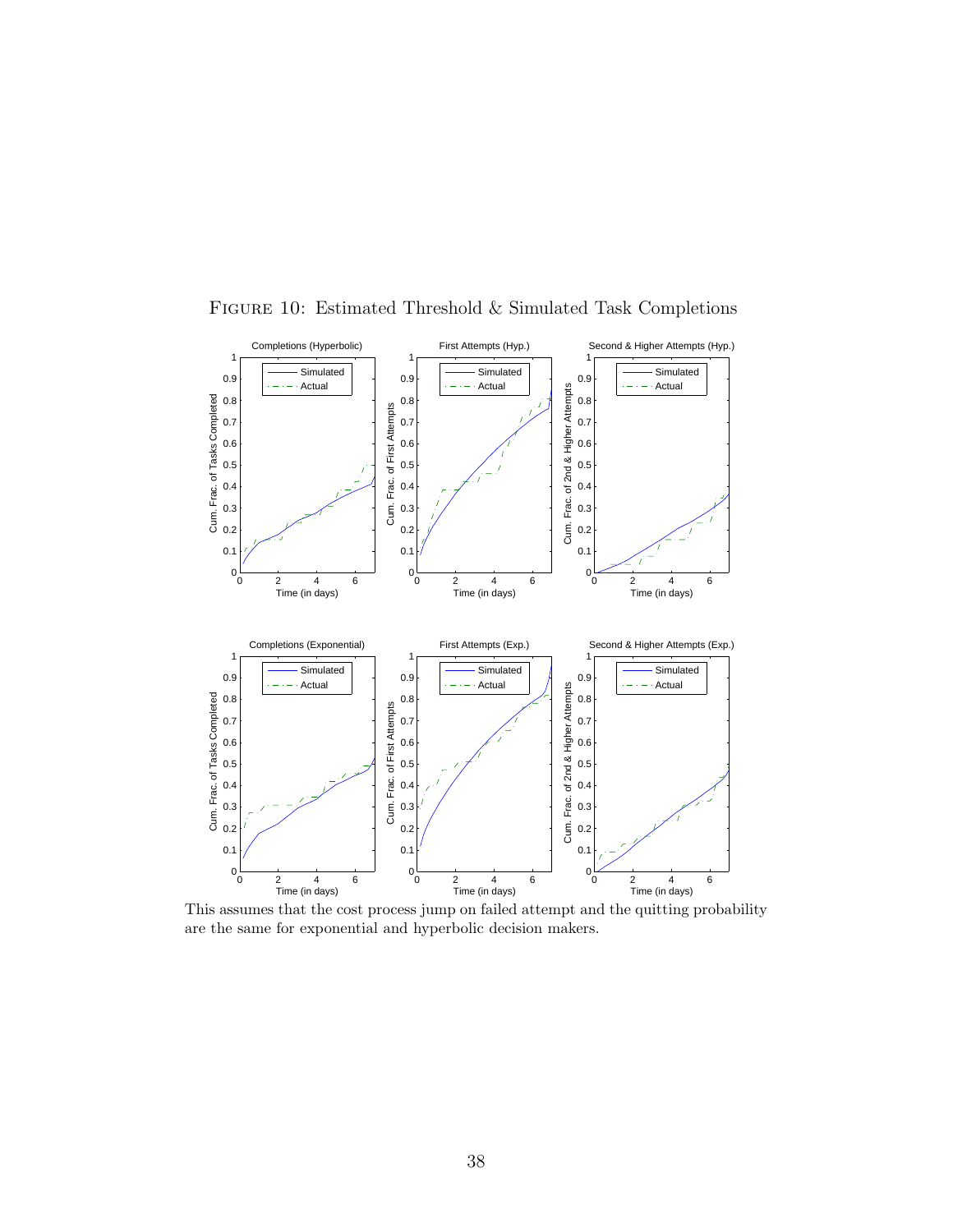probability to depend on whether the student is an exponential or an hyperbolic discounter. Also, to facilitate computation of standard errors and further ease our computational burden, we sometimes restrict  $\beta = 1.^{41}$  $\beta = 1.^{41}$  $\beta = 1.^{41}$ 

As is the case with the 1T treatments, when we estimate the enriched model, the maximum possible cost is much lower and costs are relatively more volatile. Because of this extra volatility, unlike the completions only data, we now estimate that costs jump by a positive amount upon completion (compare columns 1 and 2 with 3 and 4). Interestingly, and relatedly, we estimate quitting probabilities after a first failed attempt significantly higher for Task 2 and 3 than for Task 1. All this is suggesting a form of fatigue. Completions often occur after a series of failed attempts, which appear to reduce future attempts (the fatigue effect), though possibly not future completions (the learning by doing effect). In other words, when accounting for attempts, fatigue and learning by doing possibly interact in a complicated manner which our limited parameter set cannot completely disentangle. Nonetheless, fatigue seems to dominate in the end.

<span id="page-39-0"></span>

| Parameters                              | $\left  \right $ | $\left( 2\right)$ | $\left(3\right)$ | $\left(4\right)$ |
|-----------------------------------------|------------------|-------------------|------------------|------------------|
| $\beta$                                 | 1.000            | $1$ (Fixed)       | 1.000            | $1$ (Fixed)      |
|                                         |                  |                   |                  |                  |
| Upper Cost $(c_N)$                      | 31.98            | 31.95             | 21.87            | 21.88            |
|                                         |                  | (0.780)           |                  | (0.361)          |
| Volatility $(\sigma)$                   | 1.500            | 1.516             | 3.333            | 3.301            |
|                                         |                  | (0.501)           |                  | (0.338)          |
| Cost Jump on Completion                 | $-2.340$         | $-2.206$          | 14.63            | 14.44            |
|                                         |                  | (0.966)           |                  | (0.635)          |
| Cost Process Jump on 1st Failed Attempt |                  |                   | 1.196            | 0.8712           |
|                                         |                  |                   |                  | (0.063)          |
| Quitting Probability (Task 1)           |                  |                   | 0.1295           | 0.1420           |
|                                         |                  |                   |                  | (0.015)          |
| Quitting Probability (Task 2)           |                  |                   | 0.4013           | 0.4112           |
|                                         |                  |                   |                  | (0.047)          |
| Quitting Probability (Task 3)           |                  |                   | 0.3942           | 0.4048           |
|                                         |                  |                   |                  | (0.082)          |
| SSE                                     | 1.73149          | 0.7668            | 2.5748           | 0.9349           |

Table 10: Estimation Results: 3T Treatments

Recall that students are paid \$15 after each successfully completed the task by the appropriate deadline. Note also that specifications  $(1)$ – $(2)$  only use completion data, while specifications  $(3)$ – $(4)$  make full use of completion and attempts data. Specifications (2) and (4) fix  $\beta$  at 1 and hence pools exponential and hyperbolic students.

Finally, Figure [11](#page-40-1) plots the empirical and estimated distributions of completions and

estimates for each of the included specifications.

<span id="page-39-1"></span><sup>&</sup>lt;sup>41</sup>When we do estimate  $\beta$ , as seen in the table, we always obtain  $\beta = 1$  and the estimates of other parameters are virtually identical. In this case we do not report standard errors.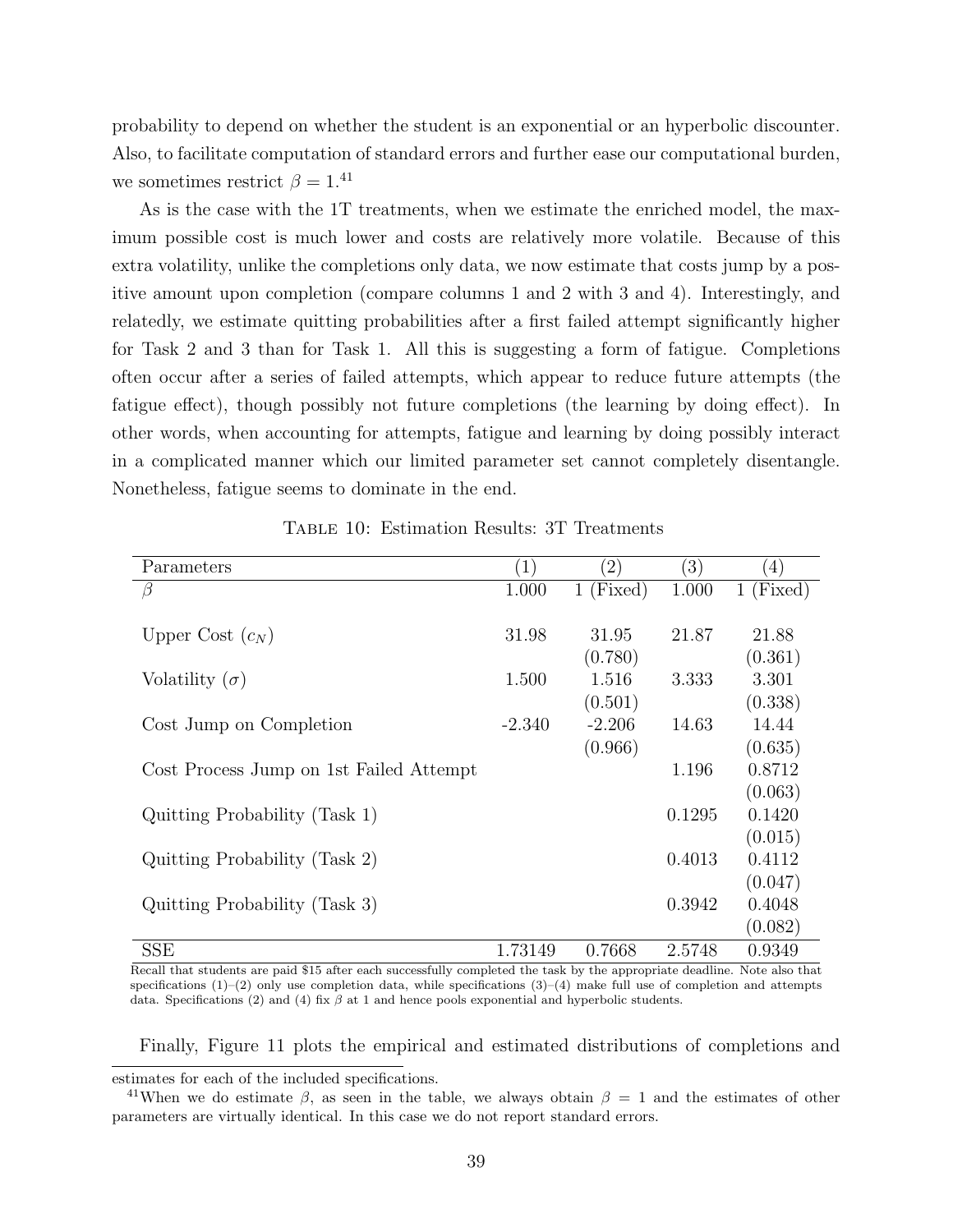<span id="page-40-1"></span>attempts when we fix  $\beta = 1$  and pool exponential and hyperbolic students, as our estimate suggest. With very few exceptions, the model matches the empirical results remarkably well.



FIGURE 11: 3T Treatments: Fitting Completions & Attempts

Note that we fixed  $\beta = 1$  and pooled both exponential and hyperbolic decision makers, as suggested by Figure [9.](#page-34-0)

## <span id="page-40-0"></span>7.2 Discussion

In this section we discuss two important issues regarding our analysis, the possible presence of naive hyperbolic discounters and the possibility that deadlines are used simply as reminders.

#### 7.2.1 Naives

The behavioral literature on present-bias importantly distinguishes two classes of hyperbolic discounters, sophisticated and naive, depending on whether or not they are aware of their present-bias. As already noted, in our empirical analysis of the experimental data we do not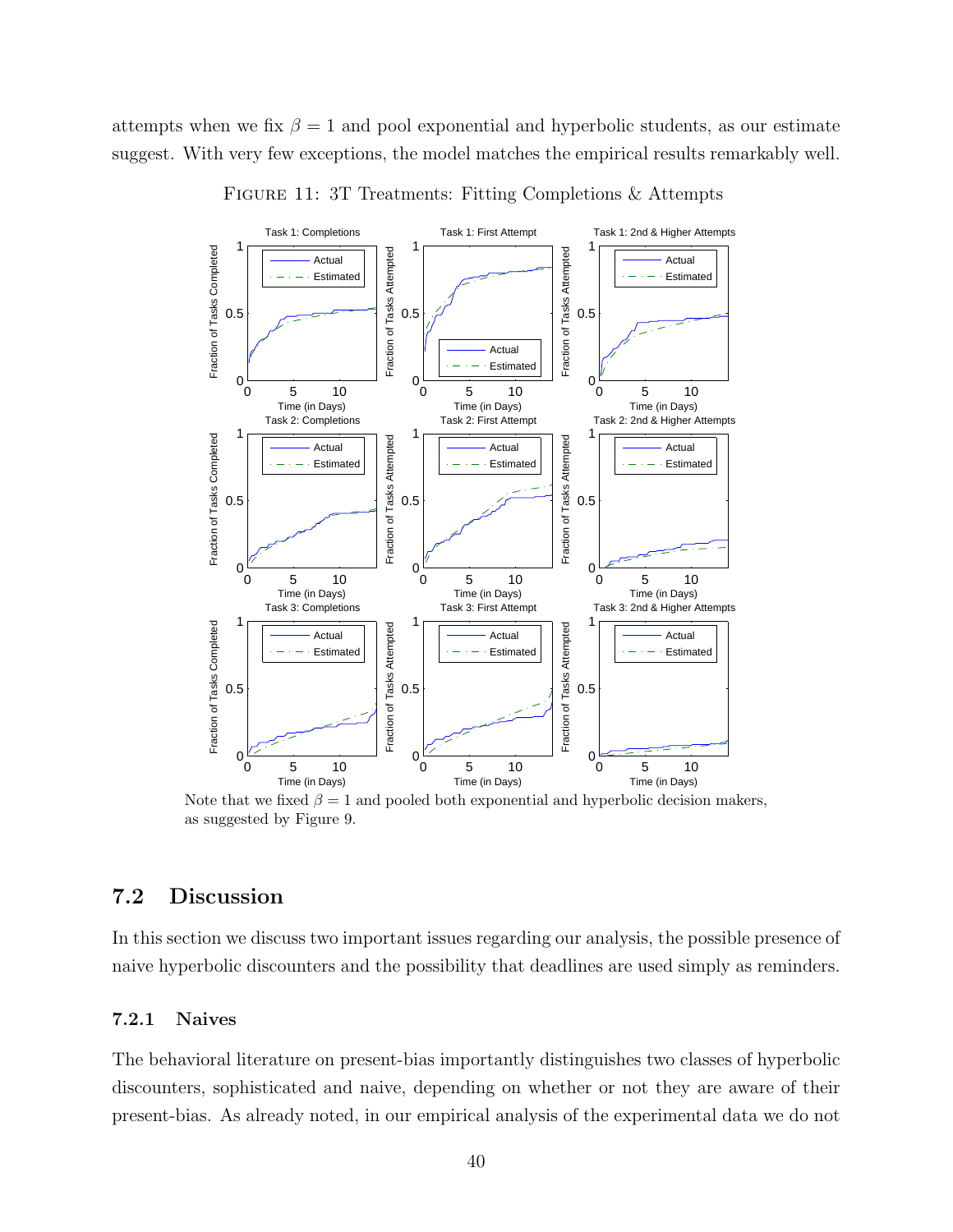make this distinction, effectively classifying all hyperbolic discounters as sophisticated. We provide here a discussion of this issue.

First of all, our procedure to identify hyperbolic discounters is really designed to identify sophisticated hyperbolic discounters. This is because it is based on the self-reported characteristics of those who self-impose binding deadlines, when naive hyperbolic discounters, not being aware of their present-bias, would never self-impose binding deadlines. Recall that, as reported in Table [3,](#page-14-1) the most significant difference between students who self-impose deadlines in 3T treatments and those who do not consists in the fact that the first report themselves to be less conscientious. This is supportive of the notion that it is the sophisticated, who know that they have self-control problems, who are willing to impose a deadline on themselves. Thus we feel that the group we label as hyperbolic can confidently be assumed to be composed of sophisticated hyperbolic students. However, it is possible that some of naive hyperbolic discounters remain hidden in the group of students we classify as exponential discounters. However, we doubt this is the case as naive hyperbolic discounters, if present, would pollute in the same direction our estimates in the 1T and the 3T treatments. The fact that we document a large differential behavior between exponential and hyperbolic discounters in the 1T treatments and not in the 3T treatments does not appear compatible with an important effect of naive hyperbolic discounters in our data. This is somewhat in accordance with the results in [Mahajan and Tarozzi](#page-47-11) [\(2011\)](#page-47-11) where, even if naive agents appear prevalent between hyperbolic discounters, they display a much smaller present bias.

In an attempt to dig more deeply regarding the identification of naive hyperbolic discounters, we can exploit a series of questions we ask in the pre-experimental survey. These questions have previosly also been used by [Americks, Caplin, Leahy, and Tyler](#page-44-12) [\(2007\)](#page-44-12) to gauge this same issue. Specifically, students are asked to consider being given 10 restaurant vouchers that were valid for two years at any restaurant and are then asked the following hypotheticals:

- q14 From your current perspective how many vouchers would you like to use in year 1?
- q16 If you were to give in to your temptation, how many vouchers do you think you would use in year 1?
- q17 Based on your most accurate forecast of how you think you would actually behave, how many vouchers would you use in year 1?

Following [Americks, Caplin, Leahy, and Tyler](#page-44-12) [\(2007\)](#page-44-12),  $SCP = q17 - q14$  can be adopted as a measure of self-control problems, and in particular SCP > 0 can be interpreted as evidence of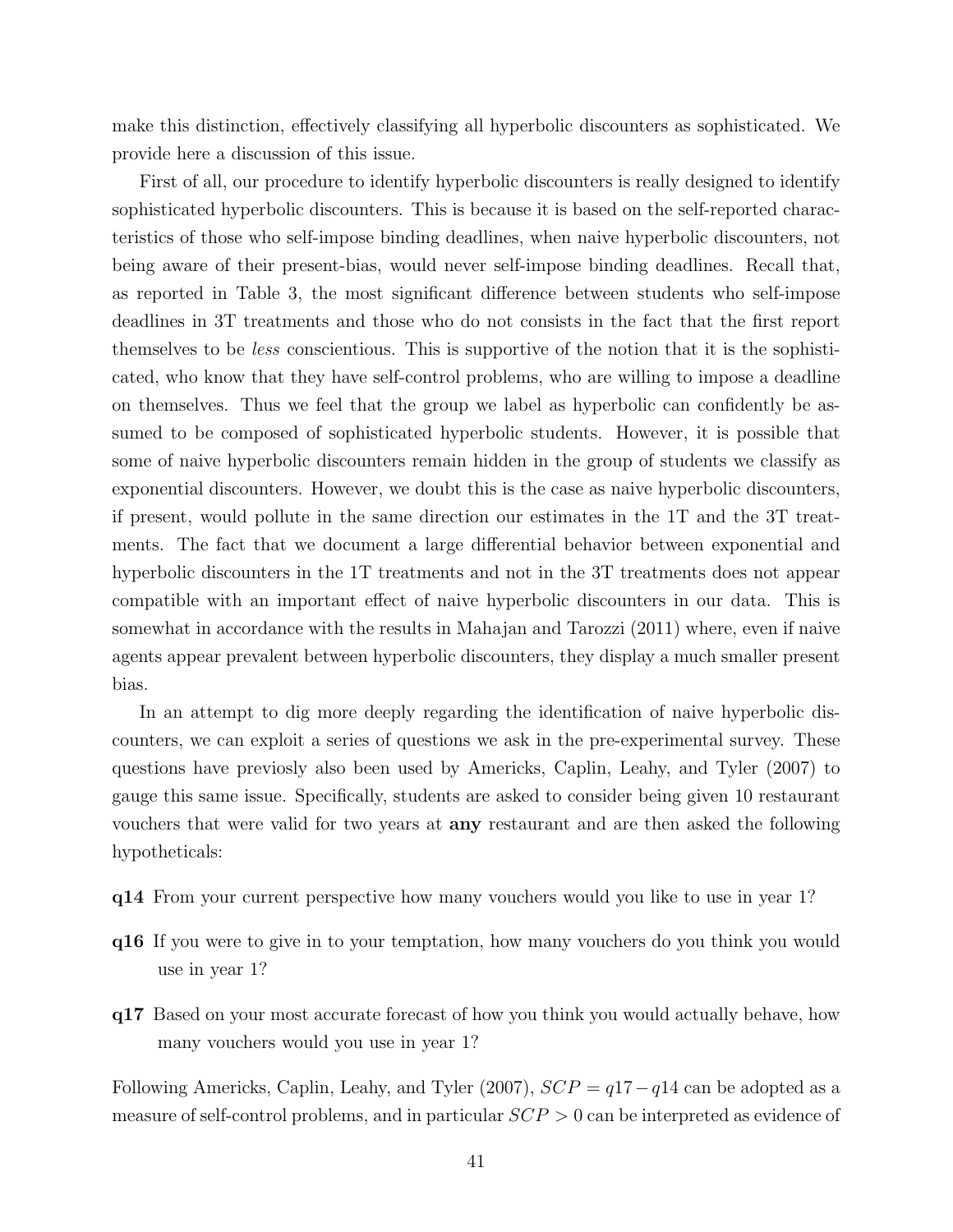present-bias. Most importantly, these questions are "local", in the sense that they refer to a specific self-control issue (spending on restaurants). Students, therefore, could be unaware of their general self-control problems/present bias (i.e., they could be naive) while still eliciting  $SCP > 0$ . We can then identify naive hyperbolic students as those who, according to our logit analysis are not sophisticated (i.e., we say  $SOPH = 0$ ) but have  $SCP > 0.42$  $SCP > 0.42$  This is the case for about 20.8% of students in the 3T treatments. On average, these students finish 1.195 tasks, while the non-naive finish 1.25 tasks. The difference is not significant. More formally, an indicator variable for  $SCP > 0$  is not significant when added the duration model for the 3T treatments we discussed in Section [4.3.](#page-17-2) Even if we interact  $SCP > 0$  with  $SOPH = 0$  to focus on the naives in the duration model, the coefficient is not significant. Once more this analysis is consistent with the interpretation that, even if naives are present, they display a small present-bias as in [Mahajan and Tarozzi](#page-47-11) [\(2011\)](#page-47-11).

#### <span id="page-42-0"></span>7.2.2 Reminders

Given that the experiment takes place over a two-week period, it is in principle possible that students who fail to complete some tasks simply forget about the experiment. To test this, at the end of Spring 2011, we ran a fourth session with three treatments. In all three treatments, students are able to set their own deadlines and each task consists of 200 words. The first treatment is a baseline where no reminders are possible. In the second treatment, students can request, at no cost, to receive a reminder. In the third treatment, students can request to receive a reminder at a cost of \$3 (deducted from the participation fee). Reminders are sent via email daily at approximately 9:00AM and they inform the student of his/her deadlines and also provides the URL to the experimental software. We draw three conclusions from the data we obtain in these sessions.<sup>[43](#page-42-2)</sup> First, no student is willing to pay \$3 out of his/her participation fee in order to receive a daily reminder. Moreover, even when reminders are free, 25% of the students choose to not receive them. Second, the presence of reminders makes people more likely to self-impose a deadline. This is despite the fact that the tasks consisted of 200 words and the session is run near the end of the semester. As noted earlier, both of these factors reduce the frequency that students self-imposed deadlines.<sup>[44](#page-42-3)</sup> We conclude it is

<span id="page-42-1"></span><sup>42</sup>In support of this analysis, it turns out that there is a significantly negative relationship between the predicted probability of setting a deadline and SCP. That is, as SCP increases, we are less likely to label that subject as sophisticated. Moreover, we cannot reject that the correlation between SCP and one's selfreported level of conscientiousness (which was a key factor in the decision to self-impose a deadline) is 0  $(p = 0.45).$ 

<span id="page-42-2"></span><sup>&</sup>lt;sup>43</sup>We only discuss the lab data, the set-up of reminders and deadlines, not the behavioral data because a glitch in the software might have partly corrupted the the latter.

<span id="page-42-3"></span><sup>44</sup>See [Cadena, Schoar, Cristea, and Delgado-Medrano](#page-45-13) [\(2011\)](#page-45-13) for somewhat different results on the relationship between reminders and procrastination.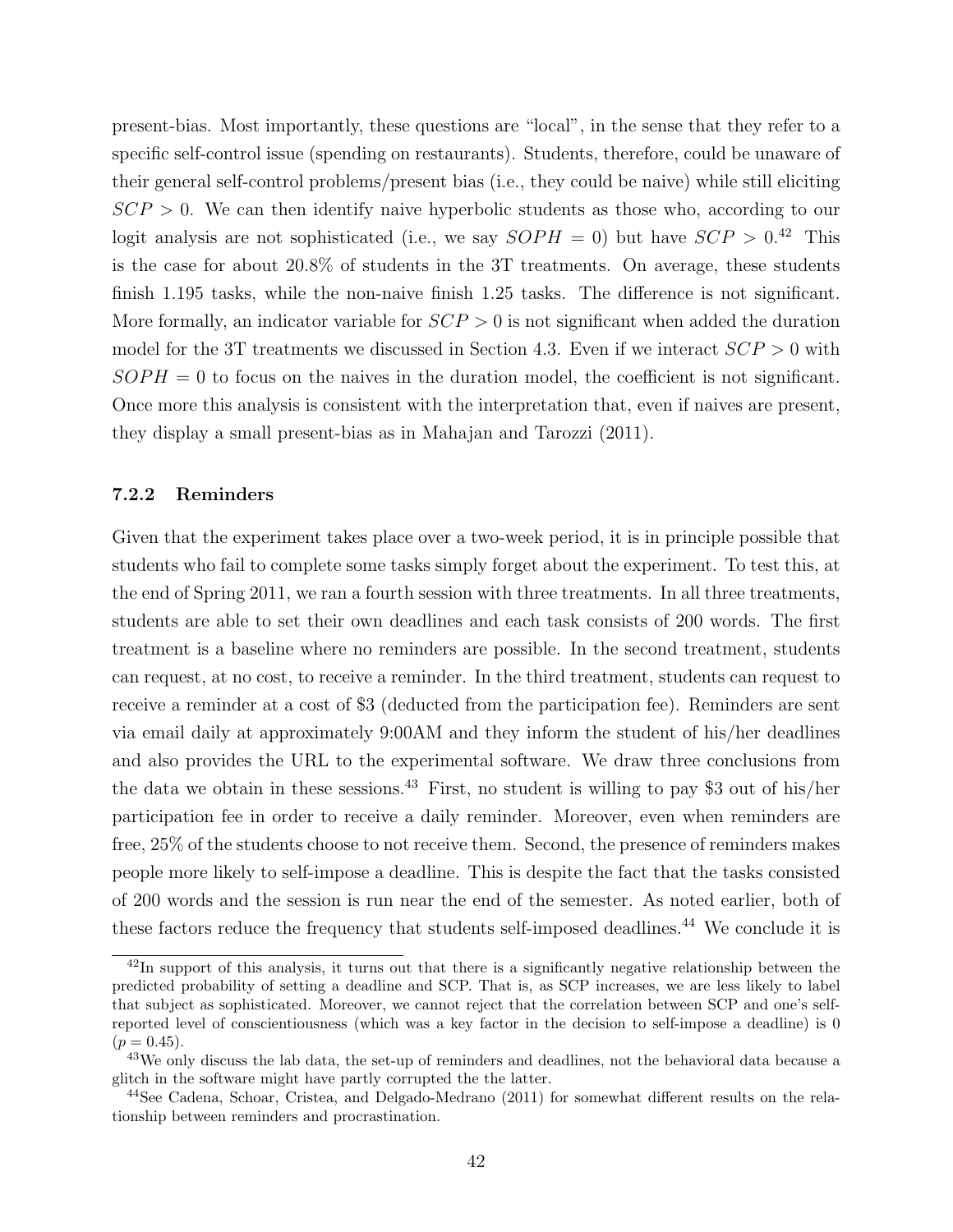hardly the case that deadlines in our main data serve the purpose of reminders, confirming our prior interpretation that binding self-imposed deadlines are in fact a manifestation of students' demand for commitment.

# 8 Conclusions

In this paper we study procrastination in the context of a field experiment involving students who must exert costly effort to complete certain tasks by a fixed deadline. We find that students display a substantial demand for commitment in the form of self-imposed deadlines. However, deadlines do not increase task completion rates: deadlines appear to get in the way of task completion. Specifically, the closer to a deadline students begin to work on a task, the less likely they are to complete it. Descriptively, it appears that procrastination plays an important role in our results; students who report themselves as being more disorganized delay task completion significantly more. However, procrastination is not the only explanation for the substantial delay and failure to complete tasks we observe. In particular, we find a negative relationship between the number of tasks completed and the number of unexpected time shocks during the experiment. Moreover, busier subjects appeared to delay more. On both fronts, delay could be rational response if the rewards to those expected time commitments and unexpected time shocks are greater than for completing a task in our experiment. Nonetheless, in our structural estimates, present bias, and hence procrastination, appear to constitute an important determinant of students' dilatory behavior in the experiment. Beyond present bias, our results indicate that other behavioral characteristics like over-confidence about the possibility of making mistakes and not successfully completing a task as well as lack of perseverance play an important role in inducing procrastination.[45](#page-43-3)

# References

<span id="page-43-2"></span><span id="page-43-1"></span>Ainslie, G. (1992): Picoeconomics. Cambridge University Press, Cambridge, UK.

- (2001): *Breakdown of Will.* Cambridge University Press, Cambridge, UK.

<span id="page-43-0"></span>AINSLIE, G., AND R. HERRNSTEIN (1981): "Preference reversal and delayed reinforcement," Animal Learning Behavior, 9, 476–482.

<span id="page-43-3"></span><sup>45</sup>Over-confidence could be explained in terms of optimal expectations models as in [Brunnermeier, Pa](#page-45-12)[pakonstantinou, and Parker](#page-45-12) [\(2008\)](#page-45-12). In their model, decision makers consistently under-estimate the amount of work required to complete a particular task, which leads to lower than optimal initial effort.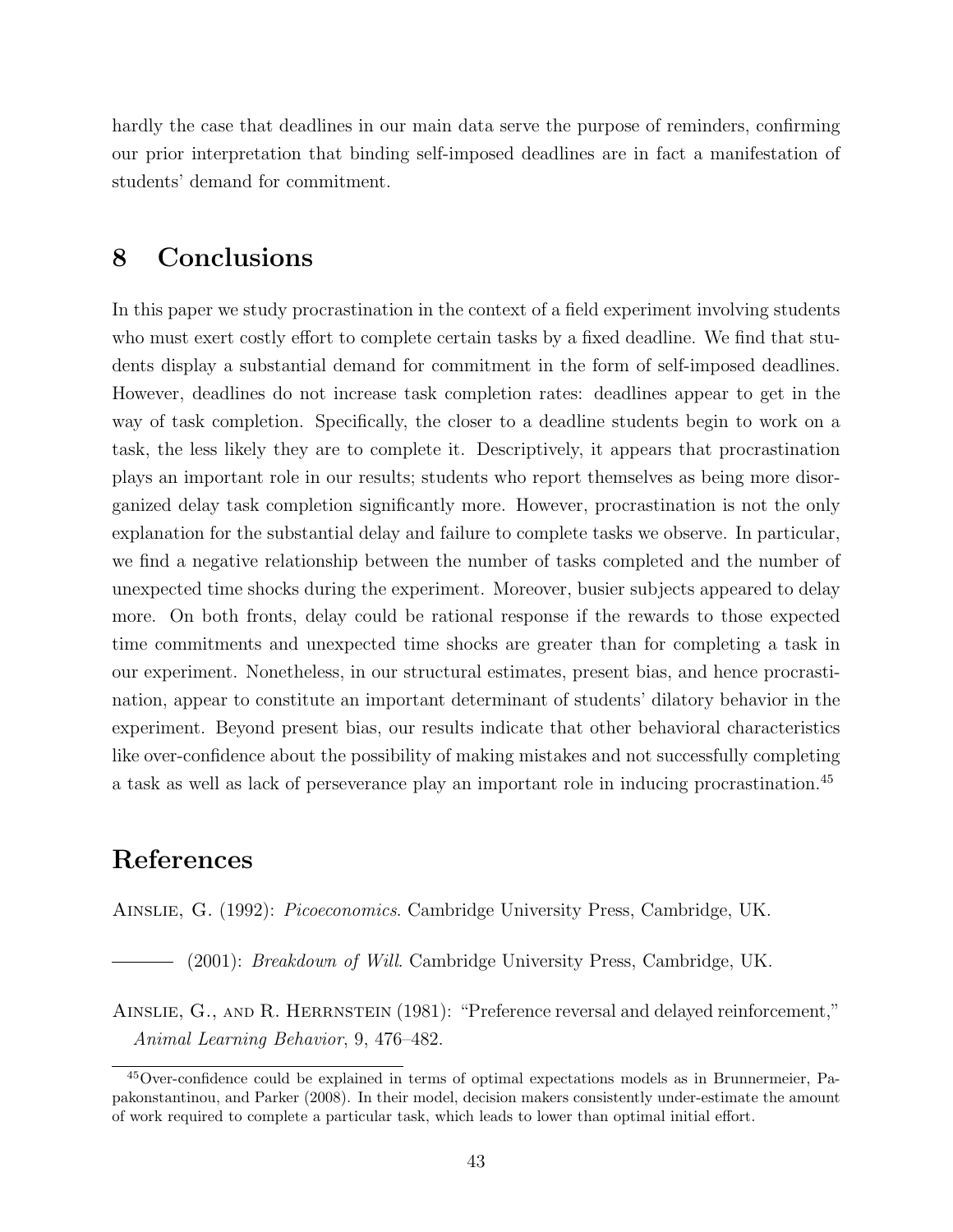- <span id="page-44-12"></span>Americks, J., A. Caplin, J. Leahy, and T. Tyler (2007): "Measuring Self-Control Problems," American Economic Review, 97(3), 966–972.
- <span id="page-44-8"></span><span id="page-44-7"></span>ANDERSEN, S., G. W. HARRISON, M. I. LAU, AND E. E. RUTSTRÖM (2008): "Eliciting Risk and Time Preferences," Econometrica, 76(3), 583–618.
	- $-$  (2011): "Discounting Behavior: A Reconsideration," mimeo, Duke University.
- <span id="page-44-5"></span>Andreoni, J., and C. Sprenger (2012a): "Estimating Time Preferences from Convex Budgets," The American Economic Review, 102(7), 3333–3356.
- <span id="page-44-6"></span>(2012b): "Risk Preferences Are Not Time Preferences," The American Economic Review, 102(7), 3357–3376.
- <span id="page-44-0"></span>ARIELY, D., AND K. WERTENBROCH (2002): "Procrastination, Deadlines, and Performance: Self-Control by Precommitment," Psychological Science, 13(3), 219–224.
- <span id="page-44-3"></span>Ashraf, N., D. Karlan, and W. Yin (2006): "Tying Odysseus to the Mast: Evidence from a Commitment Savings Product in the Philippines," Quarterly Journal of Economics, 121(2), 635–672.
- <span id="page-44-2"></span>Augenblick, N., M. Niederle, and C. Sprenger (2013): "Working Over Time: Dynamic Inconsistency in Real Effort Tasks," working paper.
- <span id="page-44-11"></span>BATTAGLINI, M., R. BENABOU, AND J. TIROLE (2005): "Self-Control in Peer Groups," Journal of Economic Theory, 112, 848–887.
- <span id="page-44-4"></span>BAUER, M., J. CHYTILOVÁ, AND J. MORDUCH (2012): "Behavioral Foundations of Microcredit: Experimental and Survey Evidence from Rural India," The American Economic Review, 102(2), 1118–1139.
- <span id="page-44-1"></span>BAUMEISTER, R. F., T. F. HEATHERTON, AND D. M. TICE (1994): Losing Control: How and Why People Fail at Self Regulation. Academic Press, San Diego.
- <span id="page-44-13"></span>Baumeister, R. F., K. D. Vohs, and D. M. Tice (2007): "The strength model of self-control," Current Directions In Psychological Science, 16(6), 351–355.
- <span id="page-44-9"></span>BENABOU, R., AND J. TIROLE (2004): "Willpower and Personal Rules," *Journal of Political* Economy,  $112(4)$ , 848–886.
- <span id="page-44-10"></span>BENHABIB, J., AND A. BISIN (2005): "Modeling internal commitment mechanisms and self-control: A neuroeconomics approach to consumption–saving decisions," Games and Economic Behavior, 52, 460–92.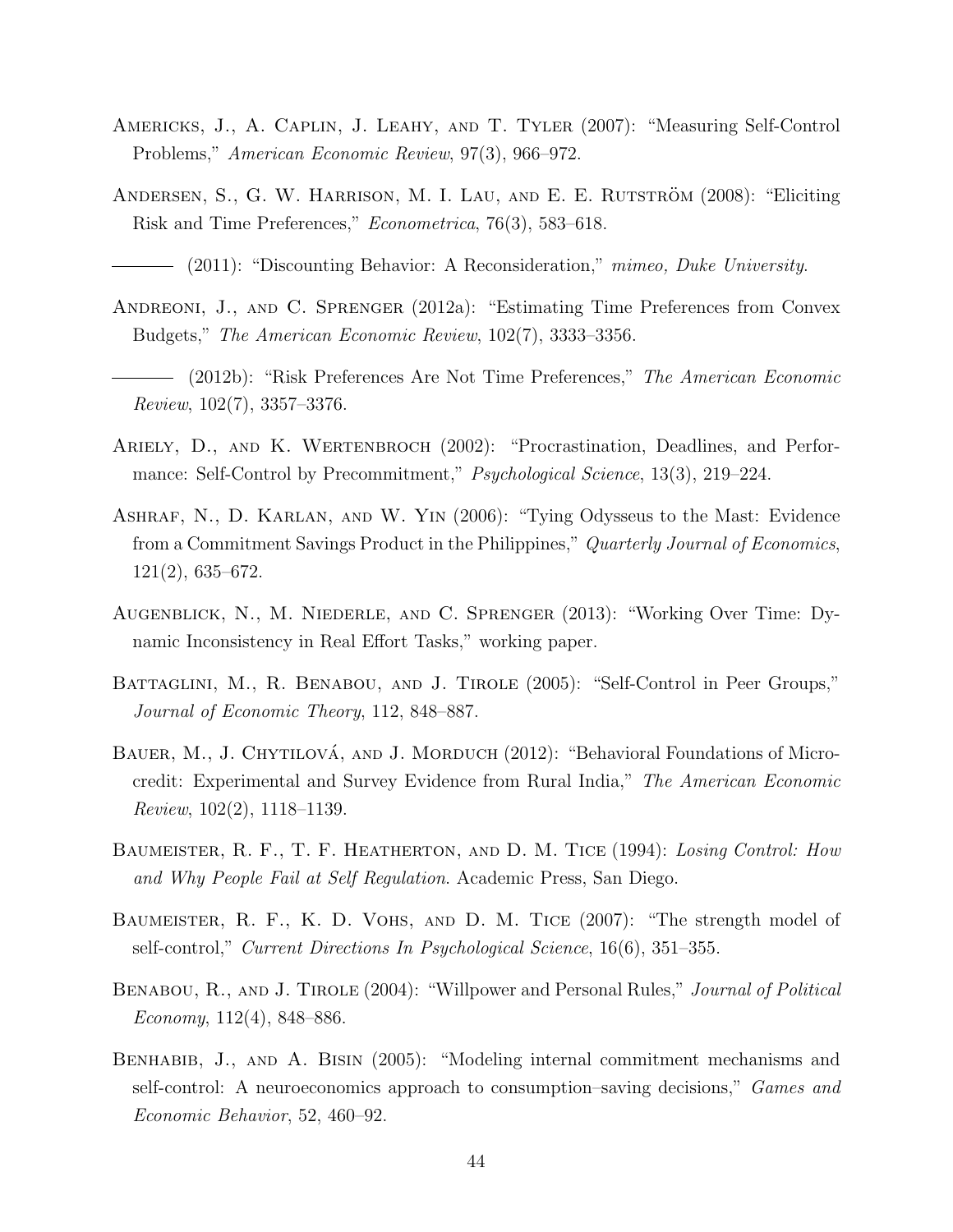- <span id="page-45-4"></span>BENHABIB, J., A. BISIN, AND A. SCHOTTER (2010): "Present-Bias, Quasi-Hyperbolic Discounting, and Fixed Costs," Games and Economic Behavior, 69, 205–23.
- <span id="page-45-1"></span>BENZION, U., A. RAPOPORT, AND J. YAGIL (1989): "Discount rates inferred from decisions: an experimental study.," Management Science, 35, 270–284.
- <span id="page-45-8"></span>BROWN, A. L., Z. E. CHUA, AND C. F. CAMERER (2009): "Learning and Visceral Temptation in Dynamic Saving Experiments," Quarterly Journal of Economics, 124(1), 197–231.
- <span id="page-45-12"></span>Brunnermeier, M., F. Papakonstantinou, and J. Parker (2008): "An Economic Model of the Planning Fallacy," Working Paper.
- <span id="page-45-11"></span>Bryan, G., D. Karlan, and S. Nelson (2010): "Commitment Devices," Annual Review of Economics, 2, 671–698.
- <span id="page-45-0"></span>Burger, N., G. Charness, and J. Lynham (2011): "Field and Online Experiments on Self-Control," Journal of Economic Behavior & Organization, 77, 393–404.
- <span id="page-45-13"></span>Cadena, X., A. Schoar, A. Cristea, and H. M. Delgado-Medrano (2011): "Fighting Procrastination in the Workplace: An Experiment," NBER Working Paper No. 16944.
- <span id="page-45-3"></span>CASARI, M. (2009): "Pre-commitment and flexibility in a time decision experiment," Journal of Risk and Uncertainty, 38(2), 117–41.
- <span id="page-45-7"></span>Casari, M., and D. Dragone (2012): "Choice Reversal without Temptation: A Dynamic Experiment on Time Preferences," working paper.
- <span id="page-45-2"></span>de Villiers, P., and R. Herrnstein (1976): "Towards a law of response strength," Psychological Bulletin, 83, 1131–1153.
- <span id="page-45-5"></span>DEAN, M., AND A. SAUTMANN (2013): "Credit Constraints and the Measurement of Time Preferences," mimeo, Brown University.
- <span id="page-45-9"></span>DELLAVIGNA, S. (2009): "Psychology and Economics: Evidence from the Field," Journal of Economic Literature, 47(2), 315–372.
- <span id="page-45-6"></span>DOHMEN, T. J., A. FALK, AND D. H. U. SUNDE (2012): "Interpreting Time Horizon Effects in Inter-Temporal Choice," IZA DP No. 6385.
- <span id="page-45-10"></span>DUFLO, E., M. KREMER, AND J. ROBINSON (2011): "Nudging Farmers to Use Fertilizer: Evidence From Kenya," American Economic Review, 101(6), 2350–2390.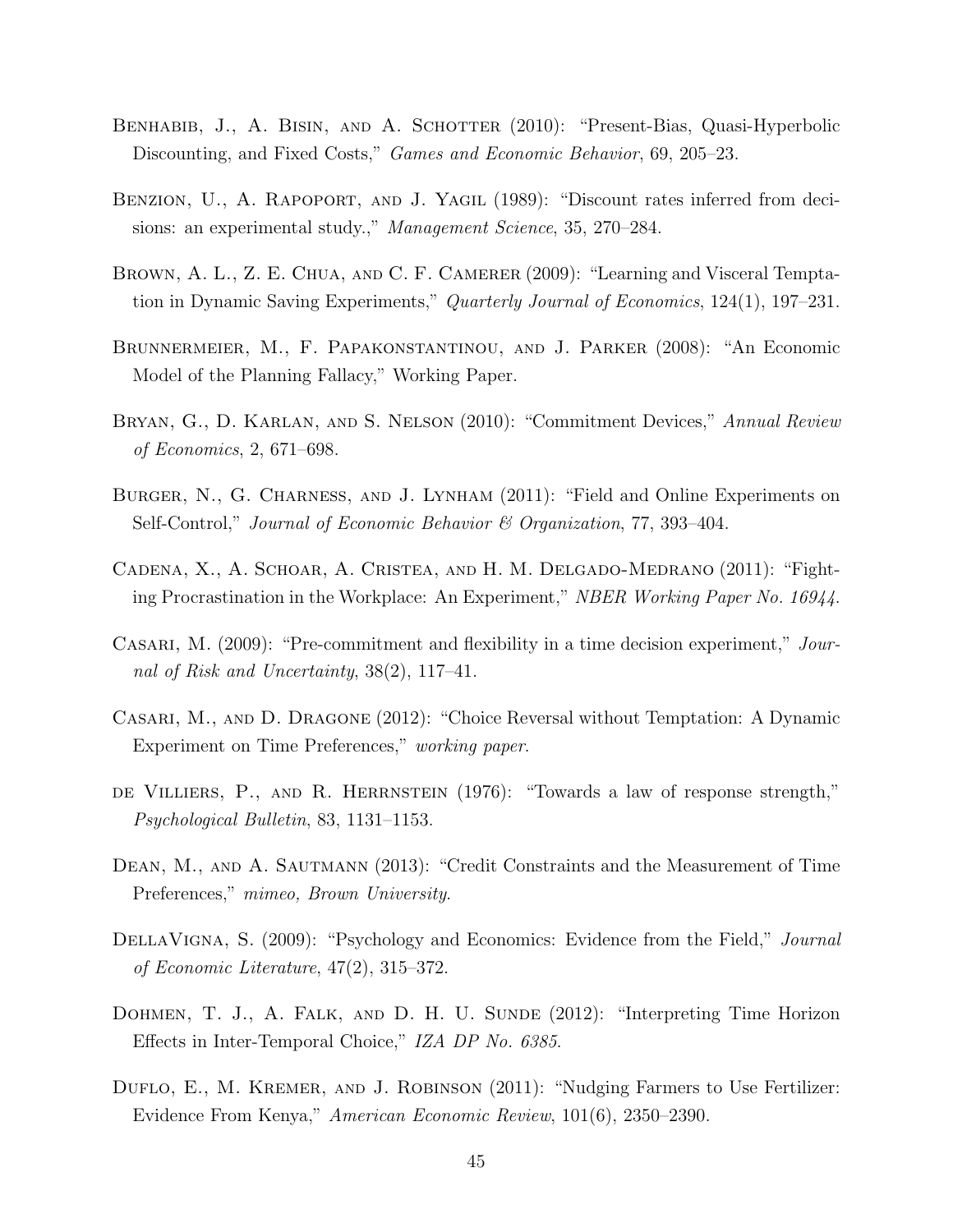- <span id="page-46-4"></span>Frederick, S., G. Loewenstein, and T. O'Donoghue (2002): "Time discounting and time preference: A critical review," Journal of Economic Literature, 40, 351–401.
- <span id="page-46-14"></span>Fudenberg, D., and D. K. Levine (2006): "A Dual-Self Model of Impulse Control," American Economic Review, 96(5), 1449–1476.
- <span id="page-46-7"></span>GINÉ, X., J. GOLDBERG, D. SILVERMAN, AND D. YANG (2013): "Revising Commitments: Time Preference and Time-Inconsistency in the Field.," working paper.
- <span id="page-46-11"></span>GINÉ, X., D. KARLAN, AND J. ZINMAN (2010): "Put Your Money Where Your Butt Is: A Commitment Contract for Smoking Cessation," American Economic Journal: Applied Economics, 2(4), 213–235.
- <span id="page-46-2"></span>Gollwitzer, P. M. (1999): "Implementation intentions: Strong effects of simple plans," American Psychology, 54, 493–503.
- <span id="page-46-1"></span>GOLLWITZER, P. M., AND J. A. BARGH (1996): The Psychology of Action. Guilford, New York.
- <span id="page-46-12"></span>GUL, F., AND W. PESENDORFER (2001): "Temptation and Self-Control," *Econometrica*, 69, 1403–1436.

<span id="page-46-13"></span> $-$  (2004): "Self-Control and the Theory of Consumption," *Econometrica*, 72, 119–158.

- <span id="page-46-6"></span>Halevy, Y. (2012): "Time Consistency: Stationarity and Time Invariance," Working Paper.
- <span id="page-46-8"></span>HARRISON, G., AND M. LAU (2005): "Is the evidence for hyperbolic discounting in humans an experimental artefact?," Behavioral Brain Sciences, 28(5), 657.
- <span id="page-46-9"></span>HARRISON, G., M. LAU, AND M. WILLIAMS (2002): "Estimating individual discount rates for Denmark: A field experiment," American Economic Review, 92(5), 1606–17.
- <span id="page-46-0"></span>HARRISON, G. W., AND J. A. LIST (2004): "Field Experiments," Journal of Economic Literature, 42(4), 1009–1055.
- <span id="page-46-3"></span>HERRNSTEIN, R. (1961): "Relative and absolute strengths of response as a function of frequency of reinforcement," Journal of the Experimental Analysis of Behavior, 4, 267–72.
- <span id="page-46-5"></span>Houser, D., D. Schunk, J. Winter, and E. Xiao (2010): "Temptation and Commitment in the Laboratory," working paper.
- <span id="page-46-10"></span>Hsiaw, A. (2010): "Goal-Setting, Social Comparison, and Self-Control," Working Paper.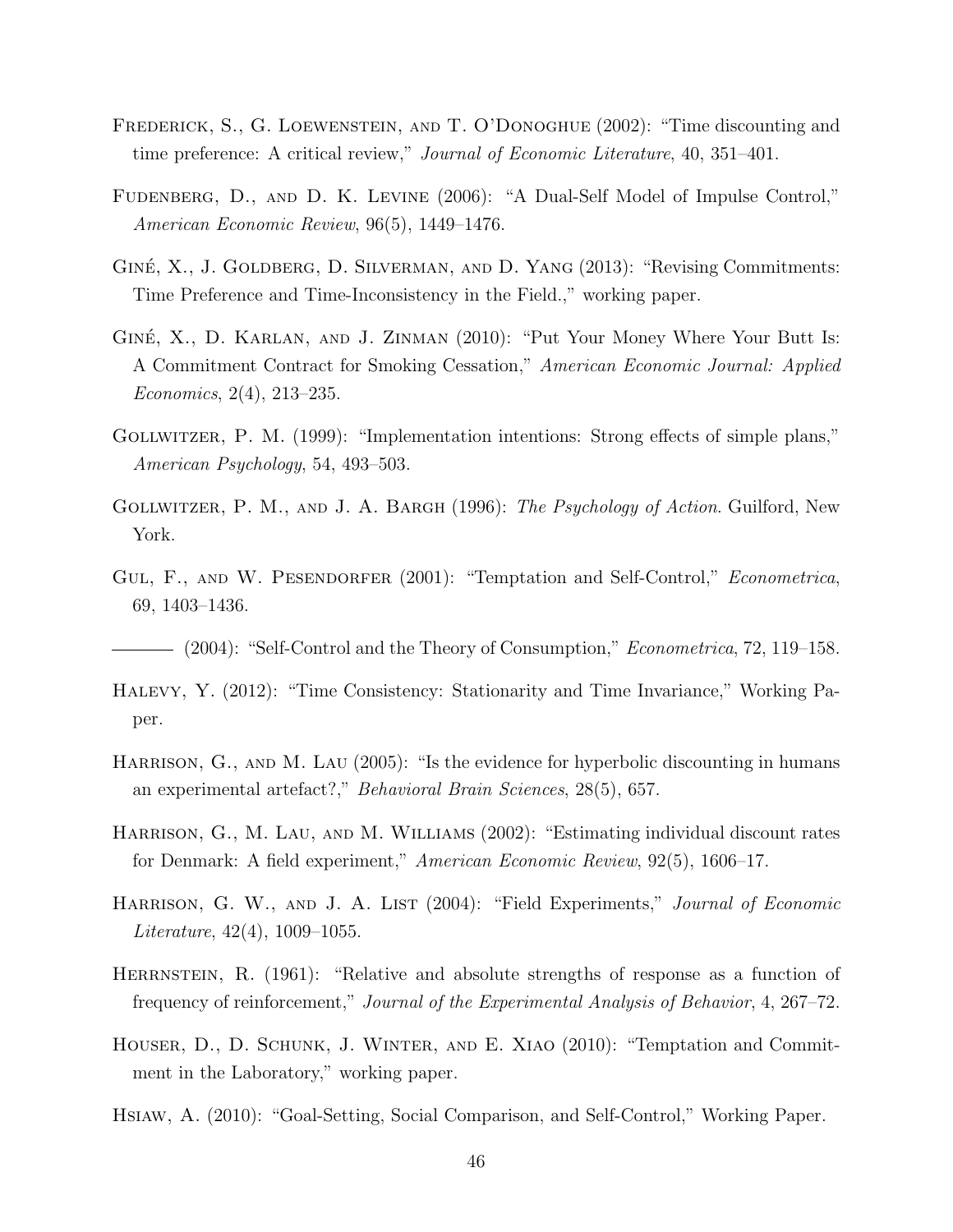- <span id="page-47-8"></span>Kable, J., and P. Glimcher (2007): "The neural correlates of subjective value during intertemporal choice," Nature neuroscience, 10, 1625 – 1633.
- <span id="page-47-10"></span>Kaur, S., M. Kremer, and S. Mullainathan (2010): "Self-Control and the Development of Work Arrangements," The American Economic Review: Papers and Proceedings, 100, 624–628.
- <span id="page-47-6"></span>KIRBY, K. N., AND R. J. HERRNSTEIN (1995): "Preference reversals due to myopic discounting of delayed reward.," Psychological Science, 6(2), 83–89.
- <span id="page-47-1"></span>Kuhl, J., and J. Beckmann (eds.) (1985): Action Control: From Cognition to Behavior. Springer-Verlag, Berlin.
- <span id="page-47-2"></span>LAIBSON, D. (1994): "Essays in Hyperbolic Discounting," Ph.D. thesis, Massachusetts Institute of Technology.
- <span id="page-47-3"></span>- (1997): "Golden Eggs and Hyperbolic Discounting," *Quarterly Journal of Eco*nomics, 113, 443–477.
- <span id="page-47-5"></span>Loewenstein, G., and D. Prelec (1992): "Anomalies in intertemporal choice: Evidence and interpretation.," Quarterly Journal of Economics, 107(2), 573–97.
- <span id="page-47-4"></span>Loewenstein, G., and R. Thaler (1989): "Anomalies: intertemporal choice.," Journal of Economic Perspectives, 3(4), 181–193.
- <span id="page-47-11"></span>MAHAJAN, A., AND A. TAROZZI (2011): "Time Inconsistency, Expectations and Technology Adoption: The Case of Insecticite Treated Nets," Stanford University, mimeographed.
- <span id="page-47-7"></span>McClure, S. M., D. I. Laibson, G. Loewenstein, and J. D. Cohen (2004): "Separate Neural Systems Value Immediate and Delayed Monetary Rewards," Science, 306(5695), 503–07.
- <span id="page-47-9"></span>Meier, S., and C. Sprenger (2010): "Present-biased preferences and credit card borrowing.," The American Economic Journal, 2(1), 193–210.
- <span id="page-47-12"></span>Moller, A. C., B. P. Meier, and R. D. Wall (2010): "Developing an experimental induction of flow: Effortless action in the lab," in Effortless attention: A new perspective in the cognitive science of attention and action, ed. by B. Bruya, pp. 191–204. MIT Press, Cambridge, MA.
- <span id="page-47-0"></span>Novarese, M., and V. D. Giovinazzo (2013): "Promptness and Academic Performance," mimeo, Università di Milano Bicocca.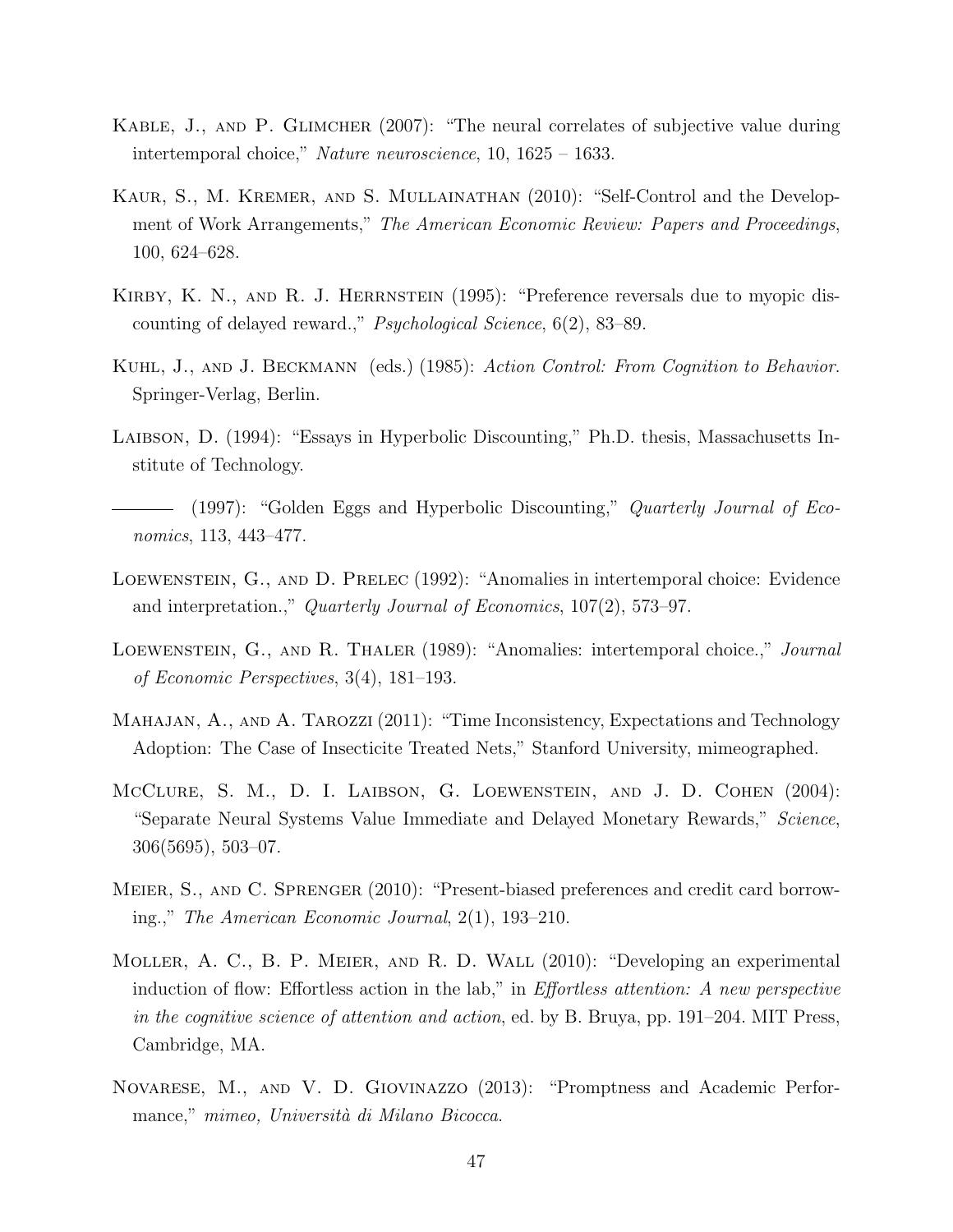- <span id="page-48-1"></span>O'Donoghue, T., and M. Rabin (1999a): "Doing It Now or Later," American Economic Review, 89(1), 103–124.
- <span id="page-48-5"></span>- (1999b): "Incentives for Procrastinators," *Quarterly Journal of Economics*, 114, 769–816.
- <span id="page-48-4"></span>PHELPS, E. S., AND R. POLLAK (1968): "On Second-Best National Saving and Game-Equilibrium Growth," Review of Economic Studies, 35, 185–199.
- <span id="page-48-8"></span>RACHLIN, H., AND D. LAIBSON (eds.) (1997): The Matching Law: Papers on Psychology and Economics by Richard Herrnstein. Harvard University Press, Cambdridge, Ma.
- <span id="page-48-10"></span> $S$ AEZ-MARTÍ, M., AND A. SJÖGREN  $(2008)$ : "Deadlines and Distractions," *Journal of* Economic Theory, 143, 153–176.
- <span id="page-48-0"></span>SCHRAW, G., T. WADKINS, AND L. OLAFSON (2007): "Doing the things we do: A grounded theory of academic procrastination," Journal of Educational Psychology, 99(1), 12–25.
- <span id="page-48-11"></span>SCHWARTZ, J., D. MOCHON, L. WYPER, J. MAROBA, D. PATEL, AND D. ARIELY (Forthcoming): "Healthier by Precommitment," Psychological Science.
- <span id="page-48-12"></span>Schwartz, J., J. Riis, B. Elbel, and D. Ariely (2012): "Inviting Consumers To Downsize Fast-Food Portions Significantly Reduces Calorie Consumption," Health Affairs, 31(2), 399–407.
- <span id="page-48-13"></span>SHIFFRIN, R., AND W. SCHNEIDER (1977): "Controlled and automatic human information processing," Psychological Review, 84(127-90).
- <span id="page-48-2"></span>SOLOMON, L., AND E. ROTHBLUM (1984): "Academic procrastination: Frequency and cognitive-behavioral correlates," Journal of Counseling Psychology, 31(4), 503–509.
- <span id="page-48-3"></span>STEEL, P. (2007): "The Nature of Procrastination: A Meta-Analytic and Theoretical Review of Quintessential Self-Regulatory Failure," Psychological Bulletin, 133(1), 65–94.
- <span id="page-48-7"></span>STROTZ, R. (1956): "Myopia and Inconsistency in Dynamic Utility Maximization," Review of Economic Studies, 23(3), 165–180.
- <span id="page-48-9"></span>Tanaka, T., C. Camerer, and Q. Nguyen (2010): "Poverty, Politics, and Preferences: Data from Field Experiments in Vietnam," American Economic Review, 100(1), 557–571.
- <span id="page-48-6"></span>THALER, R. H. (1980): "Toward a positive theory of consumer choice," *Journal of Economic* Behavior and Organization, 1, 39–60.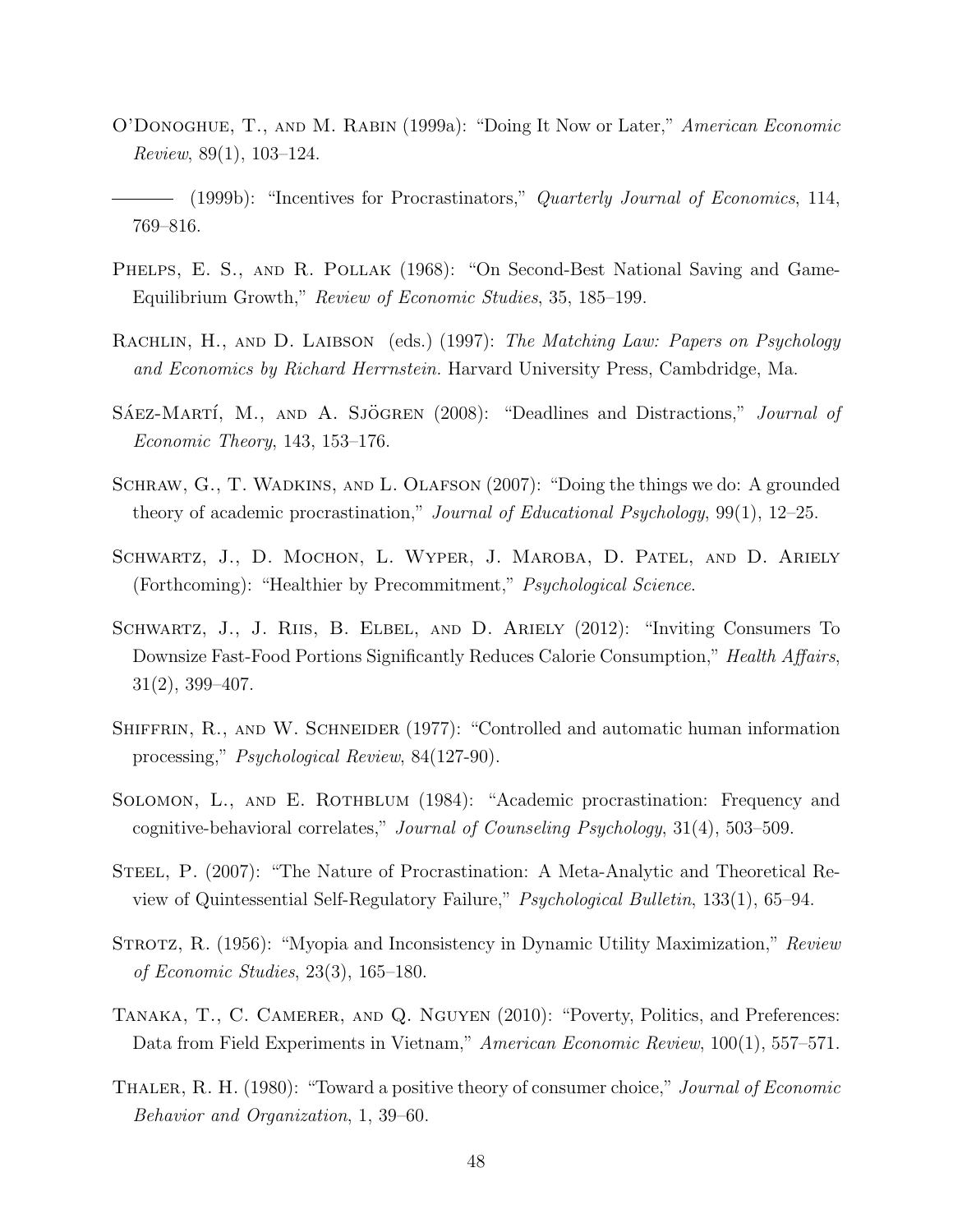- <span id="page-49-0"></span>(1990): "Saving, fungibility and mental accounts," Journal of Economic Perspectives, 4, 193–205.
- <span id="page-49-1"></span>(1991): Quasi Rational Economics. Russell Sage Foundation Publications, New York.
- <span id="page-49-3"></span>Thaler, R. H., and S. Benartzi (2004): "Save More Tomorrow: Using Behavioral Economics to Increase Employee Saving," Journal of Political Economy, 112(1), S164– 187.
- <span id="page-49-2"></span>Trope, Y., and A. Fishbach (2000): "Counteractive Self-Control in Overcoming Temptation," Journal of Personality and Social Psychology, 79(4), 493–506.

# A The Model

Assume<sup>[46](#page-49-4)</sup> that students face a cost  $c(t)$  of completing the task at time t. Costs evolve according to a Markov process. In particular, let  $\mathcal{C} = \{c_1, c_2, \ldots c_N\}$  denote the set of possible costs (with  $0 = c_1 < c_2 < \ldots < c_N$ ). Let  $P(c' | c)$  denote a Markov transition matrix so that if the cost in time t is c, then with probability  $P(c' | c)$  the cost will be c' in time  $t + 1$ ,  $c, c' \in \mathcal{C}$ . Let  $\sigma$  denote some measure of variance for costs.

### A.1 Single Task

A decision maker has a task to complete before some ultimate deadline, T. Time is discrete and the decision maker must exert a single unit of effort to complete the task. Formally, the decision maker is solving a stopping time problem. If she completes that task at any time  $t \leq T$ , then in period  $t + 1$ , she will receive a payment of  $V > 0$ .

#### A.1.1 Exponential Discounting

Let  $\delta$  < 1 denote the (exponential) discount rate. Then, as of time 0, the payoff of a decision maker completing the task in time t at cost c is  $\delta^t (\delta V - c)$ . We will assume that there is some index k, such that  $c_k > \delta V$ .

We can solve for the optimal policy via backward induction. At time  $T$ , we know that the decision maker will complete the task if and only if  $\delta V \geq c_T$ . We can write the value

<span id="page-49-4"></span><sup>&</sup>lt;sup>46</sup>At the cost of some overlap with the text, we keep this appendix self-contained to make it easier for a reader interested in more than a superficial account of the model.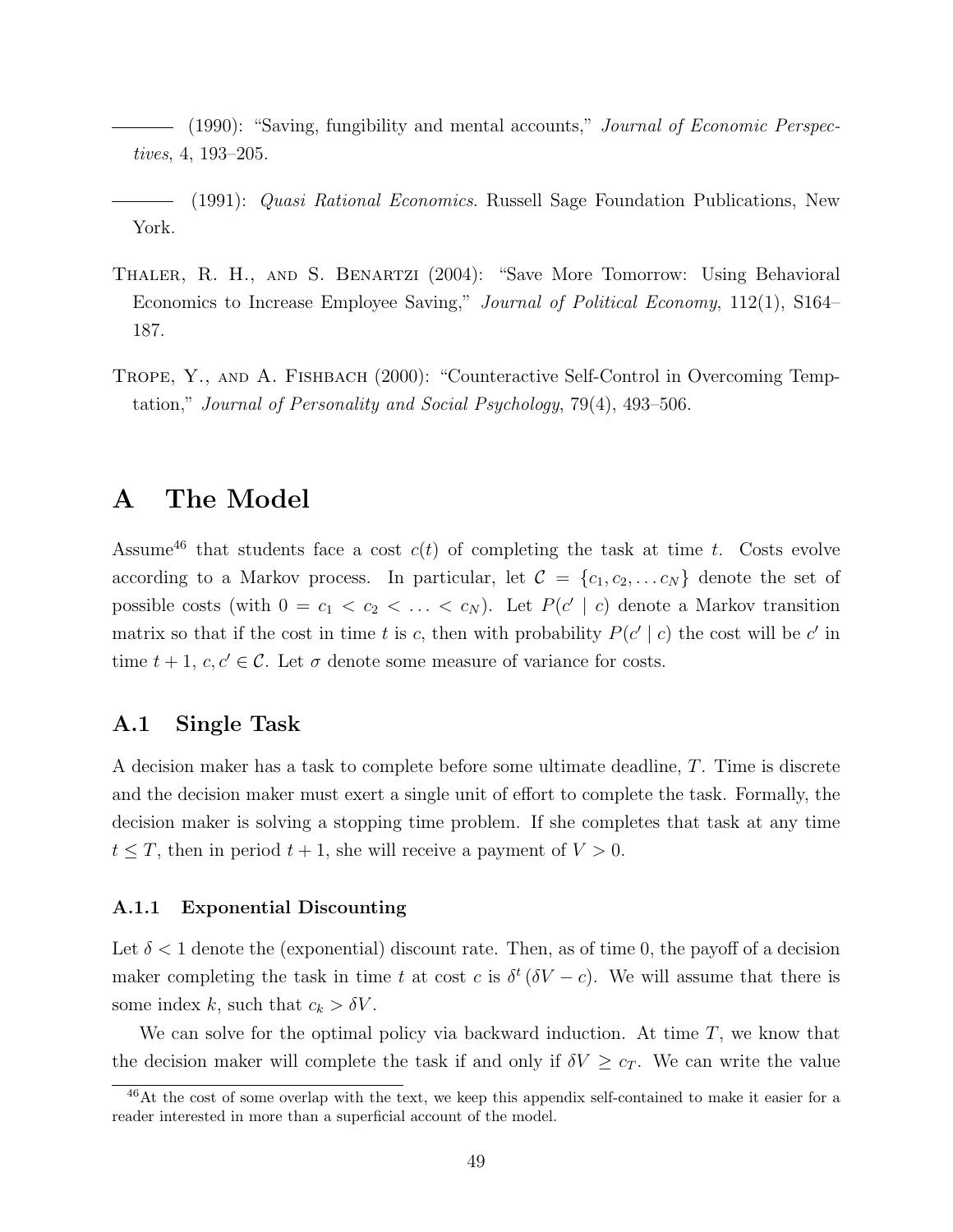function at T given an arbitrary cost  $c \in \mathcal{C}$  as:

$$
W(c,T) = \max\{\delta V - c, 0\}.
$$

At time  $T-1$ , given again an arbitrary cost  $c \in \mathcal{C}$  the decision maker's rule is to complete the task if and only if

$$
\delta V - c \ge \sum_{c' \in \mathcal{C}} \delta P(c' \mid c) W(c', T),
$$

Hence, the value function is given by:

$$
W(c,T-1) = \max\{\delta V - c, \sum_{c' \in \mathcal{C}} \delta P(c' \mid c) W(c',T)\}.
$$

This process can be continued for any arbitrary time period,  $t < T$ , so that:

$$
W(c,t) = \max\{\delta V - c, \sum_{c' \in \mathcal{C}} \delta P(c' \mid c) W(c', t+1)\}.
$$

**Proposition 1.** Suppose that for all  $c_i$ ,  $i = 1, ..., n - 1$ ,  $P(.)$  |  $c_{i+1}$ ), seen as a probability distribution over C, first order stochastically dominates  $P(.) | c_i$ . Then,

- (i)  $W(c, t)$  is decreasing in c and t;
- (ii) for all time periods t, there exist a threshold  $\bar{c}(t)$  such that the decision maker's optimal decision rule is to complete the task if and only if  $c(t) \leq \overline{c}(t)$ , where  $c(t)$  denotes the realization of the cost at t; and
- (iii) the threshold  $\bar{c}(t)$  is increasing in t.

**Proof of Proposition [1.](#page-24-1)** We begin by proving that the value function is decreasing in  $t$ . The proof is by induction. First, note that

$$
W(c, T - 1) = \max\{\delta V - c, \delta \sum_{c' \in C} P(c' \mid c)W(c', T)\} \ge \max\{\delta V - c, 0\} = W(c, T).
$$

Next, suppose that for all  $t \in {\{\overline{t}, \ldots, T-1\}}$ ,  $W(c, t) \geq W(c, t+1)$ . It is then easy to see that:

$$
W(c,\bar{t}-1) = \max\{\delta V - c,\delta \sum_{c' \in \mathcal{C}} P(c' \mid c)W(c',\bar{t})\} \ge \max\{\delta V - c,\delta \sum_{c' \in \mathcal{C}} P(c' \mid c)W(c',\bar{t}+1)\} = W(c,\bar{t}).
$$

This follows by the induction hypothesis and because the max operator preserves the inequality. This completes the proof. The proof that  $W(c, t)$  is decreasing in c is similar and,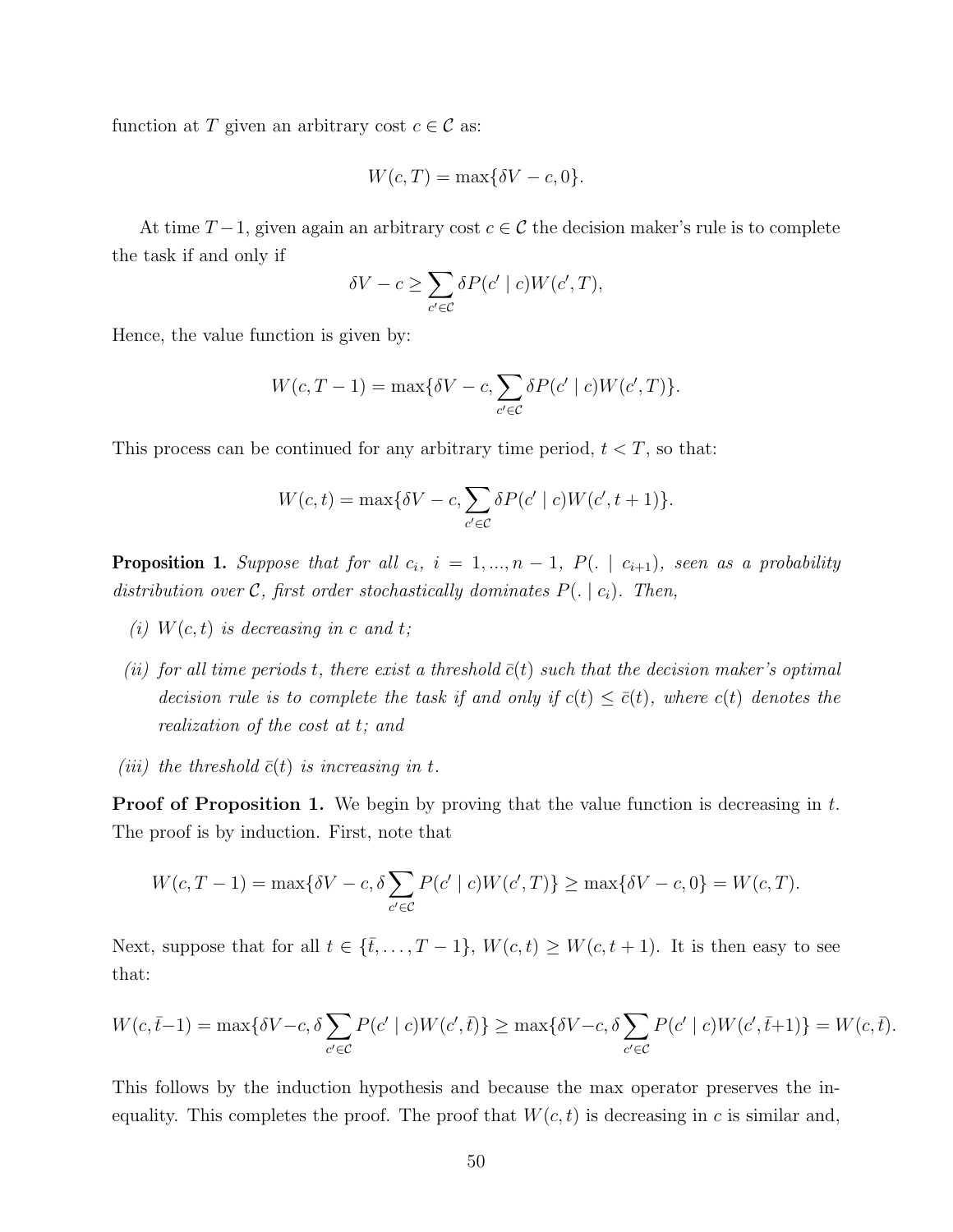therefore, omitted.

To prove part (ii), observe that by the definition of first-order stochastic dominance, we know that for any increasing function,  $u(c)$ ,

$$
\sum_{j=1}^{n} P(c_j \mid c_{i+1}) u(c_j) \ge \sum_{j=1}^{n} P(c_j \mid c_i) u(c_j)
$$

We begin at time  $T-1$  and proceed backwards. Since  $W(c, T)$  is decreasing in  $c, -W(c, T)$ is increasing. Therefore, we can conclude that:

$$
-\sum_{j=1}^{n} P(c_j \mid c_{i+1}) W(c_j, T) \ge -\sum_{j=1}^{n} P(c_j \mid c_i) W(c_j, T),
$$

or

$$
\sum_{j=1}^{n} P(c_j \mid c_{i+1}) W(c_j, T) \le \sum_{j=1}^{n} P(c_j \mid c_i) W(c_j, T).
$$

We must now show that there exists a cost,  $\bar{c}_{T-1}$  such that

$$
\delta V - c - \delta \sum_{c' \in \mathcal{C}} P(c' \mid c) W(c', T) \ge 0
$$

is satisfied if and only if  $c < \bar{c}_{T-1}$ .

Note that the inequality is strictly positive at  $c = c_1 = 0$  and the inequality is strictly negative for  $c = c_N > \delta V$ . Therefore, to show that there is a unique threshold, it is enough to show that the left-hand side is decreasing in c. This follows because  $\delta \sum_{c' \in \mathcal{C}} P(c' \mid c) W(c', T)$ is decreasing in c with slope bounded below by  $-\delta > -1$ . Thus, the decision maker employs a threshold rule at time  $T-1$ .

The exact same arguments can be used to show that the decision maker will employ a threshold rule at any time  $t$ . This completes the proof of part (ii).

Finally, to prove part (iii), suppose that there exists  $t_1 < t_2$  such that the thresholds are:  $\bar{c}_{t_1} > \bar{c}_{t_2}$ . Choose  $c \in (\bar{c}_{t_2}, \bar{c}_{t_1}]$ . Then, we know that  $W(c, t_1) = \bar{V} - c$ . Moreover, since  $c > \bar{c}_{t_2}$ , we also know that  $W(c, t_2) > \delta V - c$ . Putting this together, it implies that  $W(c, t_1) = \delta V - c < W(c, t_2)$ , a contradiction to the fact (proven in part (i)) that the value function is *decreasing* in time.

#### A.1.2 Hyperbolic Discounting

Let  $\beta$  < 1 denote present-bias, while  $\delta$  < 1 still denote the (exponential) discount rate. Then, as of time 0, the payoff of a decision maker completing the task in time t at cost  $c$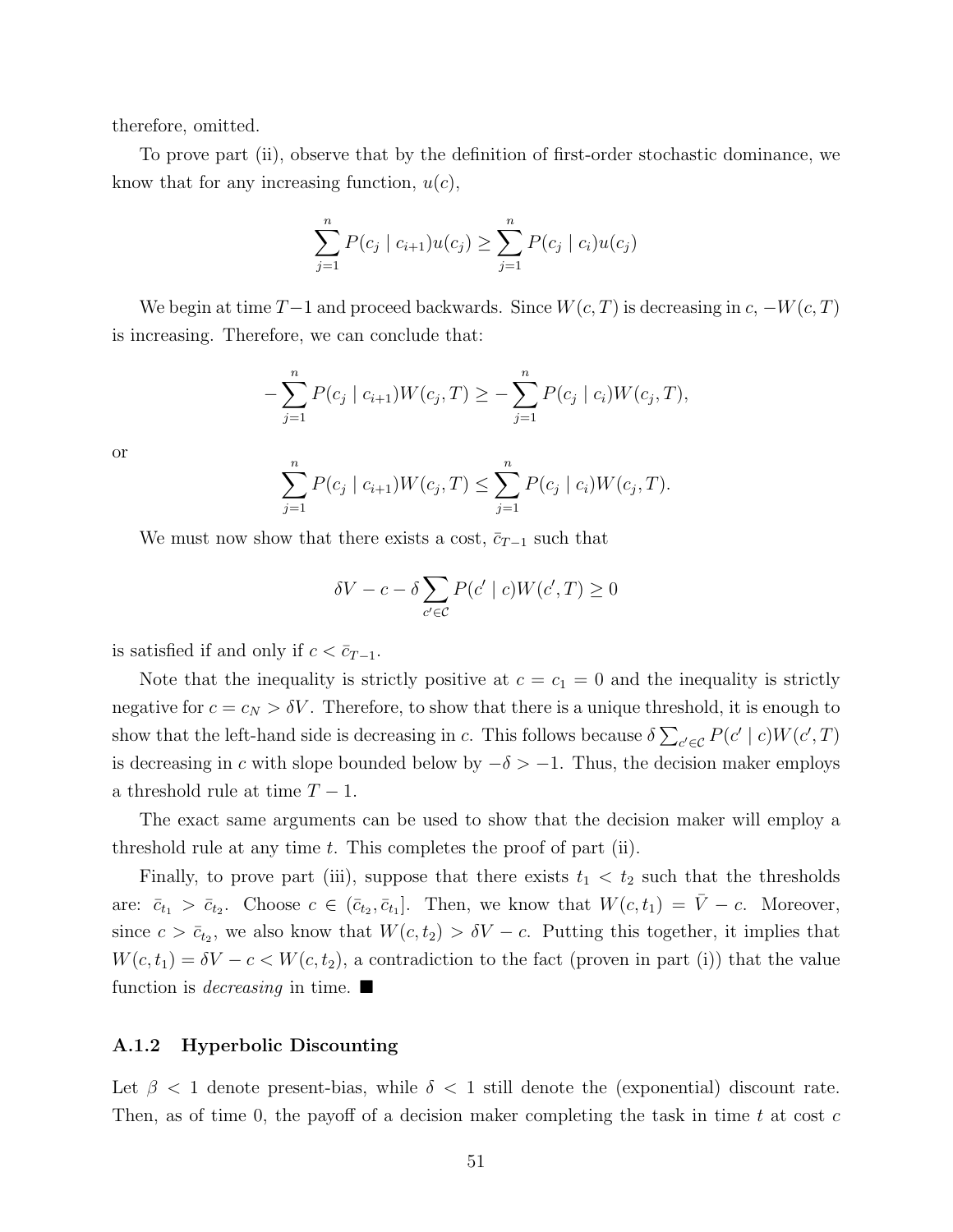is  $\beta \delta^t (\delta V - c)$ ; as of time t, however, the payoff is  $\beta \delta V - c$ . We assume that the decision maker is sophisticated in that she is aware that her future incentive to procrastinate. As in the case of an exponential decision maker, a sophisticated quasi-hyperbolic decision maker will employ a threshold rule.

At time T the decision maker will complete the task if and only if  $\beta \delta V \geq c$ , making her value function:

$$
H(c,T) = \max\{\beta \delta V - c, 0\}.
$$

Next move to time  $T - 1$ . Define

$$
H(c,T) = \begin{cases} \delta V - c, & \text{if } c \le \beta \delta V \\ 0, & \text{otherwise} \end{cases}
$$

to be the undiscounted value that she *perceives* she will obtain in time  $T$  if she delays completing the task.<sup>[47](#page-52-0)</sup> She will complete the task at time  $T-1$  if and only if:

$$
\beta \delta V - c \ge \beta \delta \sum_{c' \in \mathcal{C}} P(c' \mid c) H(c', T).
$$

Note that since  $c_1 = 0$  is a possible cost realization, there are always costs such that the decision maker would find it optimal to complete the task. This, combined with similar arguments as above allow us to conclude that the sophisticated decision maker will also employ a threshold rule. Therefore, the value function of the decision maker is:

$$
H(c, T-1) = \max\{\beta \bar{V} - c, \beta \delta \sum_{c' \in C} P(c' \mid c) H(c', T)\}\
$$

and the perceived value is:

$$
h(c,T-1) = \begin{cases} \delta V - c, & \text{if } \beta \delta V - c \ge \beta \delta \sum_{c' \in \mathcal{C}} P(c' \mid c) h(c',T) \\ \delta \sum_{c' \in \mathcal{C}} P(c' \mid c) h(c',T), & \text{otherwise} \end{cases}
$$

.

We can apply the same iterative logic to conclude that:

$$
H(c,t) = \max\{\beta \delta V - c, \beta \delta \sum_{c' \in \mathcal{C}} P(c' \mid c) h(c', t+1)\}.
$$

**Proposition 2.** Suppose that for all  $c_i$ ,  $i = 1, ..., n - 1$ ,  $P(.)$  |  $c_{i+1}$ ), seen as a probability distribution over C, first order stochastically dominates  $P(.) | c_i$ . Then,

<span id="page-52-0"></span><sup>&</sup>lt;sup>47</sup>Observe that she applies the correct policy function, but the  $\beta$  term disappears.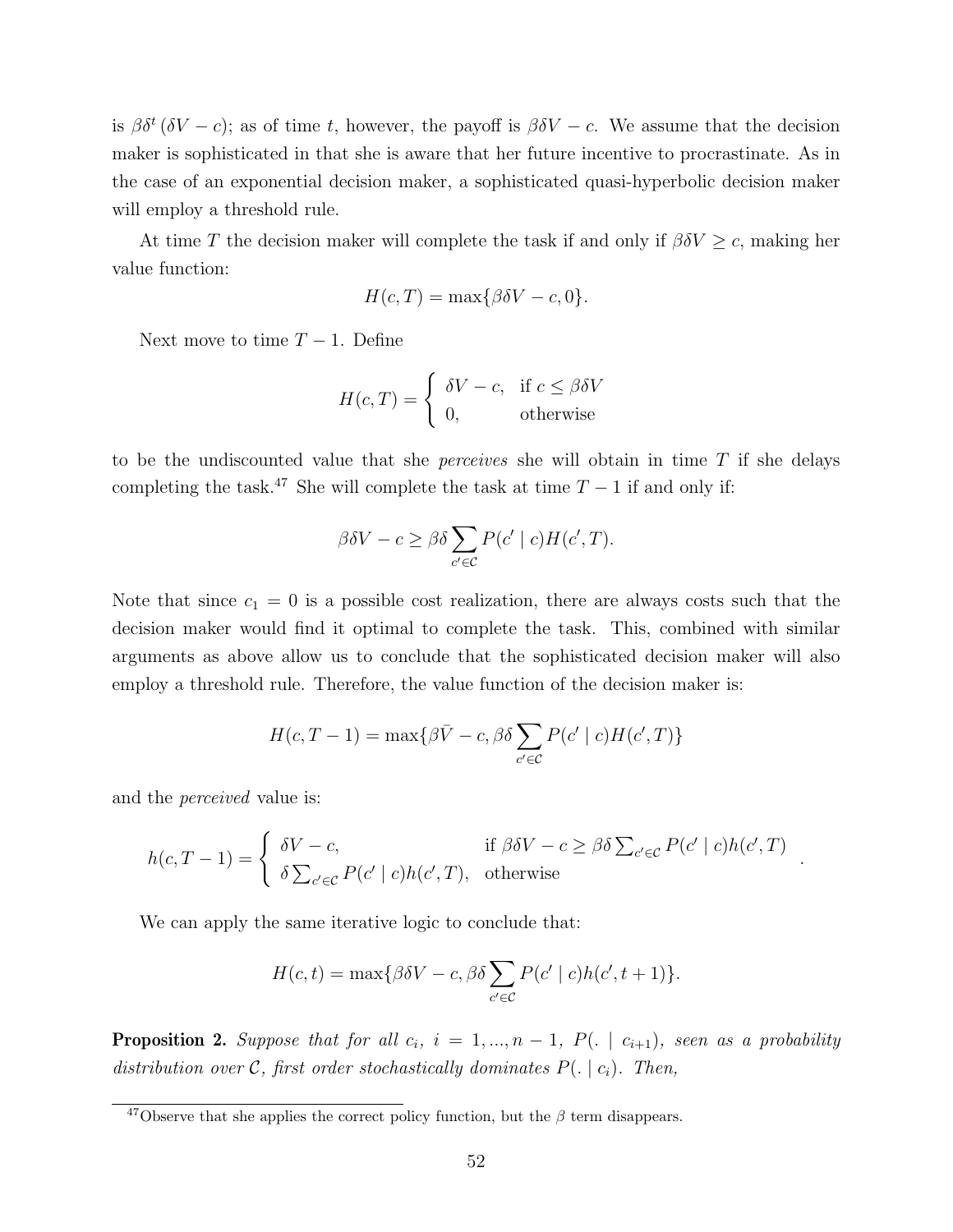- (i)  $H(c, t)$  is decreasing in c and t; and
- (ii) for all time periods t, there exist a threshold  $\bar{c}^h(t)$  such that the decision maker's optimal decision rule is to complete the task if and only if  $c(t) \leq \bar{c}^h(t)$ , where  $c(t)$  denotes the realization of the cost at t.

The proof of the proposition follows the lines of the preceding one, Proposition 1, regarding exponential discounters, and is therefore omitted. Note that while a hyperbolic decision maker will employ a threshold rule, there is no guarantee that it will be monotone increasing.

We have omitted any discussion of naive hyperbolic discounters. These are decision makers who have a present bias, but are unaware of it and believe, incorrectly, that they will behave as an exponential discounter would in the future. Using the same techniques, it is possible to show that the value function of the naive decision maker is given by:

$$
N(c,t) = \max\{\beta \delta V - c, \beta \delta \sum_{c' \in \mathcal{C}} P(c' \mid c) W(c, t+1)\},\
$$

where  $W(c, t + 1)$  denotes the value function of the exponential decision maker with cost c at time  $t + 1$ .

One can show that such decision makers will also employ a threshold rule, and that the threshold will be lower than for sophisticated hyperbolic discounters. That is, naive decision makers are most prone to procrastination.

#### A.1.3 The Optimality of deadlines

An exponential discounter always prefers not to self-impose any deadline: any deadline in facts has no advantage but reduces the option value of waiting for a low realization of the cost to complete the task. However, the same cannot be said for a quasi-hyperbolic decision maker. Because she knows that she may be tempted to delay in the future, she may prefer to commit to an earlier deadline. Since we are not able to solve in closed form for the conditions on the parameters under which an hyperbolic discounter would self-impose a deadline, we show some numerical results, in Figure [12.](#page-54-0) In each of the four panels of the figure, we allow one of the model's parameters to vary while holding the other parameters constant. In all cases,  $\beta$  < 1. On the horizontal axis is the time (in days) one has until the deadline, while the vertical axis is the ex ante expected value of the option to complete the task. This figure captures the two main forces at work. On the one hand, there is the commitment value of a tight deadline which induces the decision maker to complete the task immediately. This can be seen by observing that the expected value is initially decreasing at very short deadlines. While a tight deadline has commitment value, it comes at the cost of destroying a lot of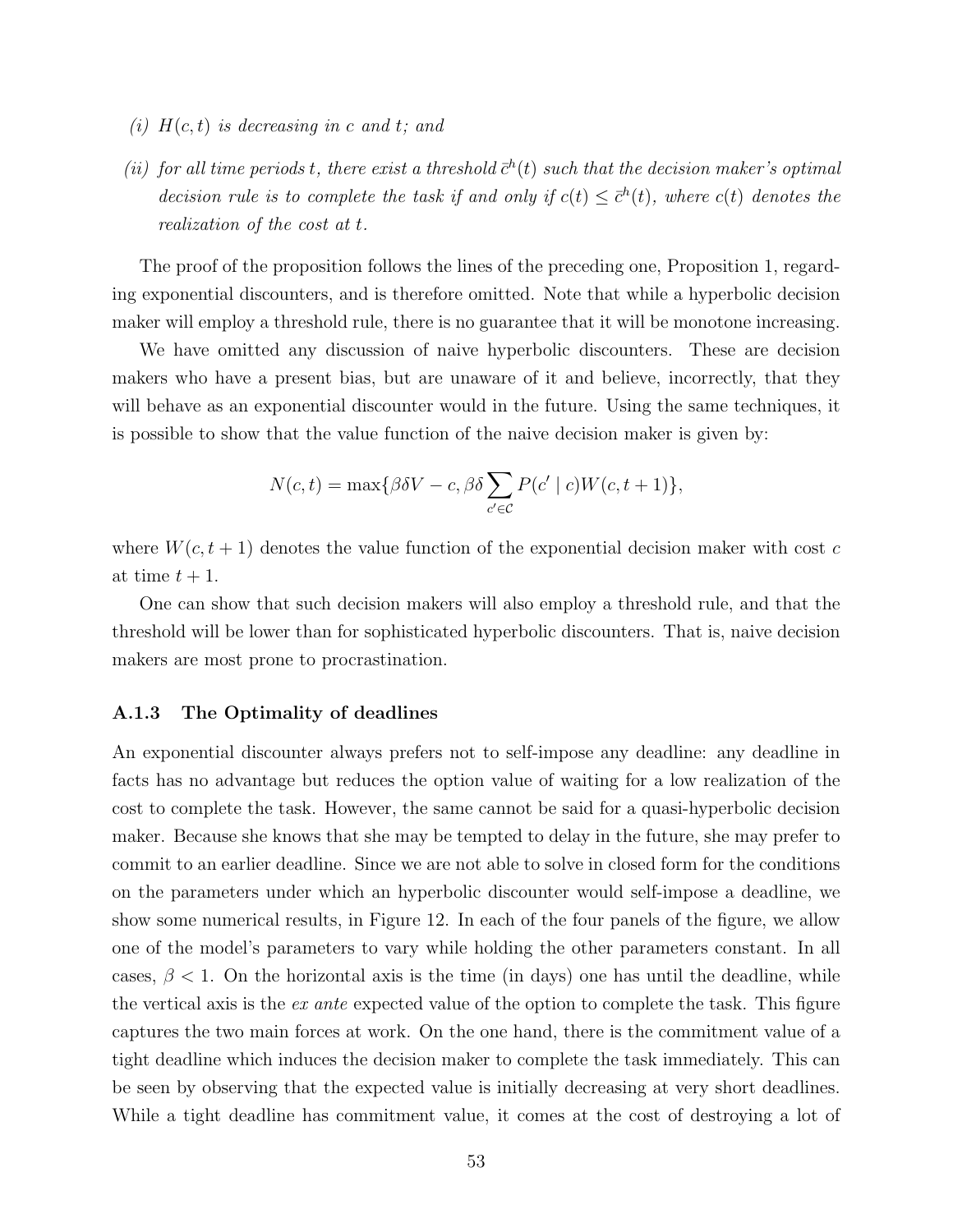

<span id="page-54-0"></span>Figure 12: The Optimality of deadlines With (Sophisticated) Hyperbolic Time Preferences

option value of being able to wait for a lower cost. Eventually, as the time available to complete the task grows, this option value becomes more important and the expected value begins to increase.<sup>[48](#page-54-1)</sup> The figure shows that a low present-bias (a higher  $\beta$ ), a high patience (a lower interest rate  $r$ ), a low volatility of the cost process, a low maximal cost all make self-imposed deadlines relatively less-desirable for an hyperbolic discounter.

<span id="page-54-1"></span><sup>48</sup>Although we do not provide figures, intermediate deadlines may be optimal. This is likely to be the case when the set of possible initial costs is fairly coarse. In this case, an intermediate deadline may be able to induce some of the low-cost types to complete the task immediately (which gives the decision maker a discrete benefit), while also preserving option value for higher cost types who cannot be induced to complete the task immediately.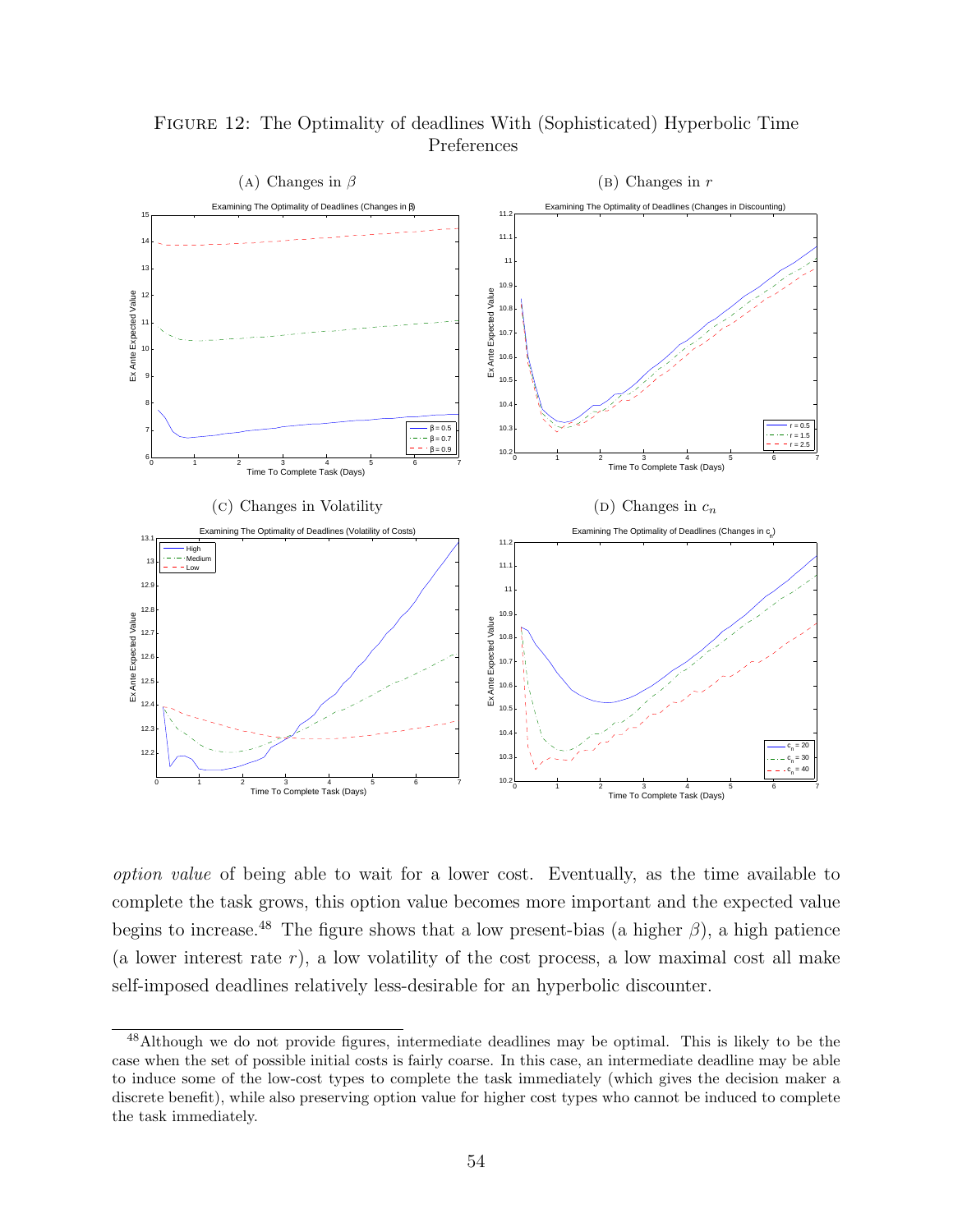#### A.2 Multiple Tasks

We now turn to the case in which the decision maker must complete multiple tasks. In fact, in accordance with the experiment, we present the model for the case of three tasks. Assume that the deadline for task i is  $T_i$ , with  $T_1 \leq T_2 \leq T_3$ . Each task completed by the appropriate deadline pays  $V$  with one period of delay. As in the experiment, we assume that the tasks must be done sequentially. Therefore, the decision maker cannot start task 2 until either task 1 has been completed or the deadline,  $T_1$ , to complete task 1 has passed; similarly for task 3.

In order to allow for the possibility of either learning by doing or fatigue, we will assume that the cost of task completion jumps by J index values upon completing a task. Let  $c''(c)$ denote the new cost that the decision maker faces after having completed a task at cost c. We assume that for all  $i \in \{1, \ldots, N\}$ ,  $c''(c_i) = c_{\max\{1, \min\{i + J, N\}\}}$ . Observe that if  $J < 0$ , then there is learning by doing, while if  $J > 0$ , fatigue sets in.

The problem of solving for the optimal decision rule with three tasks is now substantially more difficult. By completing task 1 at time  $t$ , the decision maker not only receives the direct payment of V but also receives an option to complete task 2 (starting from time t). Moreover, the tasks are linked more explicitly by the possibility for fatigue or learning by doing. All of this will affect behavior.

Consider first the case of agents with exponential discounting. For the final task, the problem is formally equivalent to the single task model presented in the previous subsection. Therefore, we may write the value function as  $W_3(c, t; T_3)$ , where t indexes the current time period and  $T_3$  is the deadline for that task. We will say that  $W_3(c, t; T_3) = 0$  for all  $t > T_3$ . Now consider task 2 and start at time  $T_2$ . The decision maker will complete the task if and only if:

$$
\delta V - c + W_3(c''(c), T_2; T_3) \ge \delta \sum_{c' \in C} P(c' \mid c) W_3(c', T_2 + 1, T_3),
$$

That is, she will complete the task if and only if the immediate value of completing task 2 plus the additional value of being able to start task 3 (at cost  $c_i$ ) is greater than the value of not completing task 2 and waiting until next period to consider completing task 3.

Notice that we cannot immediately conclude that an exponential decision maker will complete task  $i \in \{1,2\}$  at deadline  $T_i$  if and only if  $\delta V - c \geq 0$ . If a decision maker gets fatigued, then costs will increase, which could substantially reduce the probability of completing task  $i + 1$ . Therefore, even if  $\delta V - c > 0$ , a decision maker may prefer not to complete task 2. Similarly, if there is strong learning by doing, the decision maker may actually prefer to complete task 2 even if  $\delta V - c < 0$ . A similar reasoning holds for hyperbolic decision makers.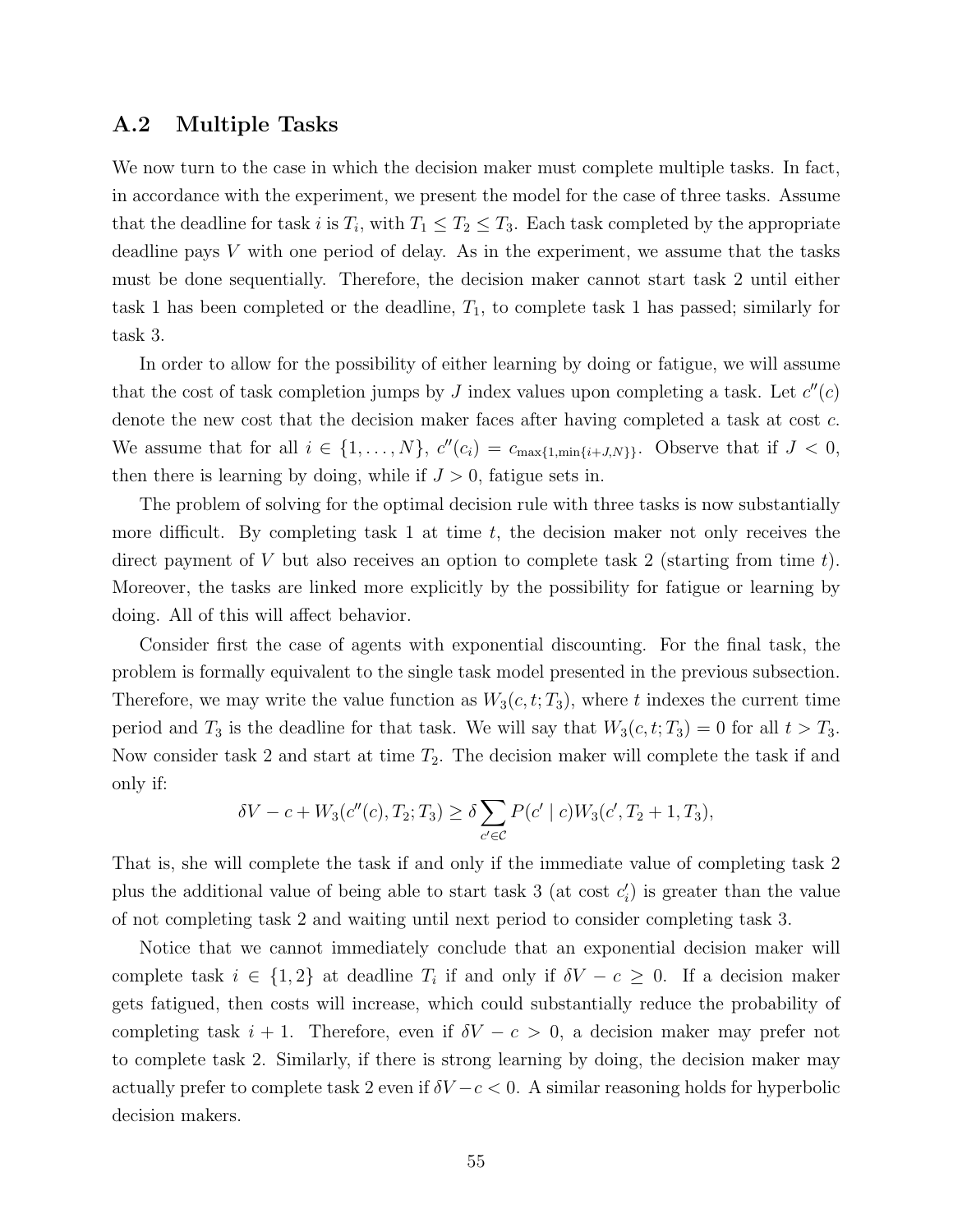In general, we can write the value functions as:

$$
W_3(c, t; T_3) = \max\{\delta V - c, \sum_{c' \in C} \delta P(c' \mid c) W_3(c', t + 1, T_3)\}\
$$

$$
W_2(c, t; T_2) = \begin{cases} \delta V - c + W_3(c''(c), t; T_3), & \text{if } \left[ \begin{array}{c} \delta V - c + W_3(c''(c), t; T_3) \ge \\ \delta \sum_{c' \in \mathcal{C}} P(c' \mid c) W_2(c', t + 1; T_2) \end{array} \right. \\ \delta \sum_{c' \in \mathcal{C}} P(c' \mid c) W_2(c', t + 1; T_2) & \text{otherwise} \end{cases}
$$

$$
W_1(c, t; T_1) = \begin{cases} \delta V - c + W_2(c''(c), t; T_2), & \text{if } \begin{cases} \delta V - c + W_2(c''(c), t; T_2) \ge \\ \delta \sum_{c' \in \mathcal{C}} P(c' \mid c) W_1(c', t + 1; T_1), \end{cases} \\ \delta \sum_{c' \in \mathcal{C}} P(c' \mid c) W_1(c', t + 1; T_1), & \text{otherwise} \end{cases}
$$

Just as was noted above, the threshold for completion of task 1 at time  $T_1$  will not necessarily be  $c \leq \delta V$ . It may be higher (resp. lower) if there is learning by doing (resp. fatigue).

As there are no additional insights to be gained, we omit here in the text the details of the sophisticated decision maker's problem when faced with three tasks. In order to characterise the optimal decision rule, we follow the same backward induction procedure, making sure that the decision maker correctly anticipates the policy rule that her future selves use, but evaluated with quasi-hyperbolic time preferences.

Just like in the case of a single task, when there are three tasks, only a sophisticated hyperbolic discounter is willing to self-impose a deadline: self-imposing a deadline may reduce the decision maker's tendency to procrastinate, and may even induce him/her to complete (at least) one task immediately.

# <span id="page-56-0"></span>B Instructions & Pre-Experiment Survey Questions

### B.1 Sample Experimental Instructions

This is an experiment in the economics of decision-making. Your earnings will depend on your decisions. Details of how you will make decisions and earn money will be provided below.

This experiment will take place over the course of the next several days and will end no later than 1:00PM two weeks from today. That it, the experiment ends no later than 1:00PM, 7 April 2010.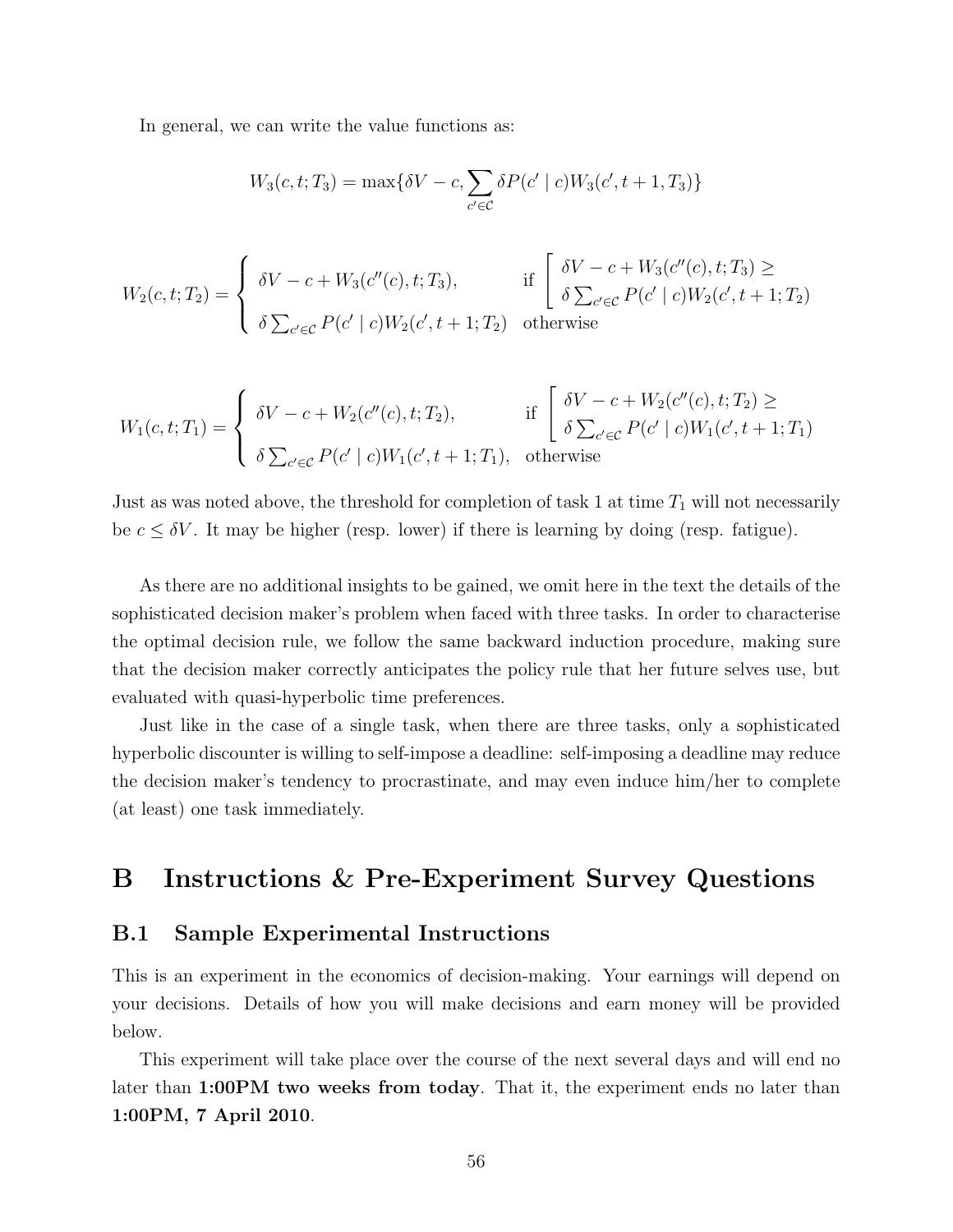#### The Tasks

You will be given three tasks to be completed over the internet. While the tasks are not specifically related to each other, they can only be completed sequentially (that is, you may only work on one task at a time).

For each task, you will be given a list of 150 words which have been arranged randomly and you will be asked to enter them on a computer terminal in alphabetical order. An example is shown in Figure [13.](#page-57-0)

## <span id="page-57-0"></span>http://cess.nyu.edu/web\_experiments/n $\overline{\psi}$ phGdi)A@asiL $\mathfrak{F}$ p $\;$   $\;$  Experimental Interface For Tasks

18/03/2010 13:38

This is Task 1.

In order to complete this task you must solve the problem given to you by entering the words below in alphabetical order, with the following restrictions:

• You must complete Task 1 by 10:00 pm on Monday, April 5, 2010.

You must solve this problem by 04:25 pm, or you will be issued a new one.

• If you refresh your browser, or if you close your browser and log in again at a later time, you will be issued a new problem.

Select the Submit button at the bottom of this page to submit the solution to you problem.



 of how you will be paid will be given later. 

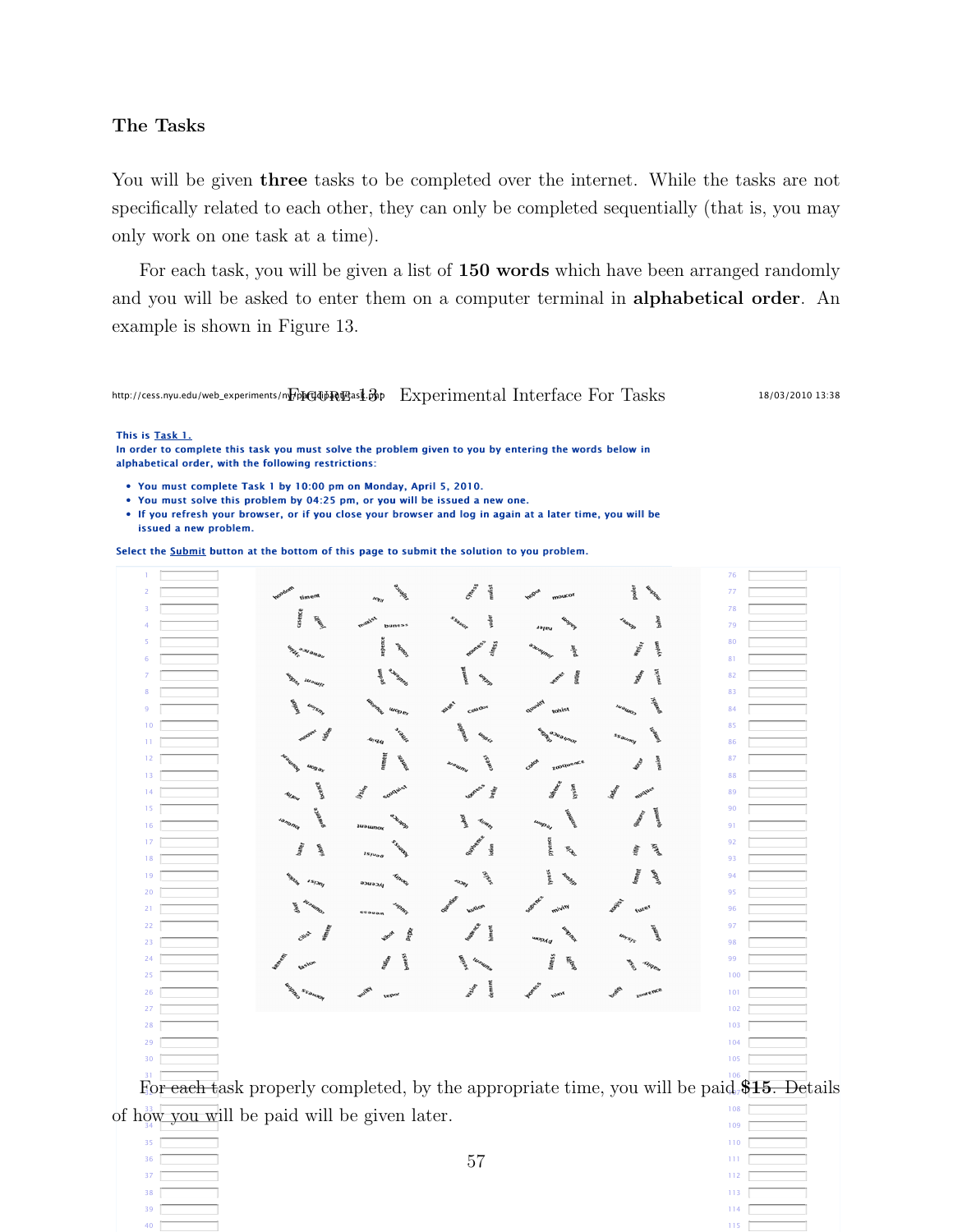### The Interface

• This experiment will take place over the internet. Any time that you wish to work on a task, simply go to the following website:

[http://www.cess.nyu.edu/web\\_experiments/ny](http://www.cess.nyu.edu/web_experiments/ny)

- Upon arriving at the website, you will be prompted for your user ID and password. Shortly, you will be provided with a user ID and password. Please keep the sheet of paper on which your user ID and password are written as this is your only means of gaining access to the experimental software.
- Once you have logged into the system, you may now work on a task.
- As can be seen in Figure [13,](#page-57-0) the list of words is given in the center of the screen and words are entered alphabetically at the left and right. The earliest word alphabetically, should be entered in the cell labeled 1.
- When you have completed a task  $(i.e.,$  when you have arranged all words in the proper order), press the submit button, which is at the bottom of the screen.
- If you have done it correctly, then you will be taken to a new screen where, if you choose, you may work on the next (if any) task.
- If there are mistakes, you will be told:

### The list you submitted contains one or more errors.

and remain on the screen for the current task. Observe that you will not be told the nature of the mistakes, simply that the task has not been properly completed.

- Once you have been issued a list of words to alphabetize for a particular task, then you must complete it within 2 hours (or before the deadline for that task, whichever is earlier). If you do not complete the task within this time, you will be given a new list of words.
- Note that if you press the refresh button or close the web browser and return later, you will be given a new list of words.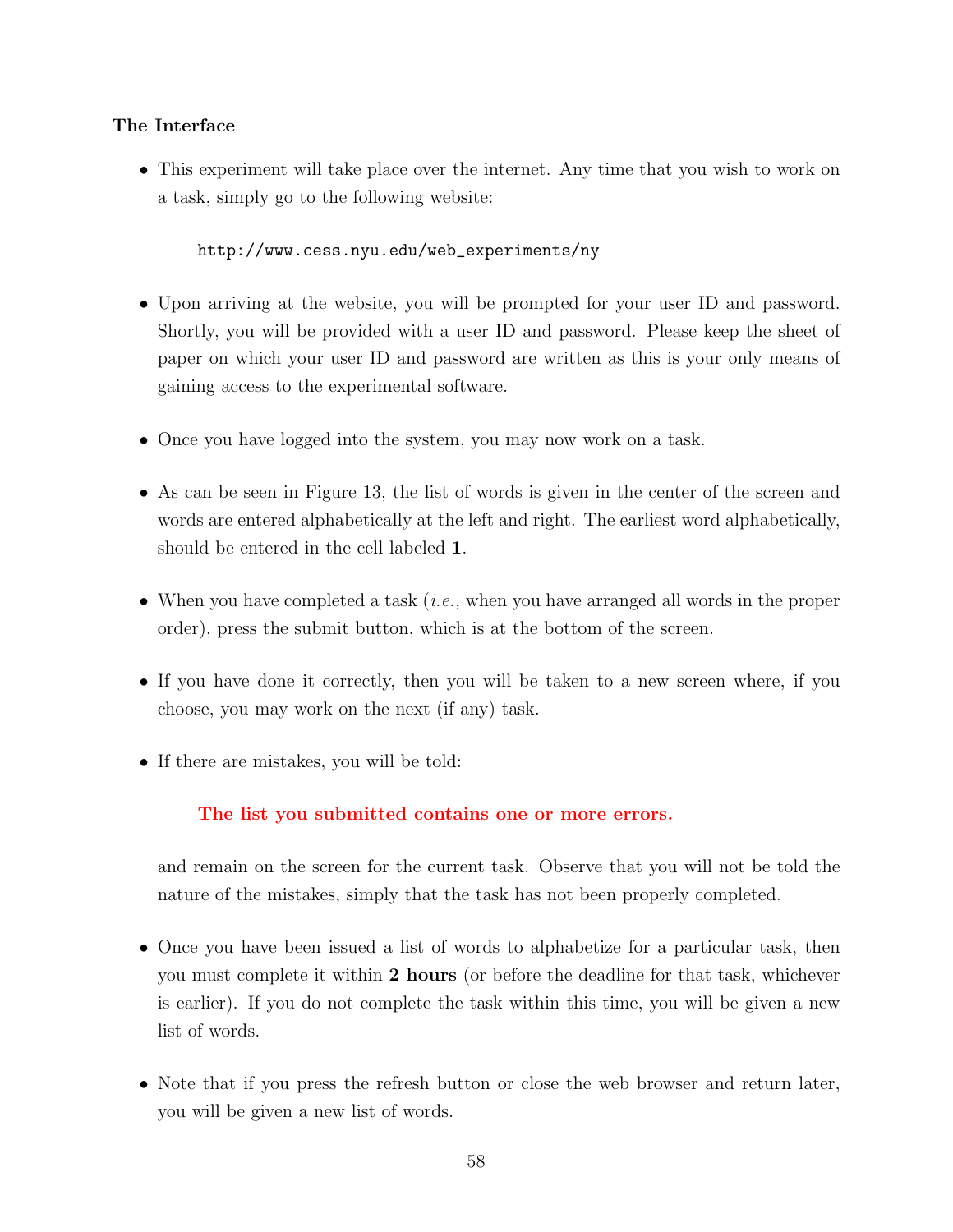#### Completing the Tasks

Of course, there are many different ways that one might wish to approach this task. One way that we have found to work reasonably well is to print the screen containing the words, enter the words into a spreadsheet application such as Excel (Microsoft), Numbers (Apple) or Calc (Open Office), use the sort command and then enter the words in the appropriate order through the experimental interface. If you are careful with this method, then it should be possible to complete each task in 1 hour or less.

#### deadlines

As indicated above, the experiment will end no later than 1:00PM, 7 April 2010. That is, all tasks not correctly completed before this time will be considered incomplete and no payments will be made incomplete tasks. However, if you wish, you may set a separate deadline for each of the tasks. If you do so, the deadline must be no earlier than 1:00PM today and no later than 1:00PM, 7 April 2010. Also, the deadline for Task 2 must be the same or after the deadline for Task 1, and similarly for Task 3.

It is important to note that the deadlines will be strictly enforced. For example, if you impose a deadline of 8:26PM tomorrow for the first task and do not complete it by that time, you will not receive any payment for this task. However, if you miss a deadline for one task, you will be permitted to move immediately to the subsequent task. That is, if you miss the deadline for Task 1, you may proceed immediately to Task 2 provided that there is still time remaining in the experiment and its deadline has also not passed.

At the appropriate time, once you have logged in to the experimental software, you will enter your deadlines for each of the tasks. The interface for this is displayed in Figure [14.](#page-60-0)

#### Payment

For each task that you have properly completed by the appropriate deadline, you will be paid \$15. When you have completed a task, the experimental software will immediately notify one of the experimenters that a task has been completed. For all tasks which have been completed by 1:00PM on any given day, the experimenter will write a check and place it in the mail by the end of the day. Payments for any tasks completed after the 1:00PM cutoff will be processed and mailed the next day.

#### Questions

If there are any questions, please ask them now. If not, we will now provide a demonstration of the experimental software and also provide you with your user ID and password.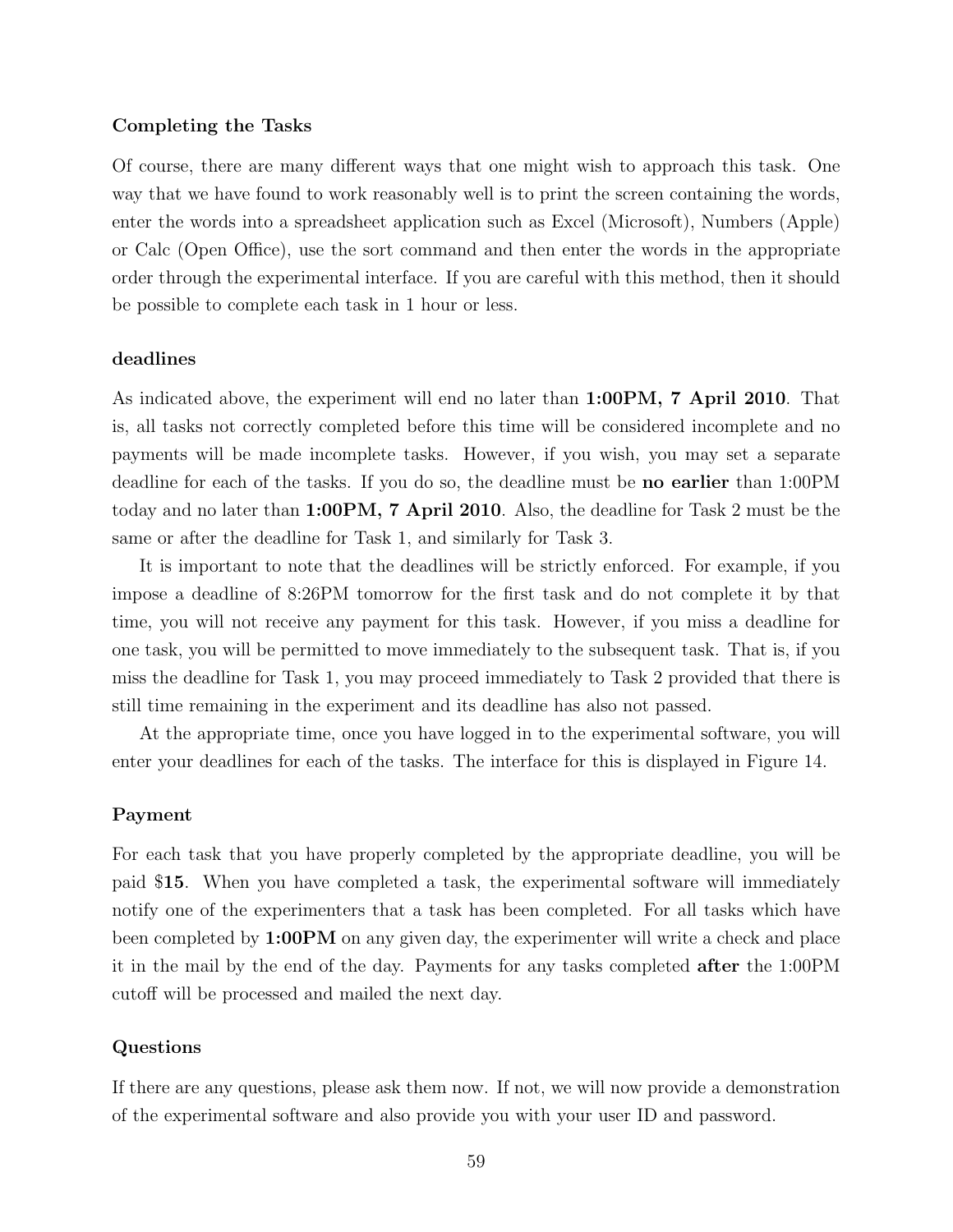**Figure 14: Experimental Interface For Choosing deadlines** 

<span id="page-60-0"></span>

| -Please read carefully–                                                                                       | The experiment ends on April 07 (Wed), 2010 at 01:00 pm .However, you may impose an earlier deadline (for each task) if you wish. If so,    |  |
|---------------------------------------------------------------------------------------------------------------|---------------------------------------------------------------------------------------------------------------------------------------------|--|
|                                                                                                               | please do so now. Keep in mind that the deadlines will be strictly enforced. For example, if you impose a deadline of Mar 19 (Fri), 2010 at |  |
|                                                                                                               | 02:00 am for the first task and do not complete the task by that time, you will not receive any payment for its completion.                 |  |
| -Set Deadlines For Task 1-                                                                                    |                                                                                                                                             |  |
| Enter Date:                                                                                                   | (MM/DD/YYYY)                                                                                                                                |  |
| <b>Enter Time:</b>                                                                                            | $PM \div$<br>(HH:MM (AM/PM))                                                                                                                |  |
|                                                                                                               | -Set Deadlines For Task 2 ————————————————————————————————                                                                                  |  |
| Enter Date:                                                                                                   | (MM/DD/YYYY)                                                                                                                                |  |
| <b>Enter Time:</b>                                                                                            | $PM \div$<br>(HH:MM (AM/PM))                                                                                                                |  |
| -Set Deadlines For Task 3 - 2008 - 2009 - 2014 - 2015 - 2016 - 2017 - 2018 - 2019 - 2018 - 2019 - 2019 - 2019 |                                                                                                                                             |  |
| Enter Date:                                                                                                   | (MM/DD/YYYY)                                                                                                                                |  |
| <b>Enter Time:</b>                                                                                            | $PM \div$<br>(HH:MM (AM/PM))                                                                                                                |  |
|                                                                                                               |                                                                                                                                             |  |

## B.2 Survey Questions

- 1. How many courses are you taking?
- 2. What is your major?
- 3. What is your GPA?
- 4. Over the course of the next two weeks, how many of each of the following to you have:
	- (a) minor assignments?
	- (b) major assignments or term papers?
	- (c) exams?
- 5. In response to the question above, please list the due dates for each assignment and the date of any exams you have in the next two weeks.
- 6. Are you presently employed?
- 7. How many social, academic or sports clubs do you belong to?
- 8. Over the course of the next two weeks, how much time (in hours) do you expect to allocate to:

Page 1 of 1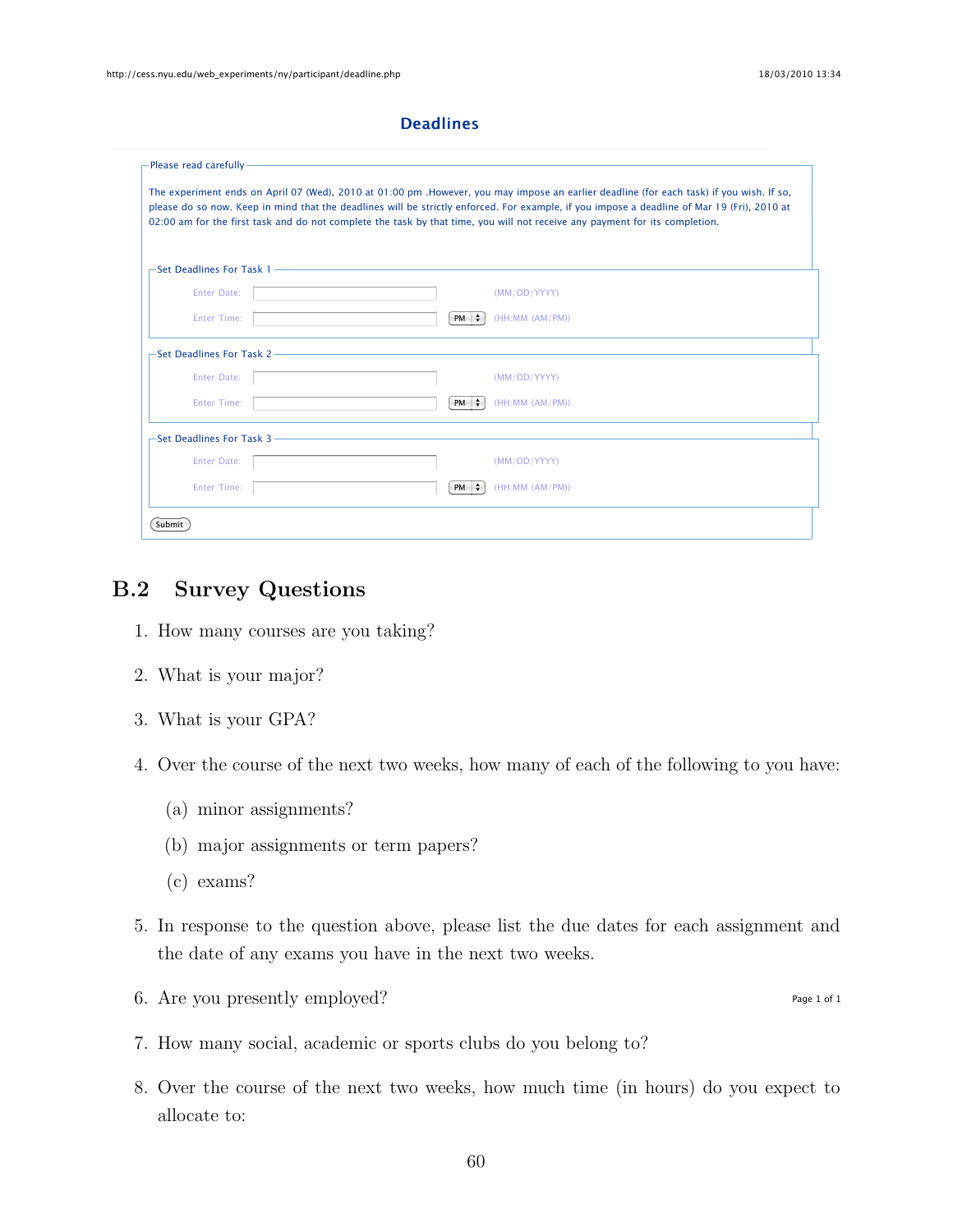- (a) your course work?
- (b) your job?
- (c) social obligations or recreational activities?
- (d) family obligations?
- 9. In response to Question 8(a), please provide details of your work schedule over the next two weeks.
- 10. In response to Question 8(b), please provide the dates for which you plan to participate in social or recreational activities.
- 11. In response to Question 8(c), please provide the dates for which you have planned family obligations.
- 12. On a scale from 1 to 5 with 1 being "hardly at all" and 5 being "very much so", please answer the following questions:
	- (a) How conscientious are you?
	- (b) How often are you late turning in assignments?
	- (c) How often are you on time for appointments?
- 13. On a scale from 1 to 5 with 1 being "strongly disagree" and 5 being "strongly agree", rate how closely you identify with the following statements:
	- (a) Unexpected things which require my time and attention always seem to occur.
	- (b) Sometimes I am not as dependable or reliable as I should be.
	- (c) I follow a schedule.
	- (d) I never seem to be able to get organised.
	- (e) I always pay attention to details.

Suppose that you win 10 certificates, each of which can be used (once) to receive a dream restaurant night. On each such night, you and a companion will get the best table and an unlimited budget for food and drink at a restaurant of your choosing. There will be no cost to you: all payments including gratuities come as part of the prize. The certificates are available for immediate use, starting tonight, and there is an absolute guarantee that they will be honored by any restaurant you select if they are used within a two year window. However if they are not used up within this two year period, any that remain are valueless.